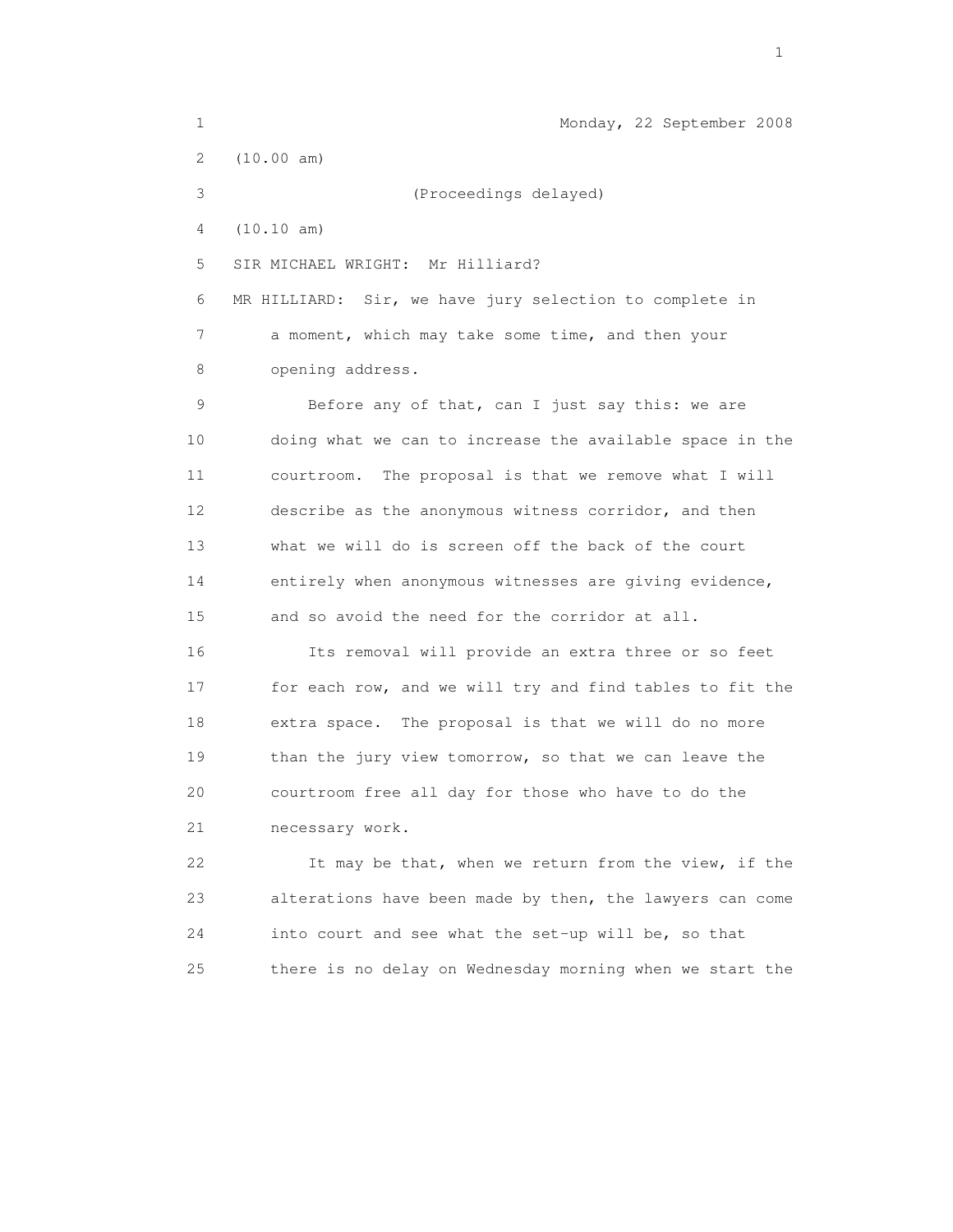1 witnesses.

| 2  | That's the first matter. The second matter, just           |
|----|------------------------------------------------------------|
| 3  | very briefly, the jury bundle. As a result of              |
| 4  | representations that were very helpfully made by           |
| 5  | Mr Gibbs, there are just three amendments. Tab 38,         |
| 6  | page 50, that was a sheet that contained side-by-side      |
| 7  | photographs. Those have been taken out.                    |
| 8  | SIR MICHAEL WRIGHT: Yes.                                   |
| 9  | MR HILLIARD: And reference to it deleted from the index.   |
| 10 | SIR MICHAEL WRIGHT: Now it's come up on the screen, so it  |
| 11 | had better be taken off again.                             |
| 12 | MR HILLIARD: That is right.                                |
| 13 | SIR MICHAEL WRIGHT: Thank you.                             |
| 14 | MR HILLIARD: In divider 2, which is the dramatis personae, |
| 15 | at page 9, two amendments have been made there. First      |
| 16 | of all --                                                  |
| 17 | SIR MICHAEL WRIGHT: Hang on, dramatis personae is not      |
| 18 | page 9 in mine.                                            |
| 19 | MR HILLIARD: Yes, it is; it should be divider 2, page 9,   |
| 20 | bottom right.                                              |
| 21 | SIR MICHAEL WRIGHT: Oh, I see. Yes, what's the entry?      |
| 22 | I have it, yes.                                            |
| 23 | Two amendments, H1, "Geoff. Followed bus<br>MR HILLIARD:   |
| 24 | from", that's the wrong way round, it should be "Brixton   |
| 25 | to Stockwell".                                             |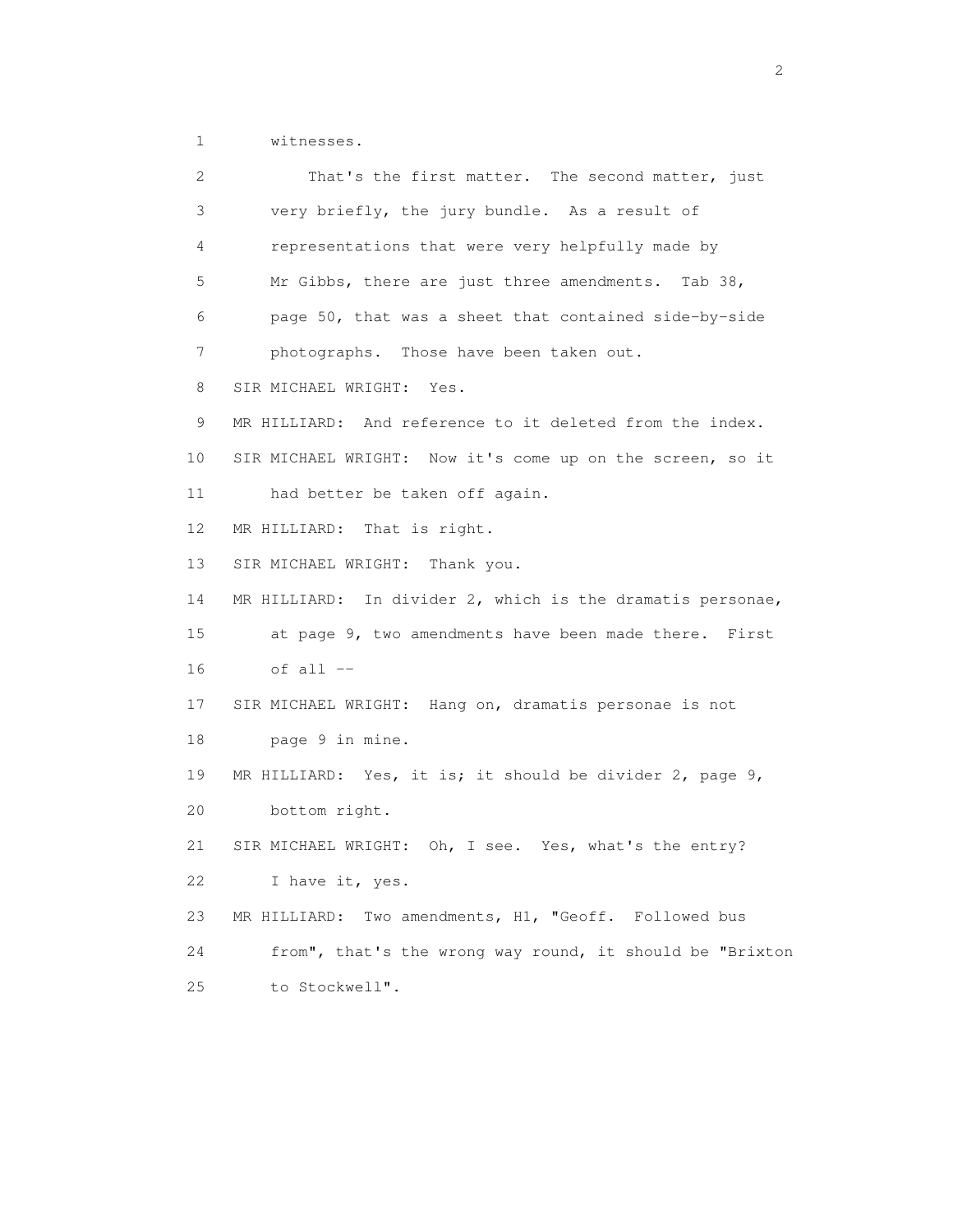1 Then under H3, "Ivor", last sentence there, now 2 reads: "Holding JC when C2 and C12 fired shots". 3 Sir, we are now going to proceed to the conclusion 4 of the jury selection. Can I just say, we understand 5 that one potential juror had particular difficulties 6 which meant she would not have been able to serve in the 7 conditions in which we operate, and as we understand it, 8 you have asked her to stand down already so that her 9 time is not wasted. 10 SIR MICHAEL WRIGHT: That's correct. 11 MR HILLIARD: It means that 21 remain from whom the 11 will 12 be chosen, after they have recorded any difficulties 13 that have occurred to them over the weekend, and after 14 they have seen the photographs and the list of named 15 witnesses. 16 SIR MICHAEL WRIGHT: Thank you very much. Can the panel be 17 brought in, please. (Pause). 18 JURY SELECTION 19 Jury panel enter 20 SIR MICHAEL WRIGHT: Good morning, ladies and gentlemen. 21 First of all, I have to tell you that your number has 22 already been reduced by one, so you are now 21 and not 23 22. One of your number over the weekend mentioned to 24 the members of my team that she has particular personal 25 difficulties which would have made it very difficult, if

 $\sim$  3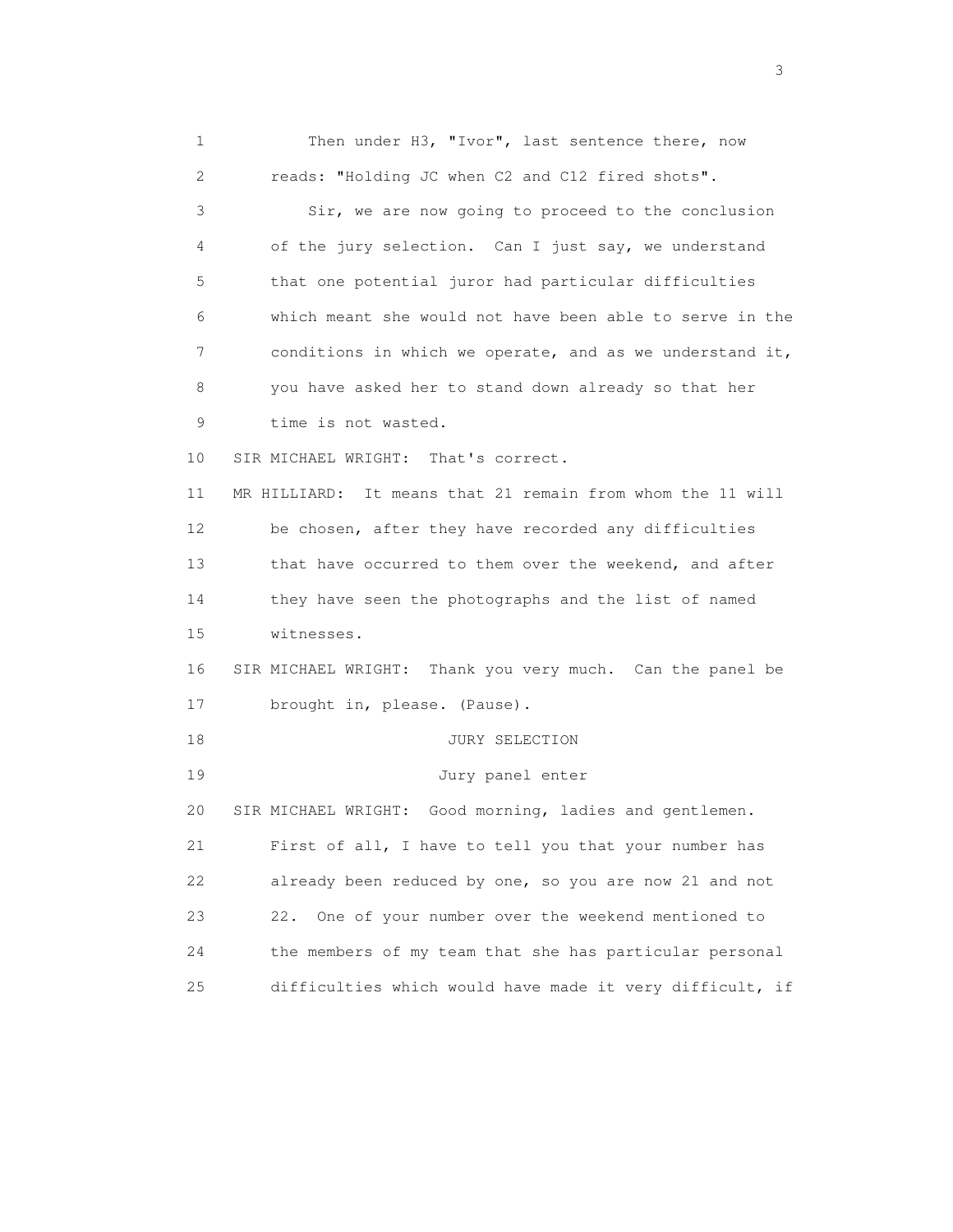1 not impossible, for her to serve in the conditions which 2 you see in this room. So I have determined that it 3 would be only appropriate to release her from further 4 service and to address what I have to say now, the 5 remarks, to the surviving 21.

 6 In a moment or two, you are going to be taken back 7 to your jury room and provided with some paper and 8 pencil. I told you that you would have the weekend to 9 consider whether you still felt that you could take on 10 the responsibility and the task, having regard to the 11 time involved of serving on this jury.

12 If you have considered it, and you have thought of 13 something that you wish to draw to my attention, now is 14 your chance; when you go back to your room, make a note 15 and the note will be passed to me.

 16 In addition, that you will all be shown a series of 17 photographs of some people, and a list of names of some 18 of the witnesses in the case. If you recognise anybody 19 in the photographs, please note that down on your sheet 20 of paper, including some detail as to how you know that 21 person.

 22 You will be asked by my staff to identify which 23 photograph you recognise. If you know anybody on the 24 list of names, please write down that person's name and 25 again give us some detail as to how you know that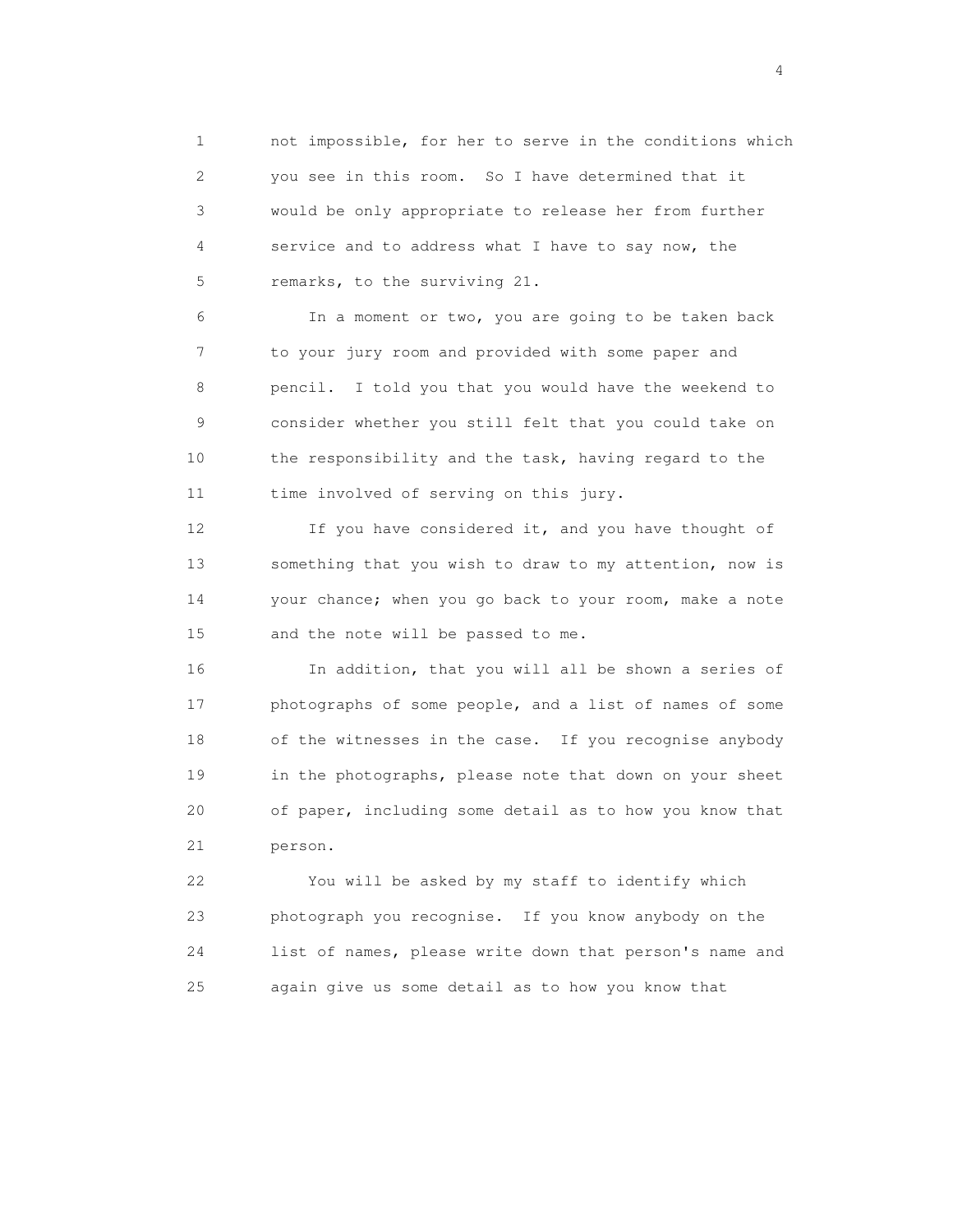1 person.

 2 All clear? Thank you very much. Would you like to 3 go back with the jury usher, please, to your jury room. 4 Jury panel exit 5 (10.21 am) 6 (A short break) 7 (11.22 am) 8 SIR MICHAEL WRIGHT: Yes. The first 11, I think, 9 Mr Hilliard. 10 MR HILLIARD: That's right, with the photograph exercise. 11 (Pause). 12 First jury panel enter 13 SIR MICHAEL WRIGHT: Good morning again, ladies and 14 gentlemen. As you were at the top of the draw that we 15 conducted on Friday, you must regard yourselves as the 16 first 11 so far as serving on the jury is concerned. 17 The exercise that I will now ask you to carry out is you 18 will have put before you, one after the other or two at 19 a time, a portfolio containing a number of photographs. 20 I would like you, please, to look at the faces on the 21 photographs, take your time about it. You have paper 22 and pencil there. If you recognise any individual in 23 the photograph, don't say anything, just note the number 24 of the photograph on your sheet of paper, together with 25 a brief detail as you how you know that person, and then

 $\sim$  5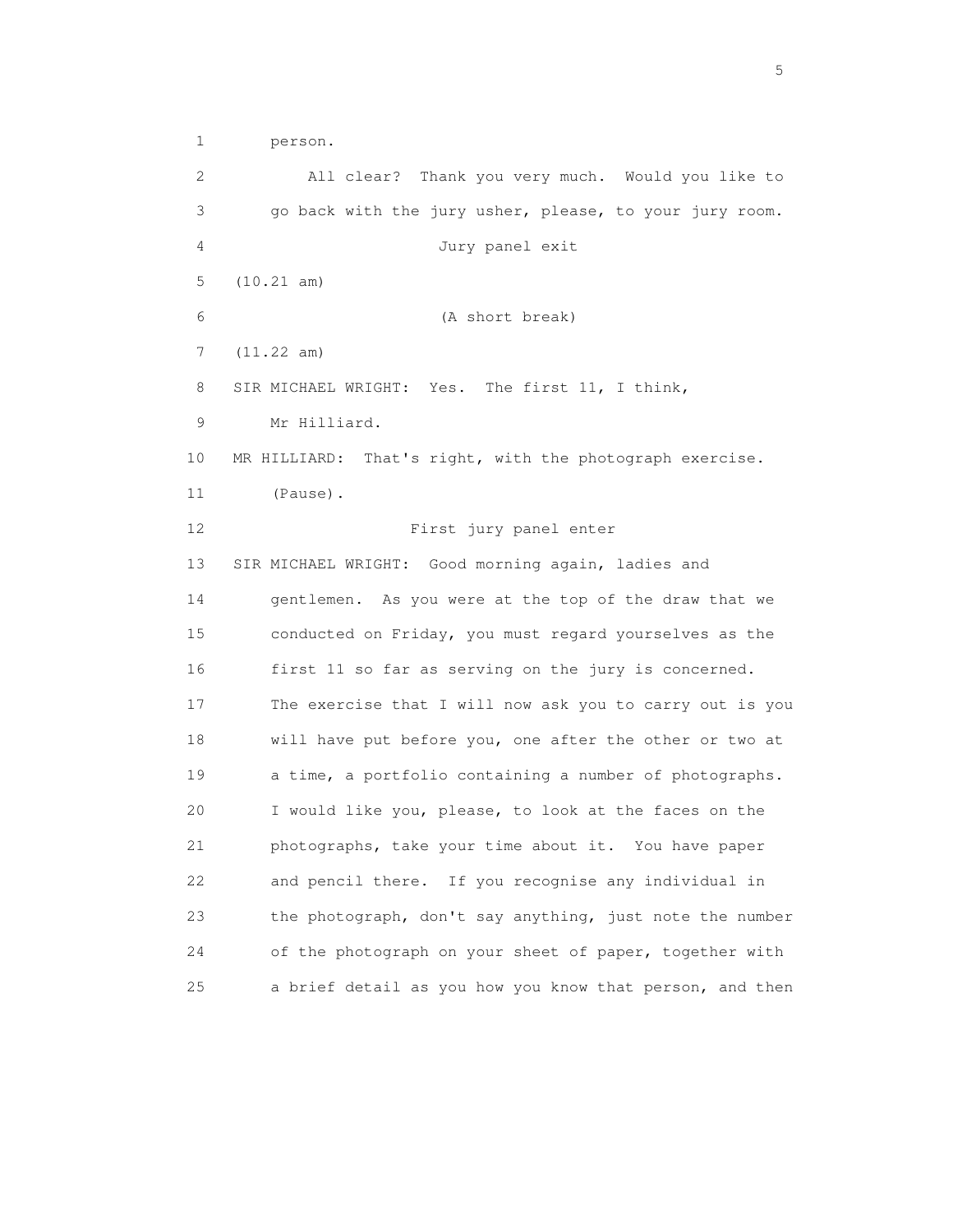1 pass on.

| 2  | After you have looked through all the photographs,            |
|----|---------------------------------------------------------------|
| 3  | again the same procedure, you will be shown a list of         |
| 4  | Again, if any of those names you recognise, just<br>names.    |
| 5  | note the name and brief detail as to how you know that        |
| 6  | person. Then when we have completed that exercise,            |
| 7  | hopefully we will be able to get on with the inquest.         |
| 8  | Is the portfolio here?                                        |
| 9  | MR HILLIARD: I think they have seen the list of names         |
| 10 | already.                                                      |
| 11 | SIR MICHAEL WRIGHT: I can ask you the question then, of the   |
| 12 | 11 of you: does the list cause any problems?<br>Thank<br>No.  |
| 13 | you, in that case we can proceed with the photographs.        |
| 14 | Who has them?                                                 |
| 15 | Presumably it's 48, is it? 49?                                |
| 16 | MR HILLIARD: 40, we are told.                                 |
| 17 | SIR MICHAEL WRIGHT: If you would like to do it two at         |
| 18 | a time, it's probably quicker. But don't rush it.             |
| 19 | Photographs shown                                             |
| 20 | SIR MICHAEL WRIGHT: The reason we ask you to give the         |
| 21 | details, as you appreciate, is you may think you              |
| 22 | recognise a person, and you are wrong, and the detail         |
| 23 | will tell us whether that is so.                              |
| 24 | Photographs shown                                             |
| 25 | Thank you all very much. Can I ask you<br>SIR MICHAEL WRIGHT: |

 $\sim$  6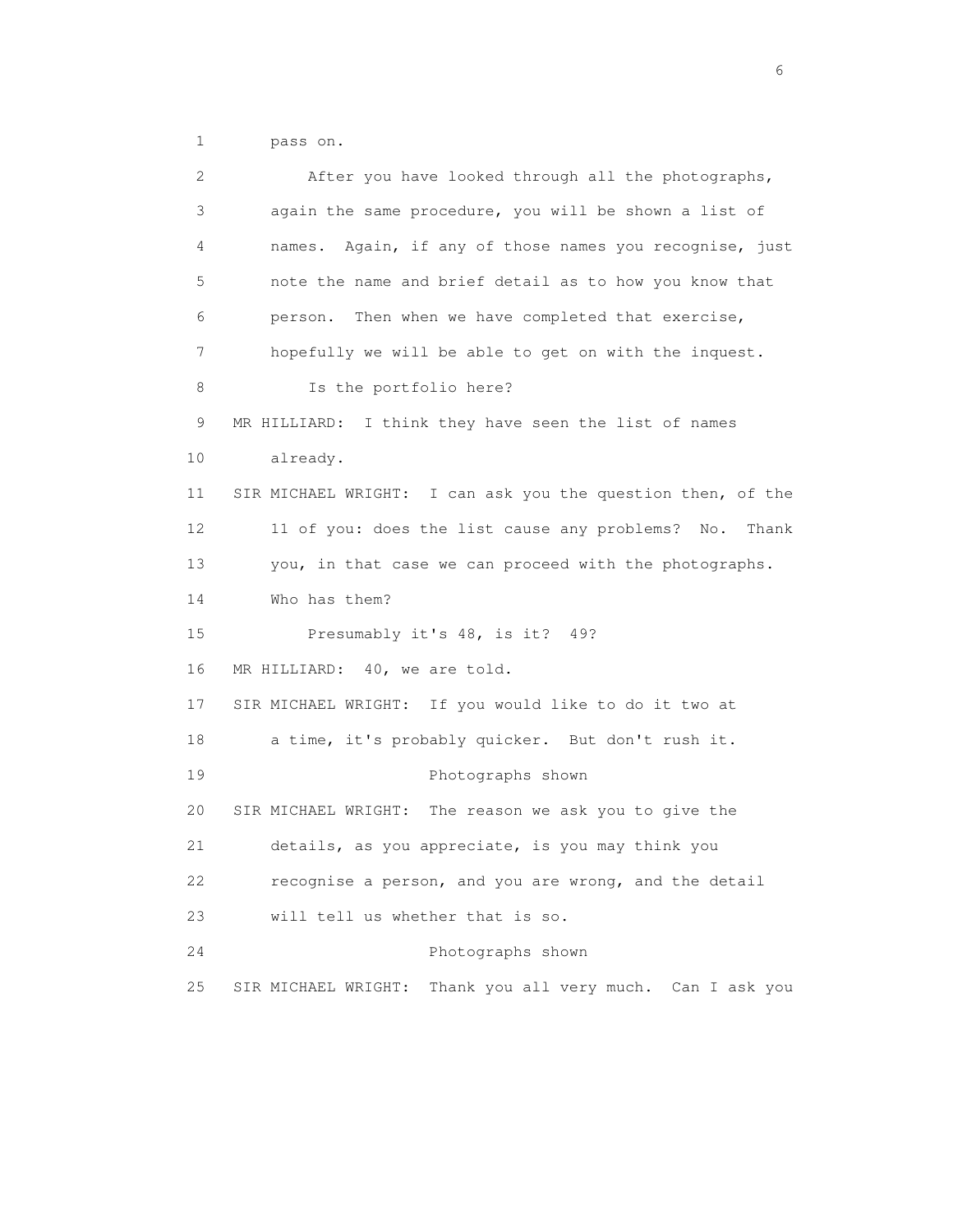1 formally: did any of you recognise any of the faces in 2 that bundle? Thank you very much. In that case, I will 3 ask my officer to swear you as the jury. 4 JURY SWORN 5 MR HILLIARD: Sir, perhaps Mr Hough can read the name of 6 each juror before they are sworn. 7 MR HOUGH: Sir, I will take it in the order once again of 8 the draw last week. Juror number 7. 9 Juror sworn 10 SIR MICHAEL WRIGHT: Thank you. 11 MR HOUGH: Juror number 17. 12 Juror sworn 13 SIR MICHAEL WRIGHT: Thank you. 14 MR HOUGH: Juror number 1. 15 Juror sworn 16 MR HOUGH: Juror number 35. 17 Juror sworn 18 MR HOUGH: Juror number 88. 19 Juror sworn 20 MR HOUGH: Juror number 80. 21 Juror affirmed 22 SIR MICHAEL WRIGHT: Thank you. 23 MR HOUGH: Juror number 99. 24 Juror sworn 25 SIR MICHAEL WRIGHT: Thank you.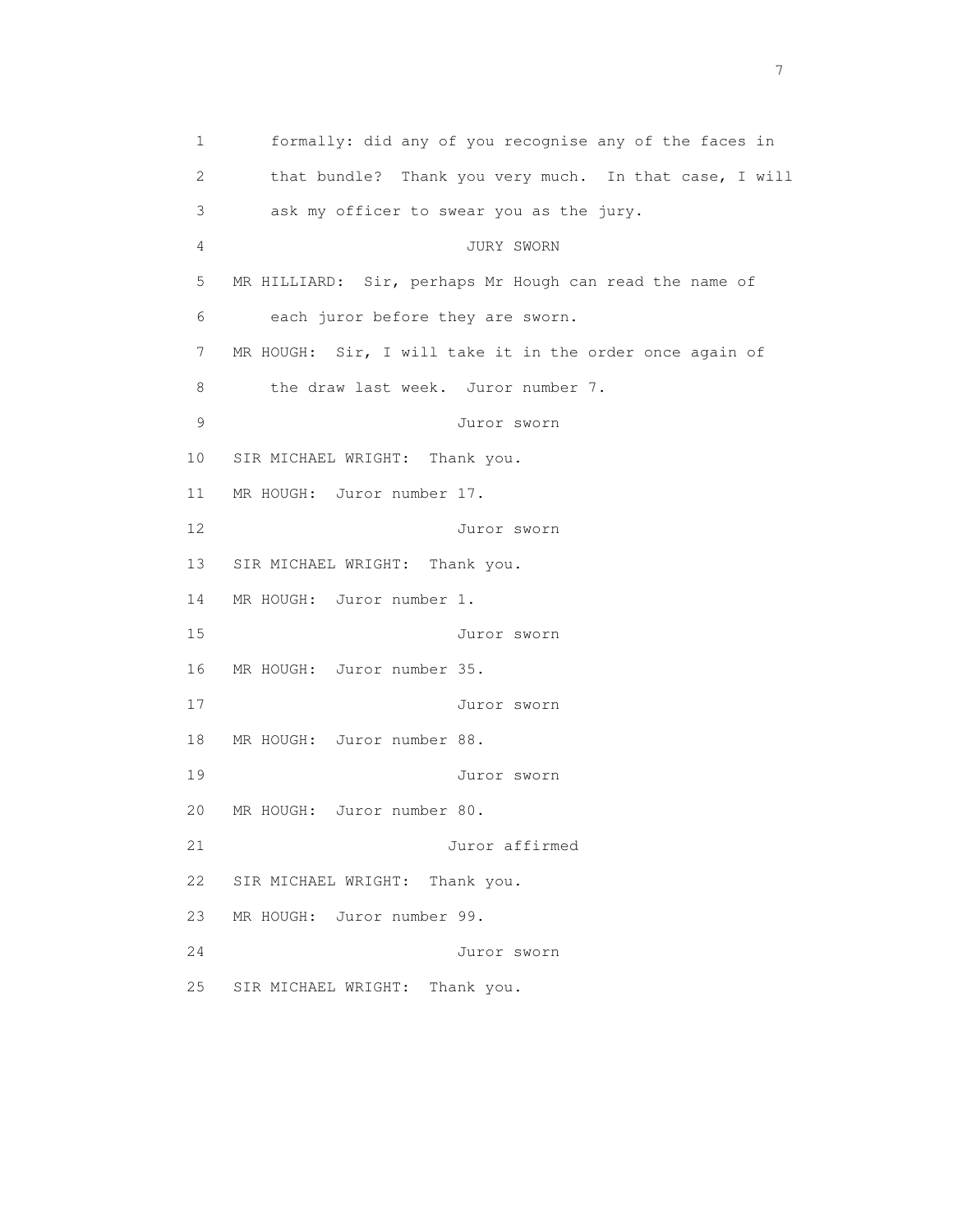1 MR HOUGH: Juror number 23.

 2 Juror sworn 3 SIR MICHAEL WRIGHT: Thank you. 4 MR HOUGH: Juror number 28. 5 Juror sworn 6 SIR MICHAEL WRIGHT: Thank you. 7 MR HOUGH: Juror number 89. 8 Juror sworn 9 SIR MICHAEL WRIGHT: Thank you. 10 MR HOUGH: And finally juror number 53. 11 Juror sworn 12 SIR MICHAEL WRIGHT: Thank you. Members of the jury, are 13 you all sworn? 14 The Coroner's opening address 15 SIR MICHAEL WRIGHT: Ladies and gentlemen, the person into 16 whose death we are all here to inquire was Jean Charles 17 de Menezes, a Brazilian citizen, who was aged 27 when he 18 died. He met his death at about six minutes past 10 on 19 the morning of 22 July 2005, in an underground train 20 which was at that time stationary at platform 2 of 21 Stockwell underground station. 22 He died because he was shot by two specialist 23 firearms officers of the Metropolitan Police. According

24 to them, they shot him because they believed that he was

25 a suicide bomber, capable of detonating and intending to

en de la construction de la construction de la construction de la construction de la construction de la constr<br>En 1980, en 1980, en 1980, en 1980, en 1980, en 1980, en 1980, en 1980, en 1980, en 1980, en 1980, en 1980, en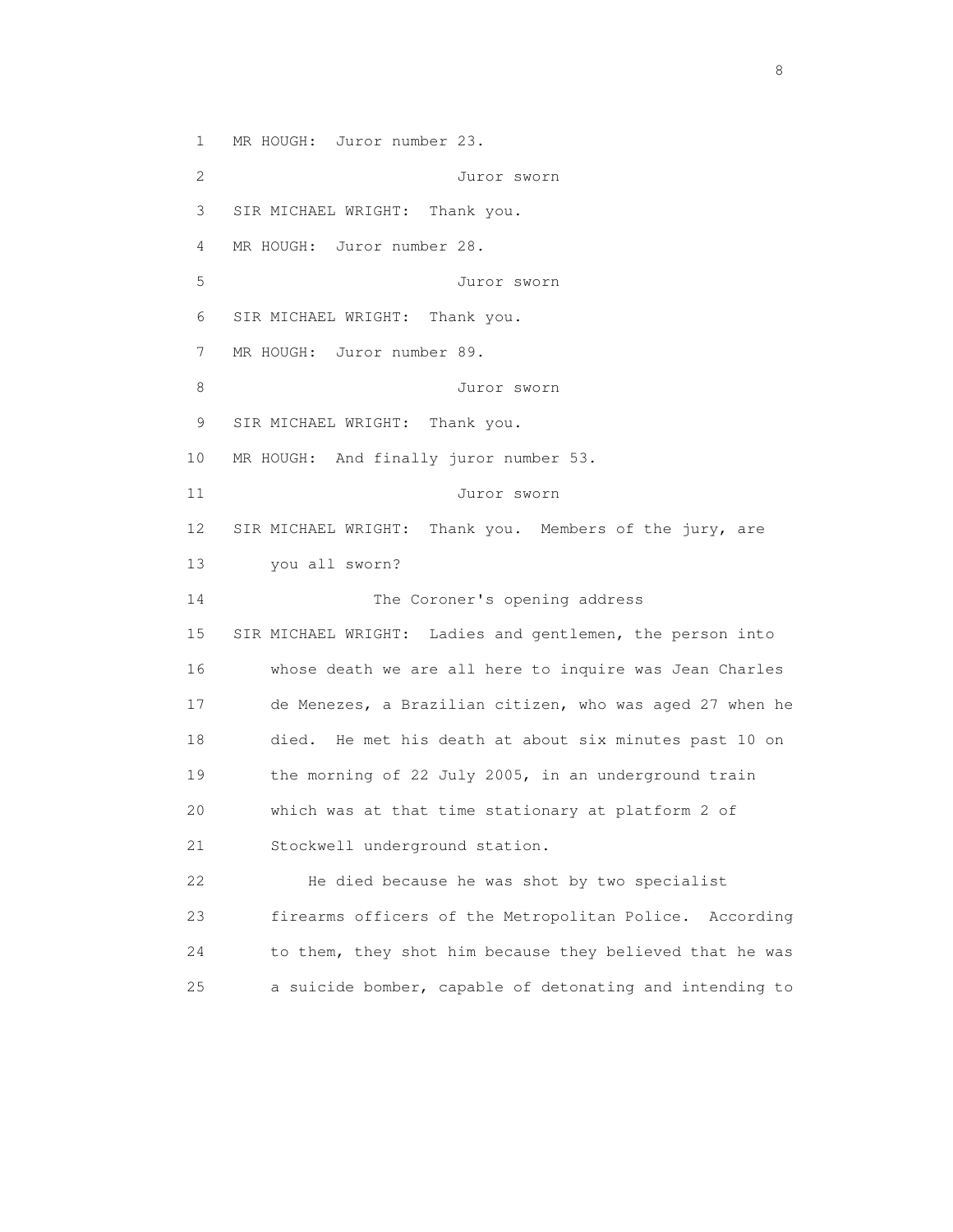1 detonate an improvised explosive device within the 2 underground system. It must be stated at the outset of 3 this inquest, with the greatest possible emphasis that 4 in truth, Mr de Menezes was in no way associated with 5 bombs, explosions or any form of terrorism.

 6 Now, that statement is, in a nutshell, the briefest 7 possible summary of the matter into which this inquest 8 is to be held. I am going to develop this summary very 9 considerably over the next couple of hours.

 10 First of all, I should explain the reasons why we 11 are all here. For centuries, English law has required 12 that a Coroner must investigate the circumstances of any 13 violent or unnatural death which occurs within his 14 district, and I have been appointed as the Coroner to 15 fulfil that function in respect of this particular 16 death.

 17 Subject to certain exceptions, a Coroner must hold 18 an inquest; an inquest is a fact-finding inquiry. Where 19 such a death occurs at the hands of the police, as here, 20 the law further requires that in any inquest the Coroner 21 must sit with a jury, and the jury will determine the 22 facts. That is why you are here.

 23 It is for you, the jury, to determine the facts of 24 this fatality, and that task will be yours, and yours 25 alone. No-one else can tell you what to decide,

en de la construction de la construction de la construction de la construction de la construction de la constr<br>1911 : la construction de la construction de la construction de la construction de la construction de la const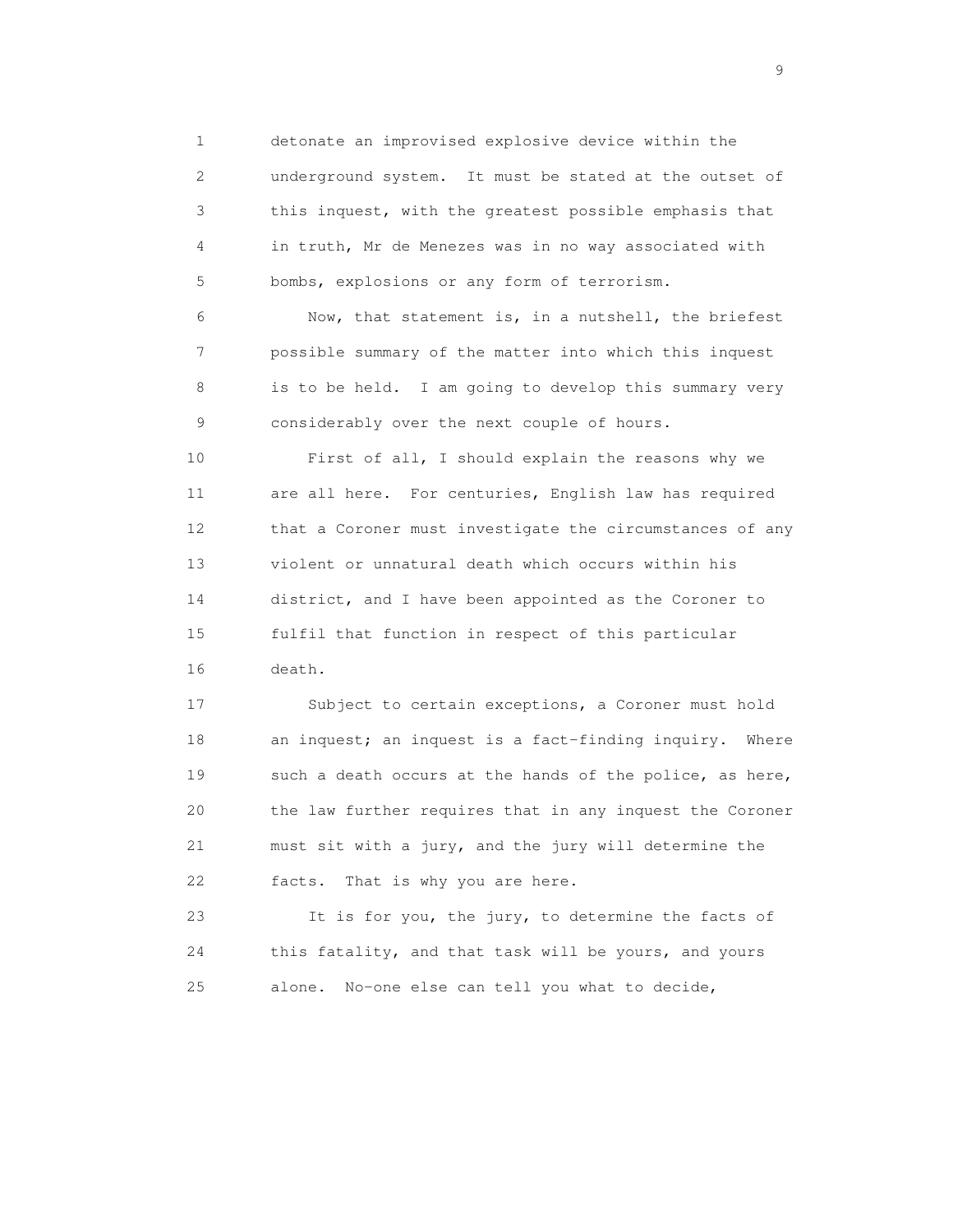1 although in due course I will do what I can to assist 2 you by summarising the evidence which we have heard and 3 also to take my responsibility, which is to direct you 4 as to the law, and the directions as to the law you must 5 accept from me.

 6 You will have to decide four important but strictly 7 limited factual questions. The first three are 8 relatively straightforward: who the deceased person was, 9 when and where he died. Those are questions which are 10 unlikely to cause you any significant difficulty, indeed 11 I offer no apologies, but you will have noticed I have 12 already presumed to tell you what the answers are.

 13 It's the fourth question that is a much wider one, 14 and that is the question of how Mr de Menezes came by 15 his death. In other words, it will be for you to 16 determine by what means and in what circumstances 17 Mr de Menezes came by his death. I'll give you detailed 18 directions about how to approach this question after all 19 the evidence has been heard and you come to consider 20 your conclusions, and your conclusions will be your 21 answers to those four questions.

 22 I should make it plain at the outset and to stress 23 that this inquest and your conclusions will be concerned 24 with the death of Mr de Menezes, and not what happened 25 afterwards. There have been inquiries concerned with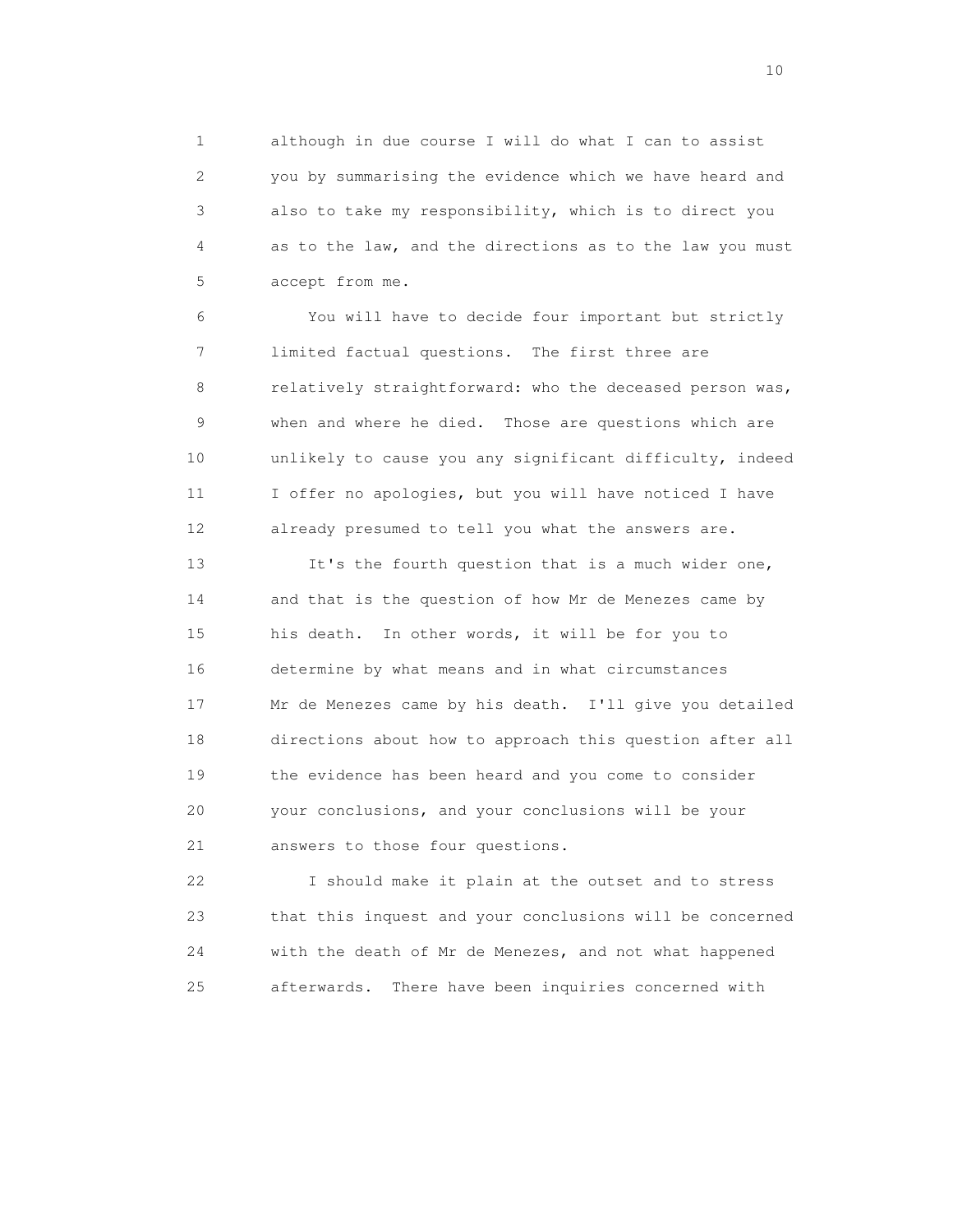1 how official bodies dealt with the aftermath of that 2 death, but we are not concerned with that. We shall 3 only look at the aftermath of Mr de Menezes's death, 4 insofar as that may cast a light on the evidence that 5 you will hear about the circumstances of his death.

 6 Your verdict must be based on the evidence that you 7 have heard in the course of the hearings in this 8 inquest, and on no other material. I spent a little 9 time on Friday addressing you about limiting your 10 determination to the evidence that you have heard and 11 I make no excuse for going through it again this 12 morning.

 13 The death of Mr de Menezes unsurprisingly attracted 14 great public attention. It became the subject of much 15 media comment and speculation, some of it very 16 inaccurate. It will be unrealistic to suppose that some 17 or indeed all of you didn't read or see in the aftermath 18 of those events newspaper and television reports, 19 articles relating not only to the circumstances of 20 Mr de Menezes's death but also to the other events which 21 occurred in the first three weeks of July 2005. That's 22 a slightly oblique reference, the significance will 23 I hope become rather clearer as this opening proceeds. 24 What I have to say to you now is that, as I said to 25 you on Friday, you must put out of your mind anything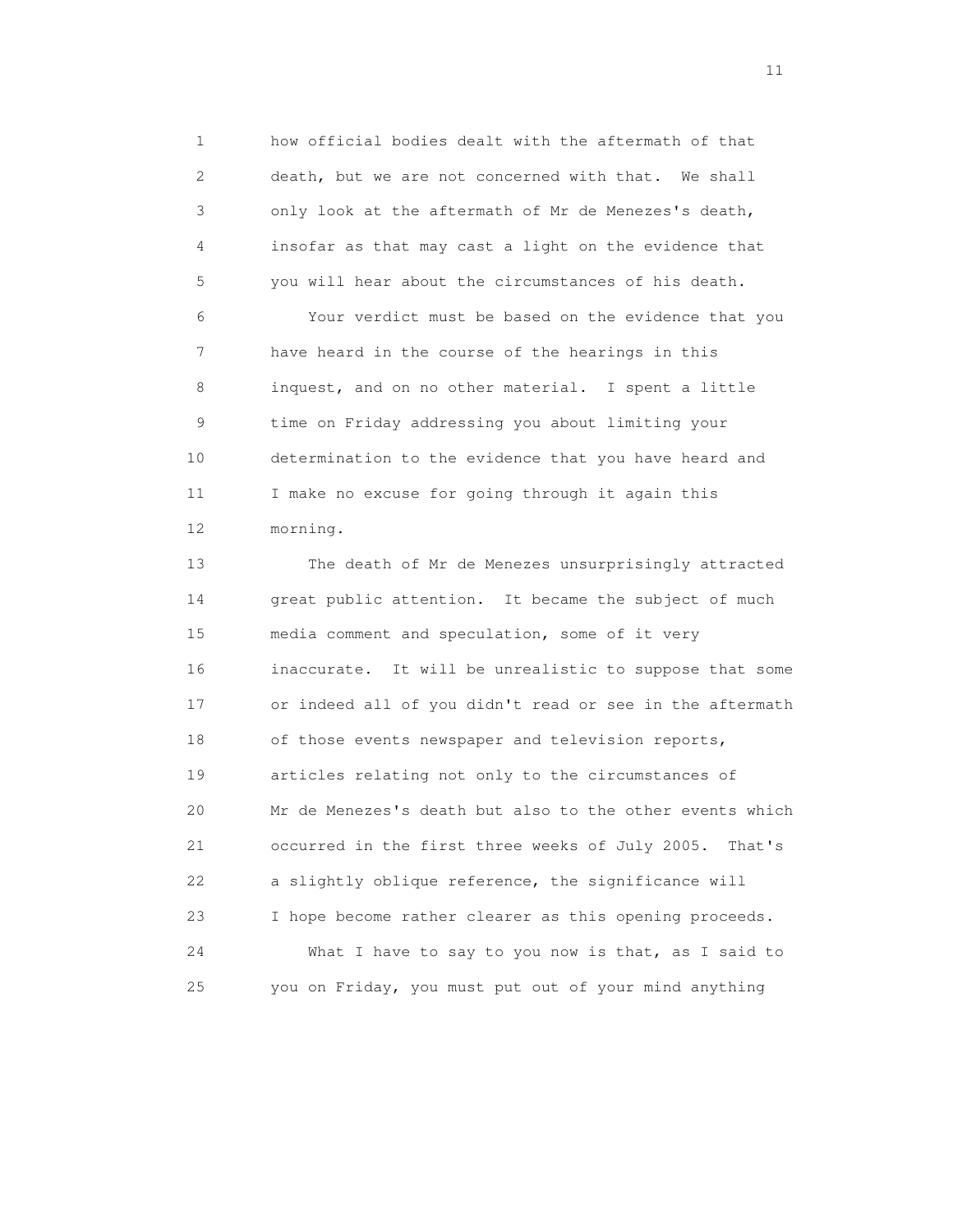1 that you may have read or seen or picked up from the 2 publicity that these matters have received, and you must 3 concentrate exclusively on the evidence that you will 4 hear during the course of this inquest. As I said to 5 you on Friday, you should under no circumstances do any 6 private research on any matter relevant to this inquest 7 now that you are part of the jury.

 8 Don't go to the internet to seek out any old 9 articles or commentary about these events; don't ask 10 your friends and acquaintances what they can remember 11 about the events of July 2005, don't ask for their 12 opinions or views about those matters; don't visit any 13 the locations referred to in the course of the evidence 14 that you will hear in the hope of gaining any additional 15 information.

 16 The importance of following these directions I hope 17 is clear. If you read or see anything relevant to these 18 issues otherwise than in these inquest proceedings, and 19 seek to take them into account what you will be doing is 20 using material not based on the evidence but which comes 21 from elsewhere, material which has not been given on 22 oath or by affirmation and which has not been tested and 23 probed and examined and re-examined by counsel in the 24 course of the hearings.

25 Everyone is agreed that there is an awful lot of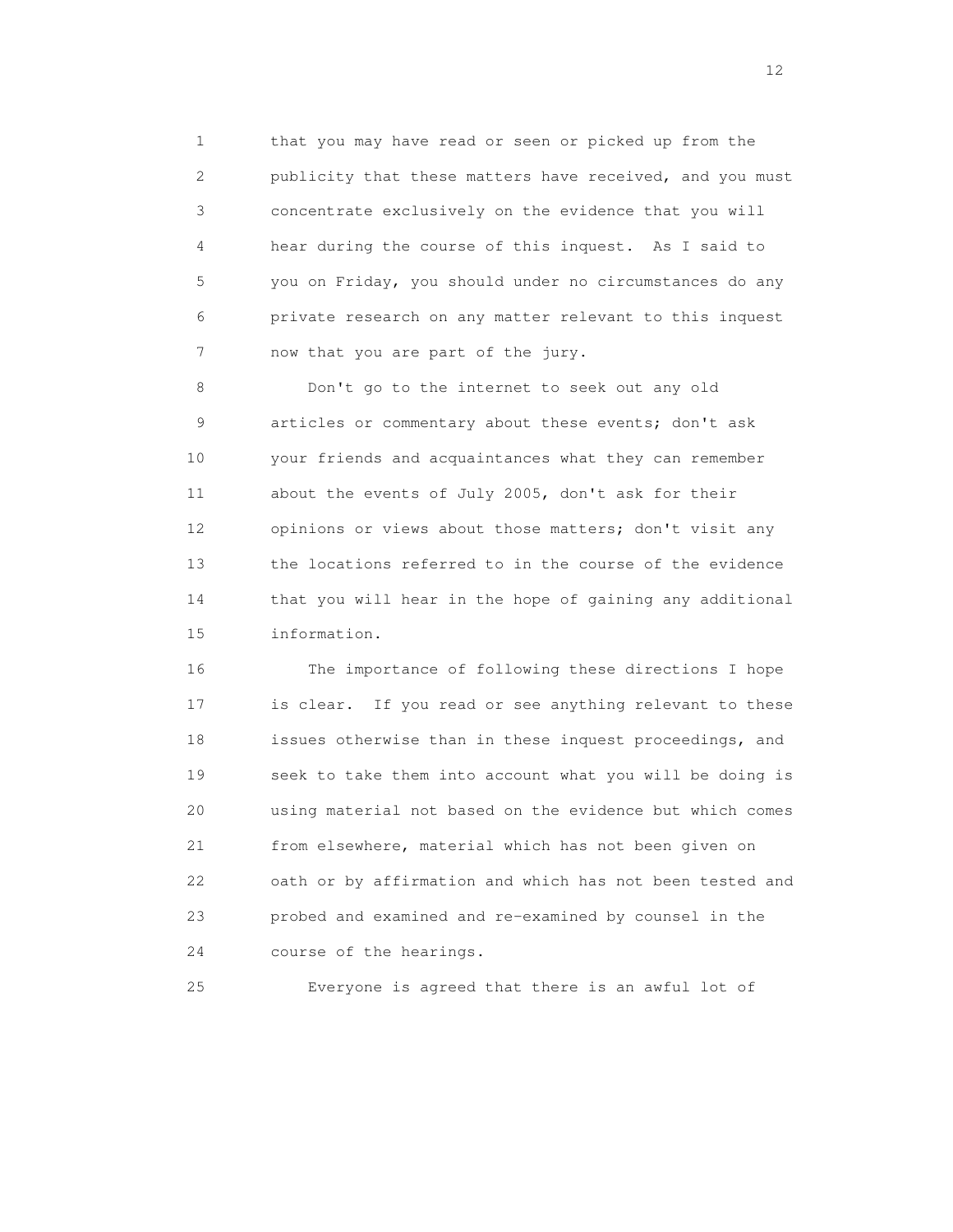1 inaccurate information and speculation in the public 2 domain. Indeed, in order to ensure that you do have all 3 that you need, I have arranged that tomorrow morning you 4 are going to be taken by bus on a tour of all the 5 relevant locations that you will be concerned with in 6 this inquest, and that will assist you in following the 7 evidence that you are going to hear.

 8 If I go back to my topic for a moment, I don't doubt 9 that when you get home, the family will all want to know 10 what you have been doing, they will all be agog to know 11 what you have heard. Don't tell them, don't let them 12 talk to you about it. Wherever you are, avoid getting 13 drawn into discussions with them, because they, unlike 14 you, will not have heard the evidence.

 15 I fully appreciate that it may not be easy for you 16 to follow this advice because the proceedings that we 17 are about to embark upon are likely to be the subject of 18 extensive media coverage, but you must follow that 19 advice. As the inquest goes on, juries are always 20 routinely advised not to read newspaper reports or look 21 at television news reports about this hearing as it 22 progresses. And I fully realise that that may prove 23 almost impossible over the period that this case is 24 likely to last; but again, let me explain the reason why 25 I urge that upon you.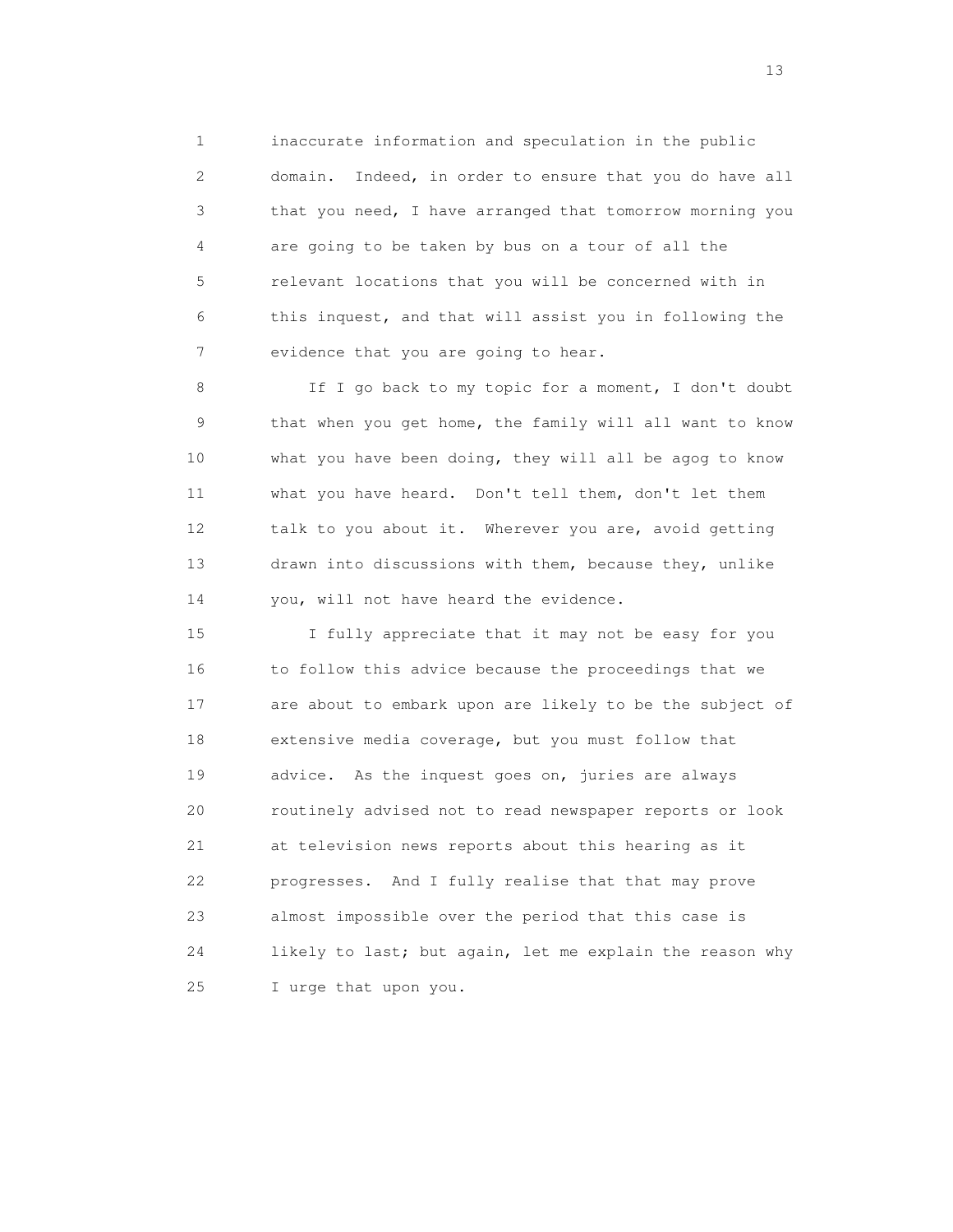1 Editors of television news and newspaper reports 2 have constraints with time and space. Fair and accurate 3 reports of proceedings in court are a cornerstone of our 4 democratic society but only some of the day's 5 proceedings can ever appear in a report in a newspaper 6 that night or the following morning. No doubt, the 7 report is limited to that part which appears to the 8 editor to be the most newsworthy. Accordingly, if you 9 do see reports on television or in the newspapers, try 10 to look past them, try to resist the temptation, but 11 please do put anything that you do read out of your 12 mind, just as you must with anything else that you may 13 have seen or heard or read about the case outside the 14 confines of this building and the proceedings in this 15 inquest.

 16 I should give you another warning at the outset: on 17 rare occasions something happens in the course of the 18 proceedings which troubles a juror, either in the jury 19 room or elsewhere. It may be that somebody will start 20 to badger you, to try to make you tell them what has 21 been going on in this inquest. If anything of that kind 22 does occur to any of you, you should write me a note, 23 pass it to your jury bailiff and it will get to me, but 24 please do it straightaway, because if any problem arises 25 that is worrying you and you don't tell me about it then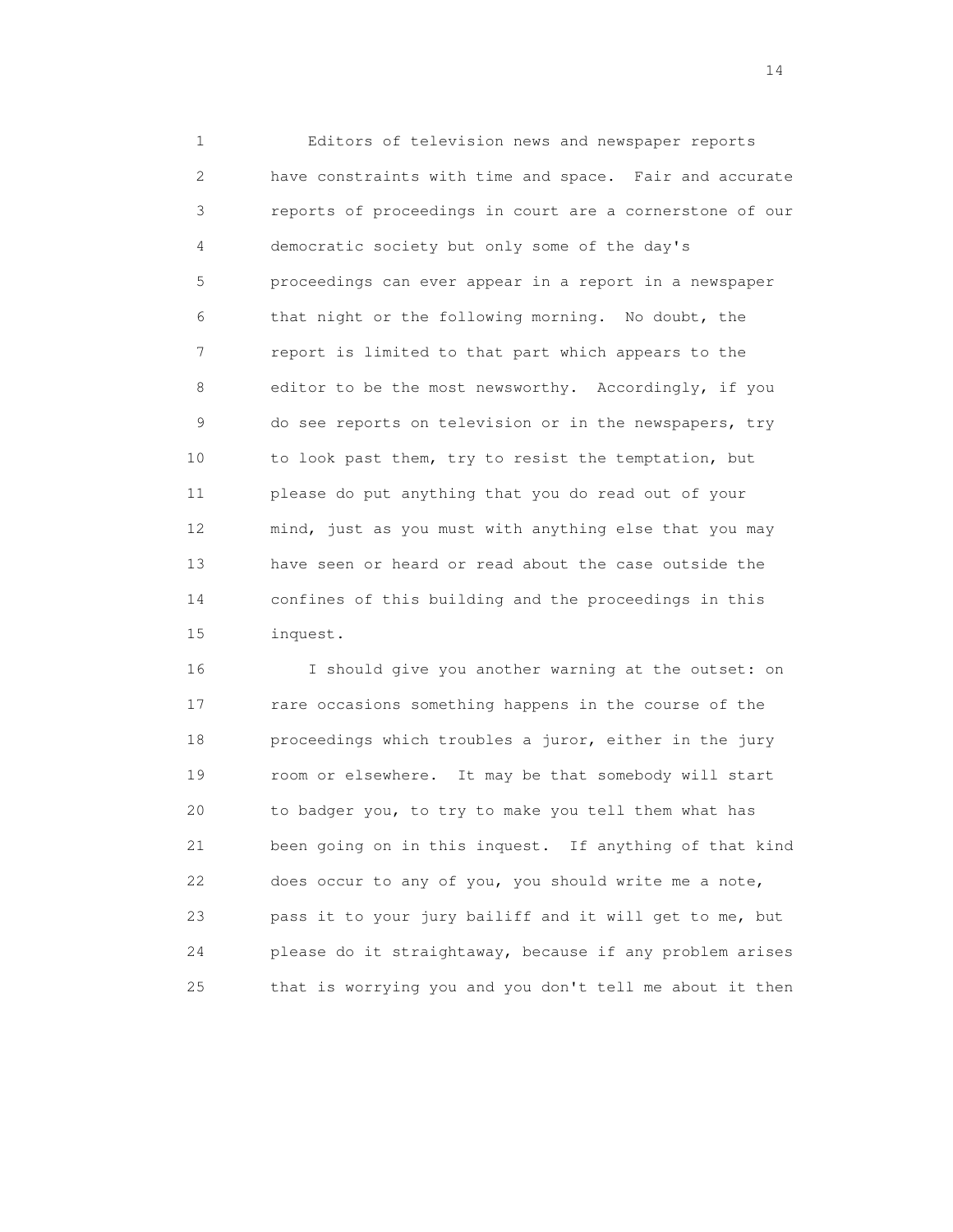1 and there, then it may become too late to do anything 2 about it. All right? Thank you.

 3 You will have noticed that I have so far used the 4 word "inquest" and "inquiry", and that is something that 5 you need to appreciate from the very outset. This is 6 an investigation. It is not a criminal trial, or indeed 7 any sort of trial. Nobody here is charged with any 8 criminal offence. The procedure at an inquest is 9 entirely different from that at a criminal trial. 10 A criminal trial is of what we call an adversarial 11 nature, that is to say on one side, the prosecution 12 seeks to establish on the appropriate basis of proof the 13 guilt of a defendant. On the other side, the defence 14 seek to repudiate such a conclusion, and it is a process 15 of an entirely adversarial nature.

 16 A trial in a civil action is similar in its 17 structure, where the question that is being determined 18 is liability for damage or injury. An inquest is 19 entirely different; it is an inquiry, where the court -- 20 that means you and me -- is trying to find out what 21 happened. There is no prosecution, there is no defence, 22 there is just a search for the truth. This state of 23 affairs is emphasised by a specific provision in the 24 Coroners' Rules which forbids a jury from framing its 25 verdict in any way as to appear to determine any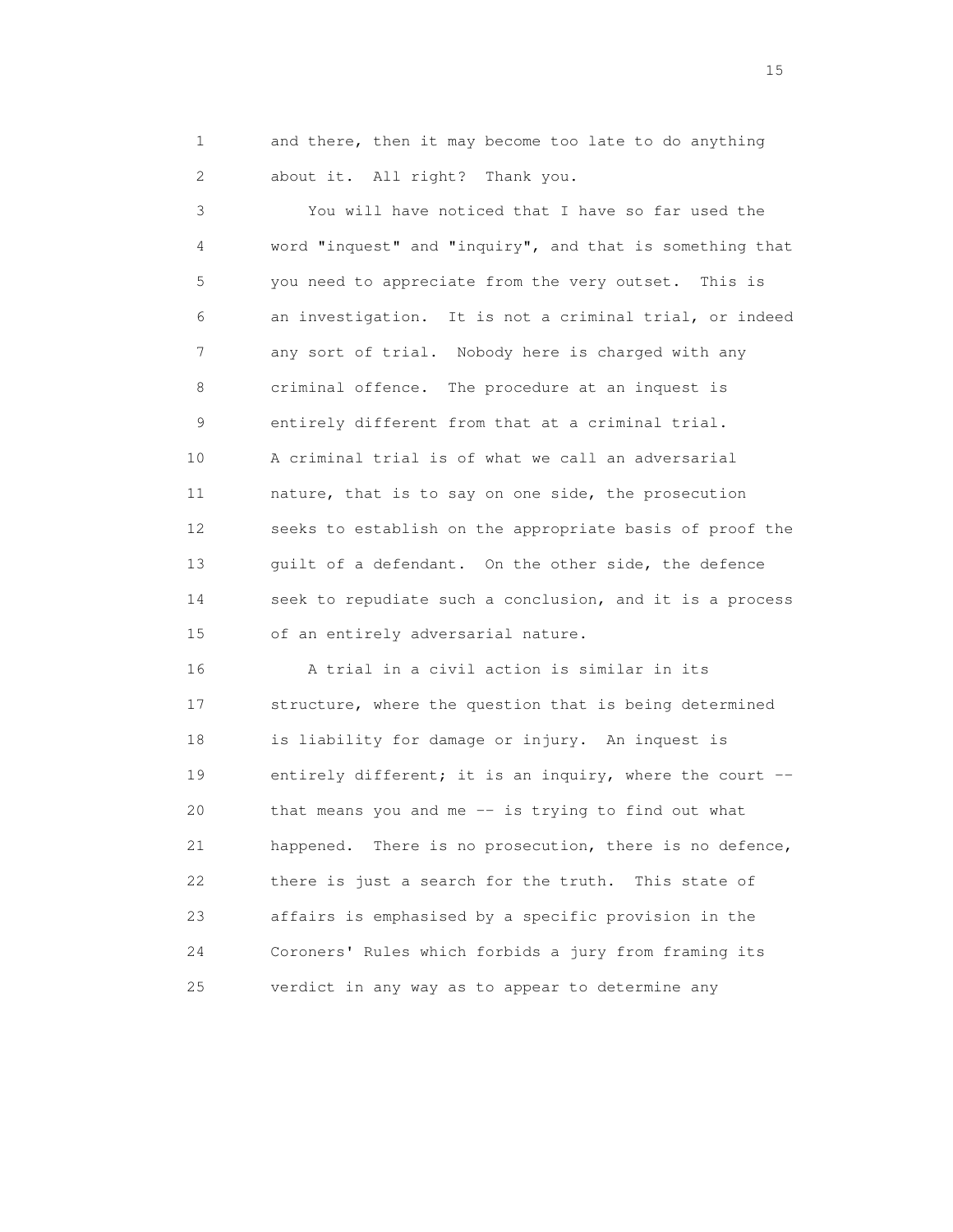1 question of criminal liability on the part of a named 2 person, or any question of civil liability at all.

 3 I have already indicated that your function is to 4 answer four questions: who the deceased was, where, when 5 and how he came by his death. Accordingly, as I have 6 said, there is no prosecutor, and there is no defendant 7 in the proceedings. You may wonder why this large 8 collection of ladies and gentlemen appear. You may 9 wonder what they are doing. The answer is that in 10 an inquest, the law provides that those who fall within 11 the description of a properly interested person may 12 participate in the proceedings, again with the same 13 purpose of establishing the truth, and question 14 witnesses. All the properly interested persons who have 15 asked to appear in these proceedings are doing so. All 16 are represented by solicitors and counsel, who I'll 17 introduce to you in a moment.

18 In the ordinary routine kind of an inquest, the kind 19 of inquest that may be over in a day or so, it is the 20 Coroner who calls the witnesses and conducts the 21 proceedings, and that remains my responsibility in this 22 inquest, but because it is a heavy, serious, complicated 23 and I have to say lengthy nature, I am going to be 24 assisted by solicitors and counsel to the inquest. 25 I shall call each and every one of the witnesses, whom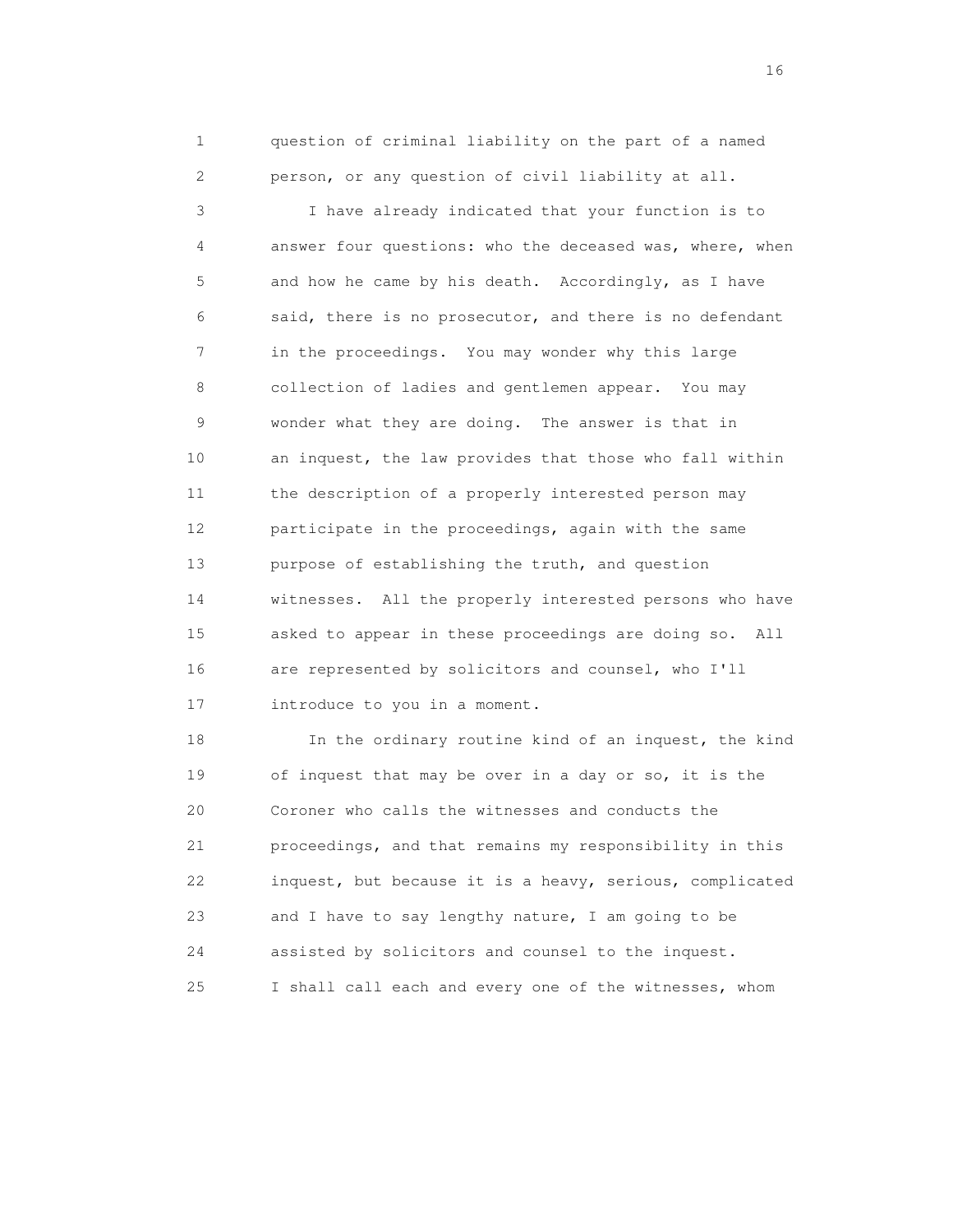1 you will hear, and counsel to the inquest will ask 2 questions first. That again is a distinction and 3 a difference between an inquest and a criminal trial. 4 Nobody is prosecuting. My counsel will start the 5 questioning proceedings, as I say, seeking to establish 6 the truth of what happened.

7 Thereafter, those representing the various 8 interested parties will be concerned to ask questions 9 and to elicit evidence in the interests of their 10 respective clients in mind. It will be my task -- and 11 for that I have the assistance of my own solicitors and 12 counsel, as I have told you -- to ensure that all the 13 relevant evidence is laid before you in as complete and 14 dispassionate a manner as possible, and so both I and my 15 counsel will try to ensure that all points which should 16 be explored are explored.

 17 Well, now I had better tell you who they all are. 18 Can I introduce you please to counsel to the various 19 parties and if, ladies and gentlemen, you don't mind 20 standing up when you get named.

 21 First of all, those in the front row. Counsel to 22 the inquest are Nicholas Hilliard QC and Jonathan Hough. 23 Thank you.

 24 The de Menezes family are represented by 25 Michael Mansfield QC and Henrietta Hill.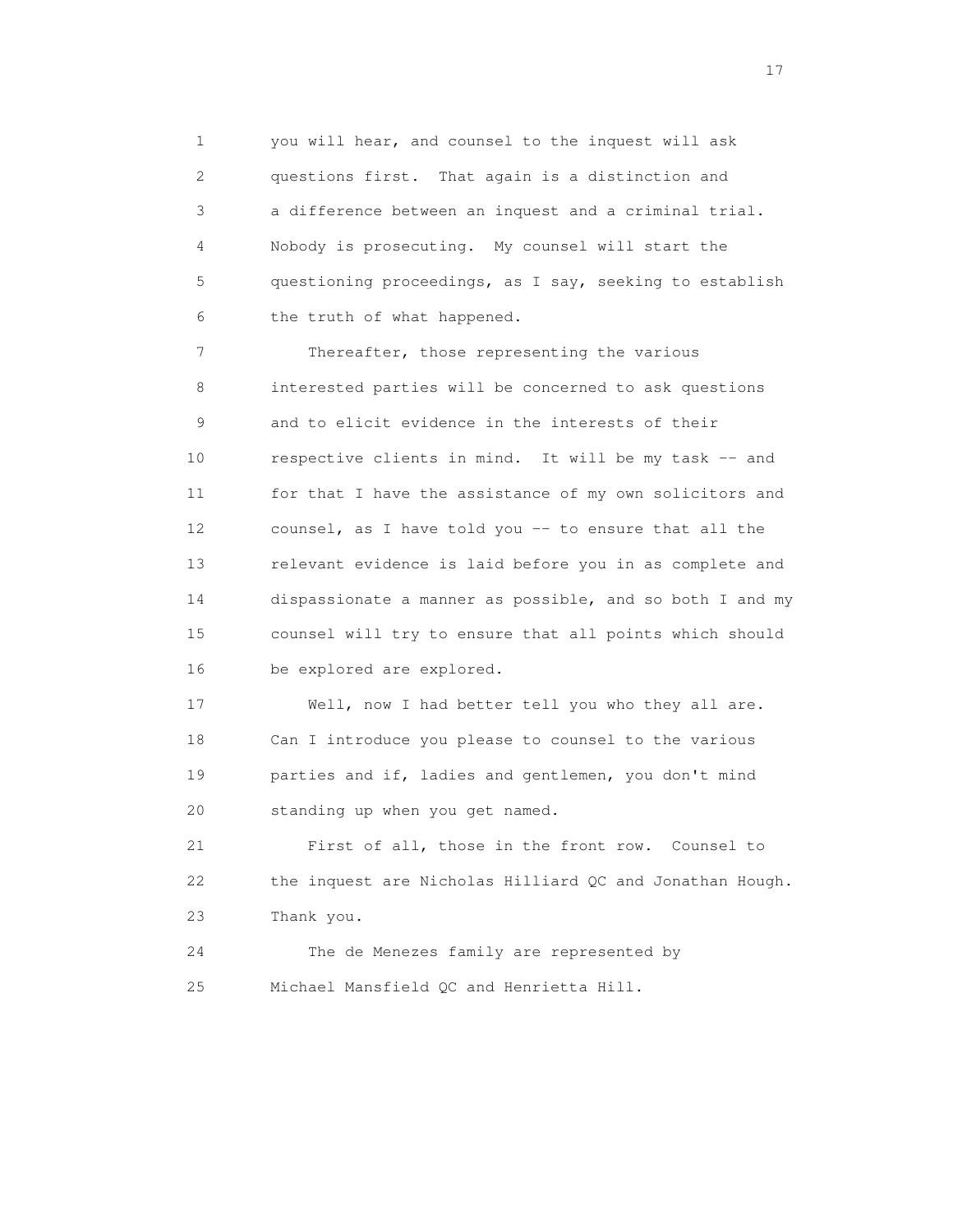1 The Metropolitan Police Service, usually described 2 as the MPS, is represented by Richard Horwell QC and 3 Anne Studd. Thank you. 4 The solicitors for those three teams, I don't think 5 you all need stand up at once, are in the next row 6 behind the counsel in the front row. 7 Next in the third row, the two firearms officers who 8 shot Mr de Menezes are represented by Ian Stern QC, and 9 Sandesh Singh. Thank you. 10 The remaining officers of the Specialist Firearms 11 Department of the MPS are represented by Samantha Leek. 12 Thank you. 13 The surveillance officers of the Special Branch are 14 represented by Patrick Gibbs QC and Hugh Davies. 15 Certain senior police officers, including Deputy 16 Assistant Commissioner Dick, Deputy Assistant 17 Commissioner McDowell and Deputy Chief Inspector Purser 18 are represented by David Perry QC, Duncan Penny, and 19 Miranda Hill. I think that's the lot. 20 The procedure we shall follow is this: as I have 21 said, it's for me to call all witnesses who will appear 22 before you, or whose evidence will be read to you. The 23 people whose evidence will be read to you are people 24 whose evidence is not controversial and is not going to 25 be the subject of any cross-examination or examination,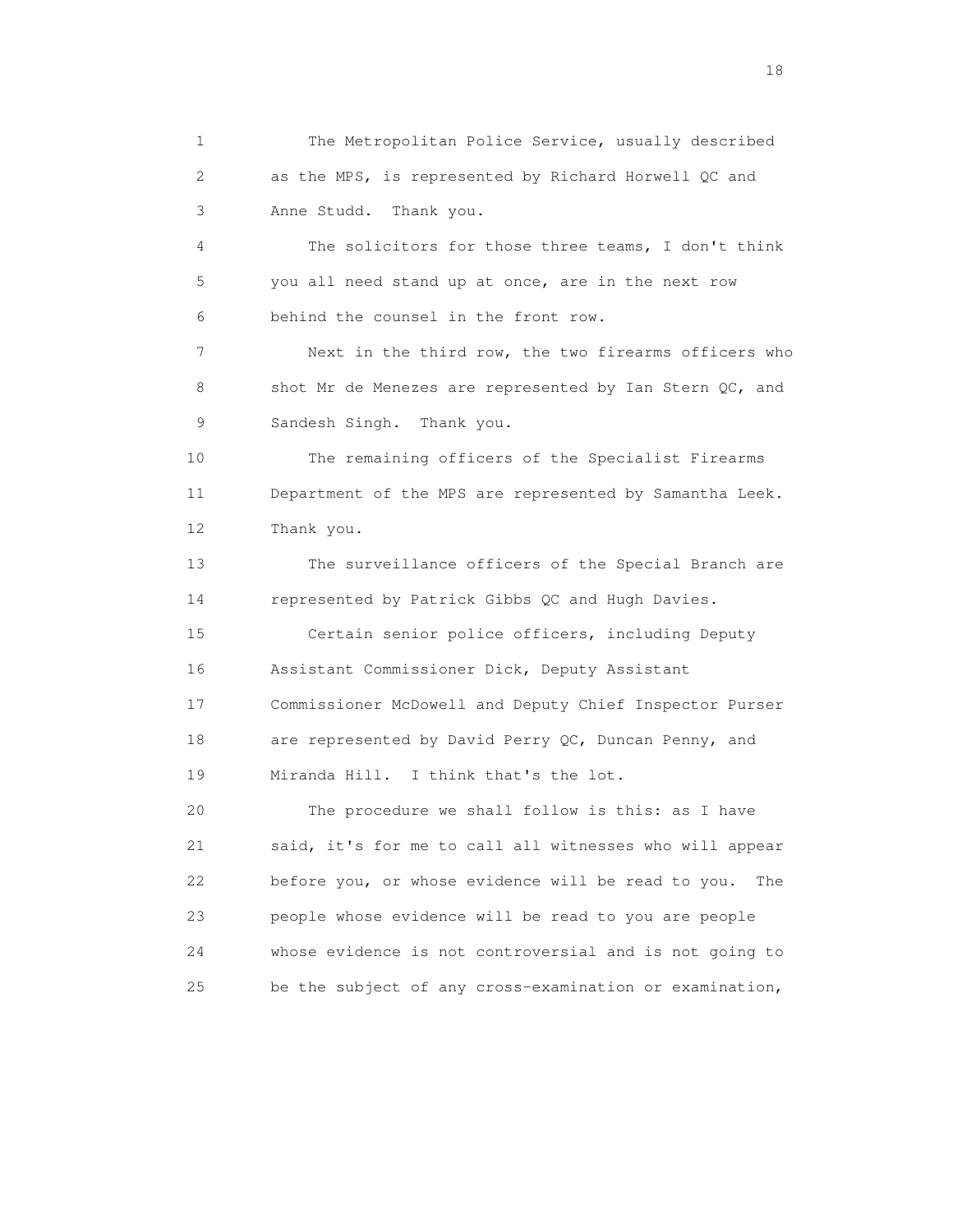1 and although that witness doesn't appear before you it's 2 obviously much more convenient that if their attendance 3 isn't required, that the evidence can be read and you 4 may take that evidence as being as good and sound as 5 though it had actually been given from the witness box.

 6 The decision as to which witnesses should be called 7 is mine, although I have considered and taken into 8 account the suggestions of the various interested 9 persons. With the assistance of counsel to the inquest, 10 each witness will be examined as to the matters in 11 issue, but all such examination is conducted under my 12 control. From time to time, I may and probably will 13 intervene to ask questions myself.

 14 The interested persons, by their representatives, 15 whom you have just met, are entitled to ask questions of 16 witnesses that I consider to be relevant and proper. 17 That means questions that are appropriate to the 18 inquisitorial, the fact-finding nature, of these 19 proceedings, and do not become adversarial. I know full 20 well that I can rely upon the counsel who appear before 21 you, instructed by the various parties, to bear this 22 consideration in mind when framing the content of their 23 questions and also of course the tone in which those 24 questions are asked.

25 A large number of witnesses will have to be called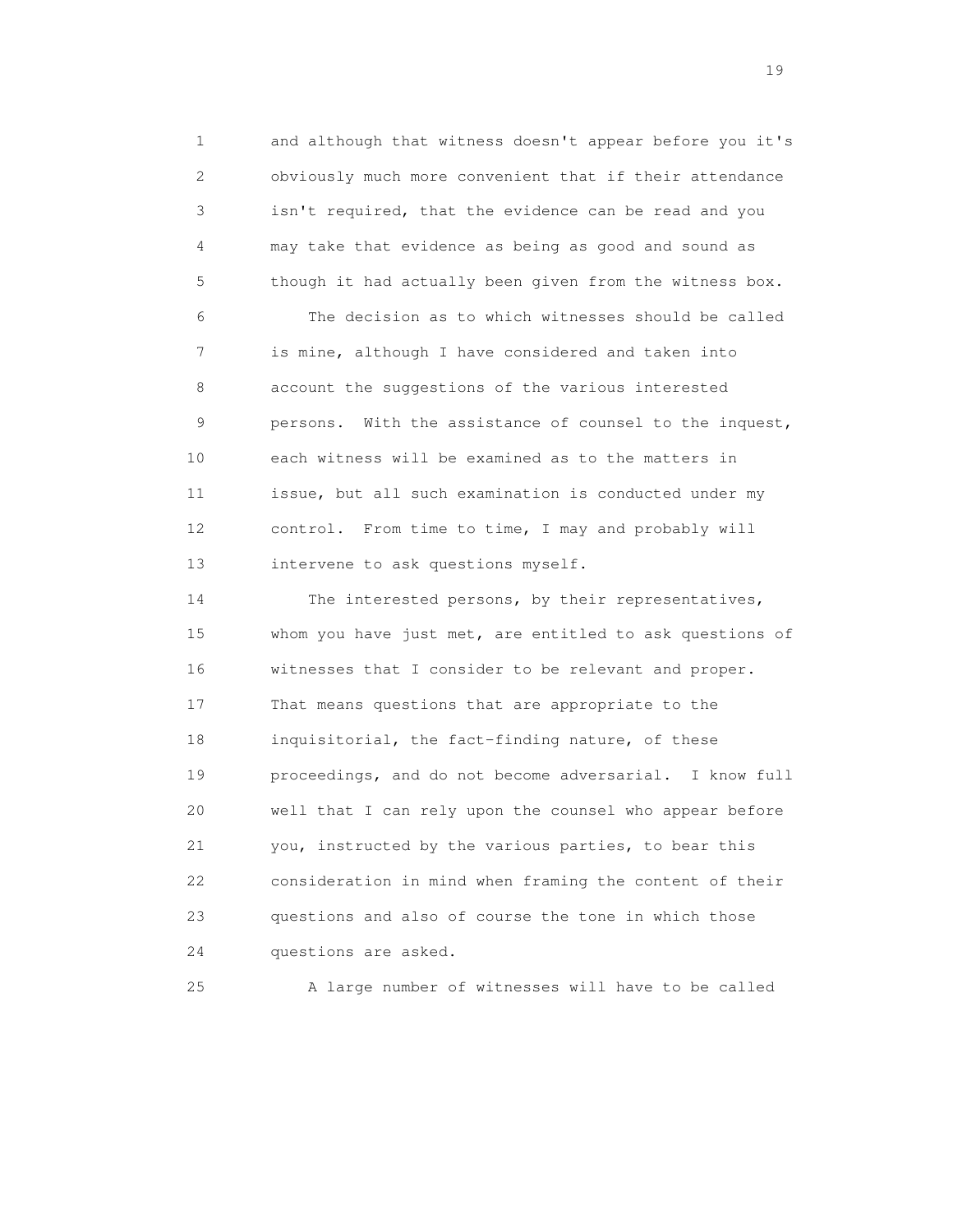1 before you in this inquest and accordingly it is 2 essential that there be economy and restraint in the 3 questioning of the various witnesses. I am glad to say 4 that I have the agreement of all the interested parties 5 that the maximum time that this inquest should need to 6 last, in fairness to everyone, not least yourselves, is 7 12 weeks. The timetable for the witnesses has been 8 planned with that timescale in mind. Everyone accepts 9 that 12 weeks is sufficient to have a very full and 10 thorough examination of the facts; indeed I remain 11 optimistic that as we progress it may be possible to 12 shrink the timescale at any rate a little bit.

13 As I mentioned last week, ordinarily we shall not 14 hear evidence on Friday, so you will normally get 15 Fridays off. We shall use Fridays to deal with 16 administrative matters and matters of law so that time 17 is not lost on other days. But it may occasionally be 18 necessary for you to come in on a Friday if time is 19 needed to complete the evidence of witnesses. I will of 20 course give you as much notice as possible if we are 21 going to have to call you in on a Friday so that you can 22 make plans accordingly.

 23 We have had this morning a rather slow start, 24 nobody's fault, there were various technical 25 difficulties and so as I said to you on Friday, I think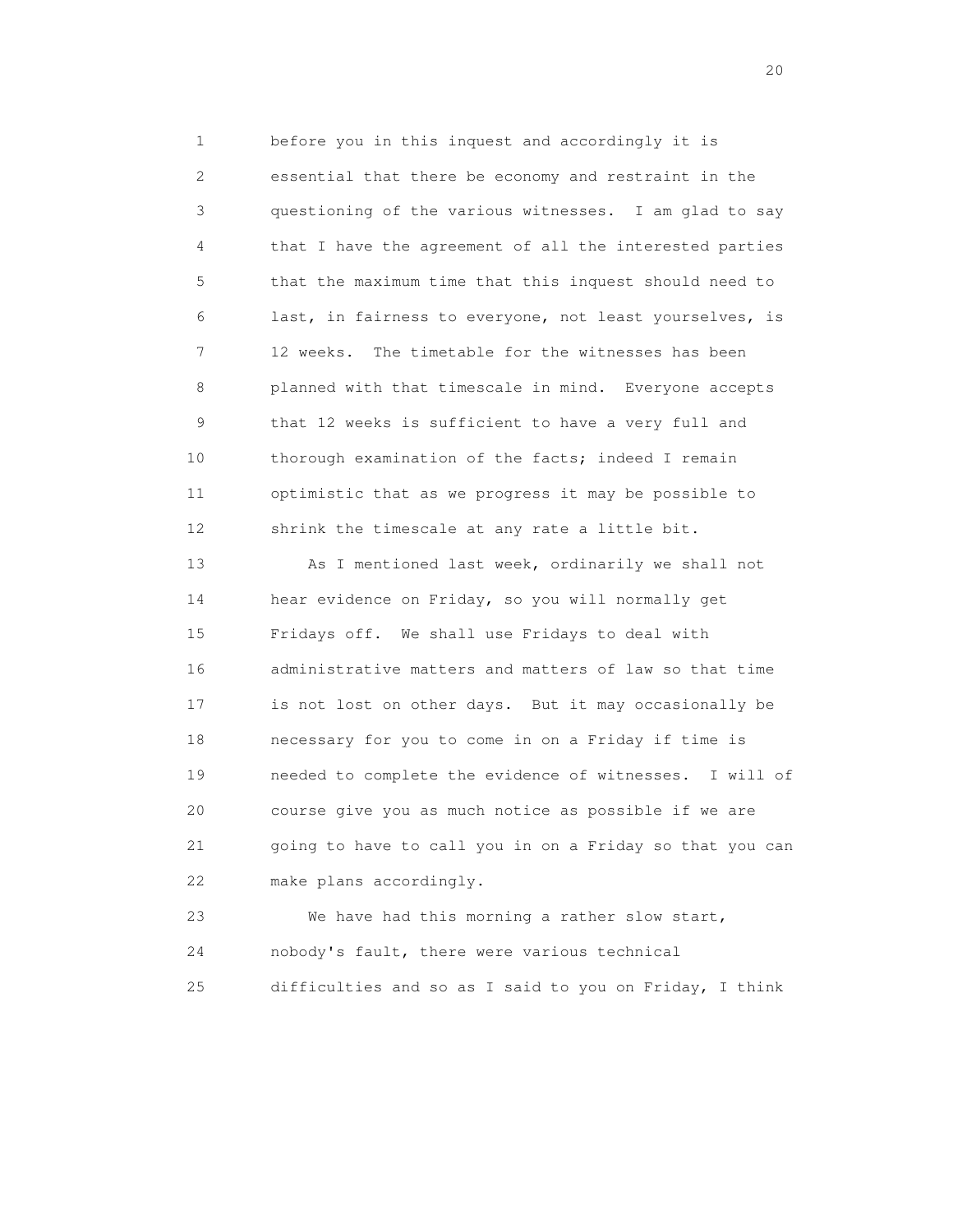1 it would be helpful if you could keep this Friday clear. 2 I hope we don't need to use you but it may be that you 3 will have to come in. Overall, as I said to you last 4 week, it would be wise to avoid any substantial 5 commitments before Christmas.

 6 I readily understand that unexpected things may 7 happen in your lives from time to time between now and 8 Christmas. If something pops up that's going to cause 9 a problem, please don't sit on it, don't hesitate, tell 10 me at once, and I can assure you that we will do our 11 utmost to help you work around any interruptions that 12 may otherwise be unavoidable.

 13 With a hearing of such length, there will obviously 14 be periods of time when you will be away from the court. 15 You are, believe it or not, allowed to go home. Of 16 course, you will be taking time out for refreshment or 17 when matters of law are being discussed which don't 18 concern you, which concern only myself and counsel. 19 When you are out of this courtroom, you should be very 20 careful to discuss the evidence that you have heard -- 21 if at all, I don't encourage you, but if at all -- only 22 when you are all together and in the privacy of your 23 jury room. Don't do it anywhere else. You must be 24 particularly careful not to discuss any such matters in 25 situations where you are liable to be overheard by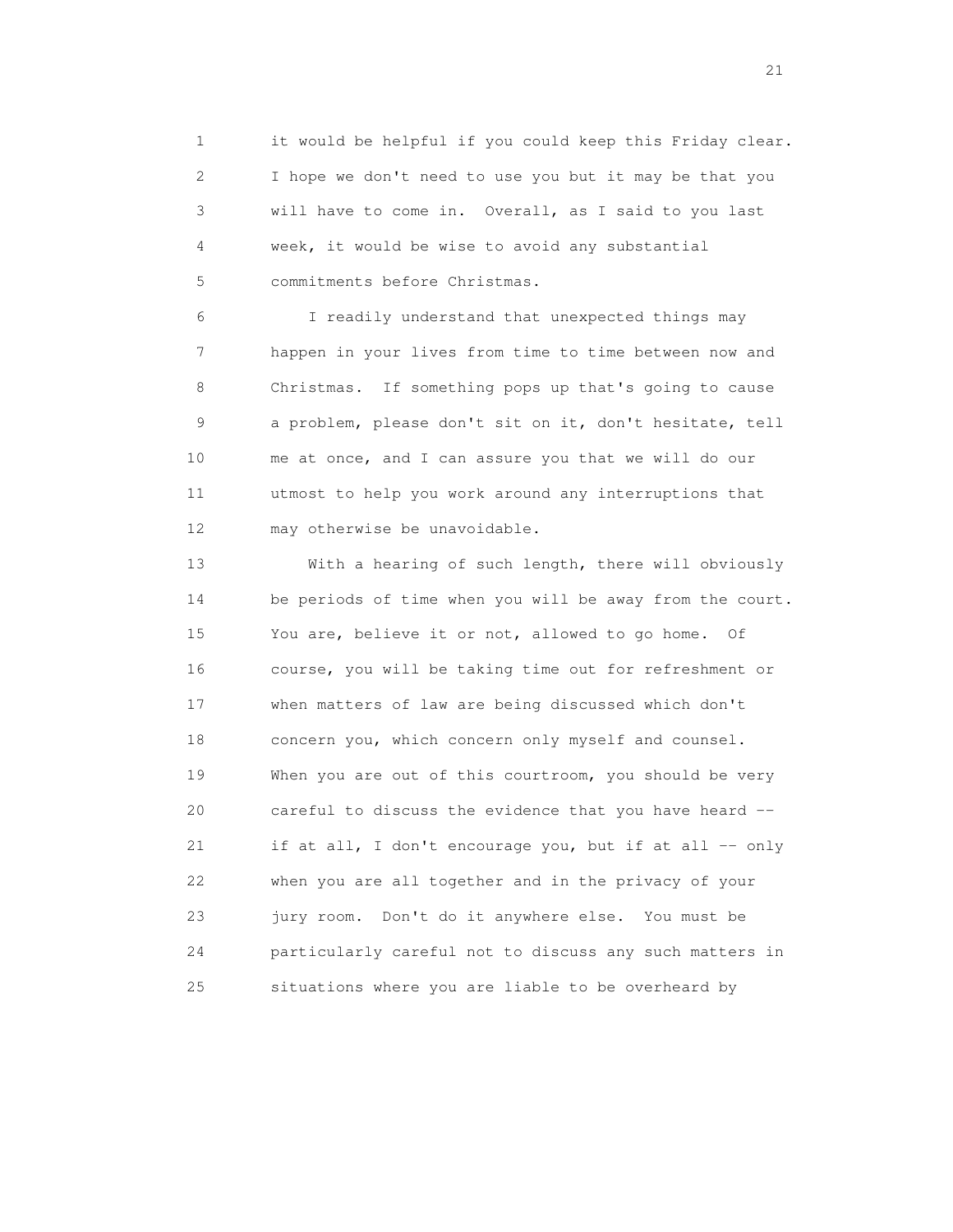1 anybody else.

 2 As I said, the procedure is that when each witness 3 gives evidence, he will first be questioned by one of my 4 team. Then the interested persons, through their 5 counsel, will have an opportunity to ask questions. 6 Finally, if any points need to be cleared up, then any 7 further questions can be asked by my counsel or by 8 myself. If any matter arises which you think is 9 important that has not been dealt with in the course of 10 the questioning, you may also ask questions of the 11 witnesses through me. Frankly, I don't expect you will 12 have much need to do so because the serried ranks of 13 experienced counsel who appear here today are such that 14 I would have expected them to have asked any and all 15 relevant questions before the witness is finally ready 16 to leave the box. However, if there is a question that 17 you wish to ask, don't hesitate but please put it in 18 a note which will be passed up to me by the usher and 19 then I will consider it and because it is my 20 responsibility, it remains for me to decide whether the 21 question should or should not be asked.

 22 Before I turn to an outline of the facts that you 23 are going to consider, I should perhaps say one word 24 about the length of time that it has taken this inquest 25 to be brought on, because there has been some uninformed

22 and 23 and 23 and 23 and 23 and 23 and 23 and 23 and 23 and 23 and 23 and 23 and 23 and 23 and 23 and 23 and 24 and 25 and 26 and 26 and 26 and 26 and 26 and 26 and 26 and 26 and 26 and 26 and 26 and 26 and 26 and 26 an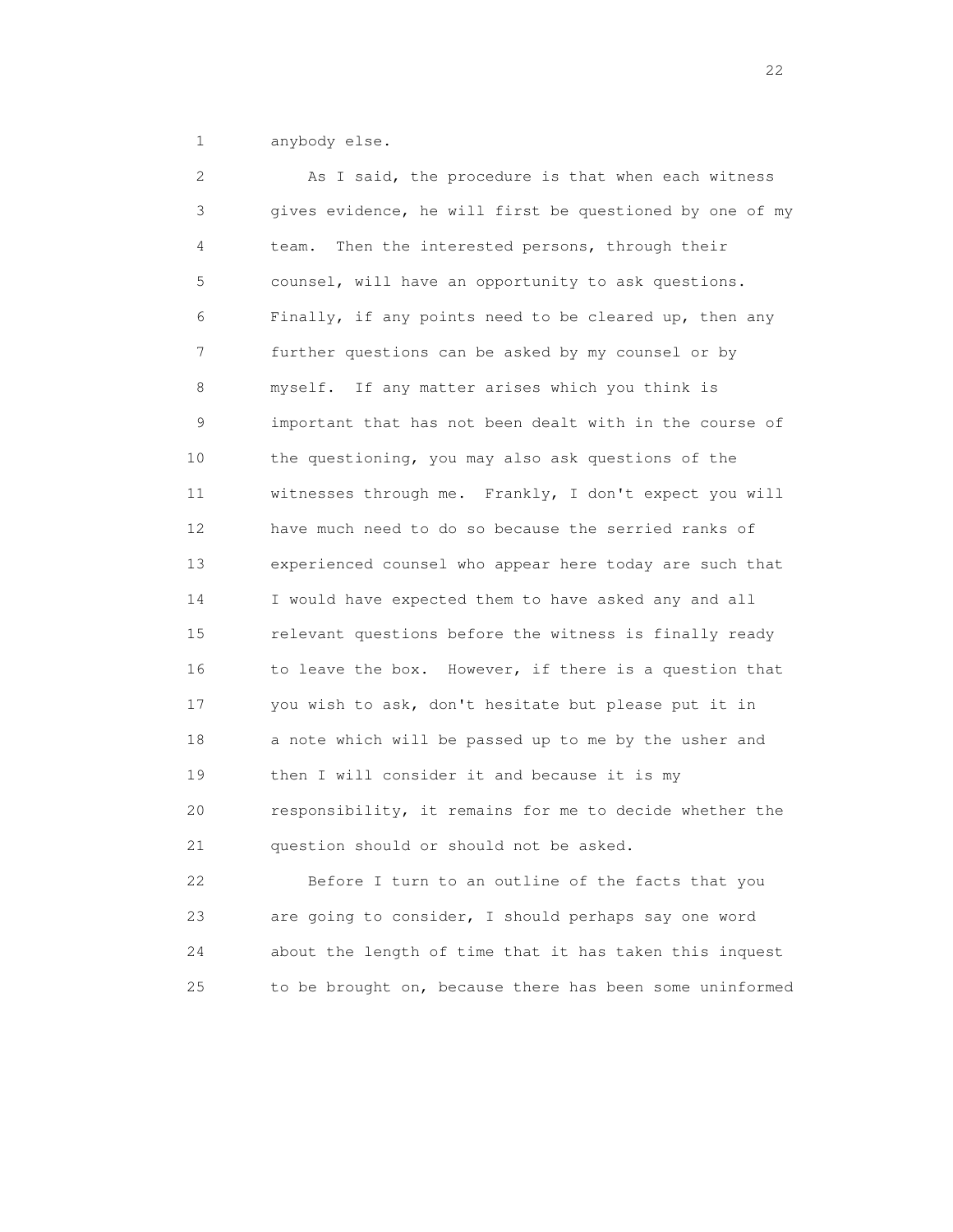1 criticism of the apparent delay.

 2 First of all, whenever a fatality occurs as a result 3 of police activity, such as for example a road accident 4 in which a police car is involved, the Independent 5 Police Complaints Commission is required by statute to 6 investigate and report into the circumstances of such 7 a fatality. The obligations of the IPCC under the 8 statute are first of all to advise the Director of 9 Public Prosecutions and the Crown Prosecution Service of 10 any apparent criminal offences that may have been 11 committed, and to provide those bodies with the evidence 12 necessary for them to come to their conclusion about any 13 prosecution.

 14 Secondly, to enable the relevant police authorities, 15 in this case the MPS, the Metropolitan Police Service, 16 and the Metropolitan Police Authority, to consider what 17 action they may need to take in relation to disciplinary 18 or similar matters; and finally to assist the Coroner in 19 relation to any inquest that may have to be held.

 20 The IPCC commenced its investigation five days after 21 Mr de Menezes's death. They started on 27 July 2005. 22 They presented their main investigation report to the 23 Crown Prosecution Service and the Director of Public 24 Prosecutions on 19 January 2006. It was then for those 25 prosecuting authorities to decide what, if any, criminal

23 and 23 and 23 and 23 and 23 and 23 and 23 and 23 and 23 and 23 and 23 and 23 and 23 and 23 and 23 and 23 and 23 and 24 and 25 and 25 and 26 and 26 and 26 and 26 and 26 and 26 and 26 and 26 and 26 and 26 and 26 and 26 an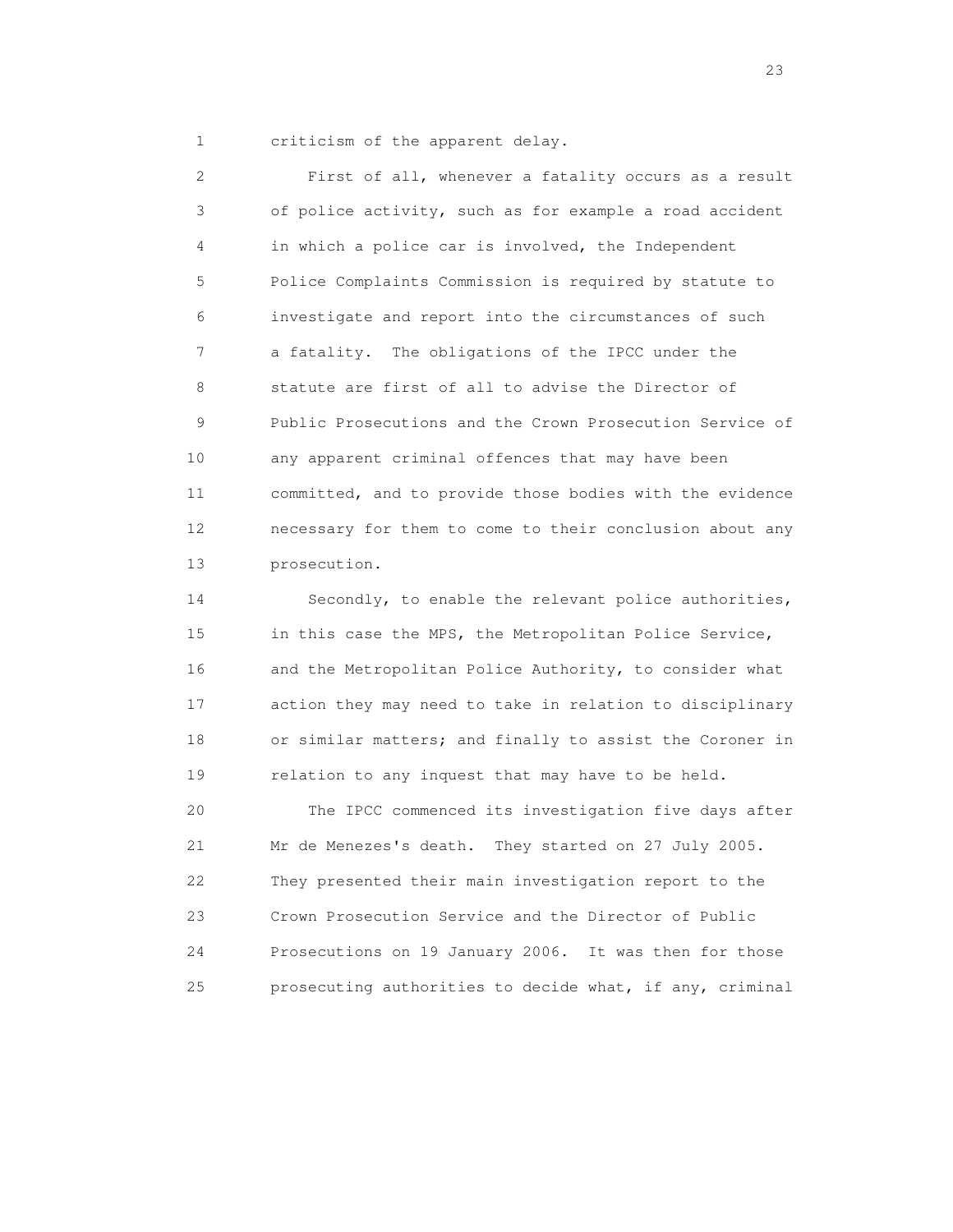1 prosecutions should be brought.

 2 On 17 July 2006, the Crown Prosecution Service 3 decided and published its decision that no individual 4 should face criminal proceedings, but that the office of 5 the Commissioner of the Metropolis as a corporate body, 6 should face a criminal charge of breaching the Health 7 and Safety at Work Act 1974. 8 The charge laid, and I'll read you the exact 9 wording, was to the effect that the Office of the 10 Commissioner "failed to conduct ... the investigation 11 and surveillance of a location believed to be connected 12 with a suspected suicide bomber, and the planning and 13 implementation of the surveillance, pursuit, arrest and 14 detention of a suspected suicide bomber, and the 15 preferential of a suicide bombing, in such a way as to 16 ensure that persons not in its employment, namely 17 members of the public including Jean Charles de Menezes, 18 was not exposed to risks to their health and safety, in 19 contravention of the duty imposed by" the relevant 20 section of the 1974 Act.

 21 A substantial criminal prosecution of this nature 22 requires a very considerable period of preparation, both 23 on the part of the prosecution and on the part of the 24 defence. So that the matter only came to trial in the 25 autumn of last year, 2007, at the Central Criminal Court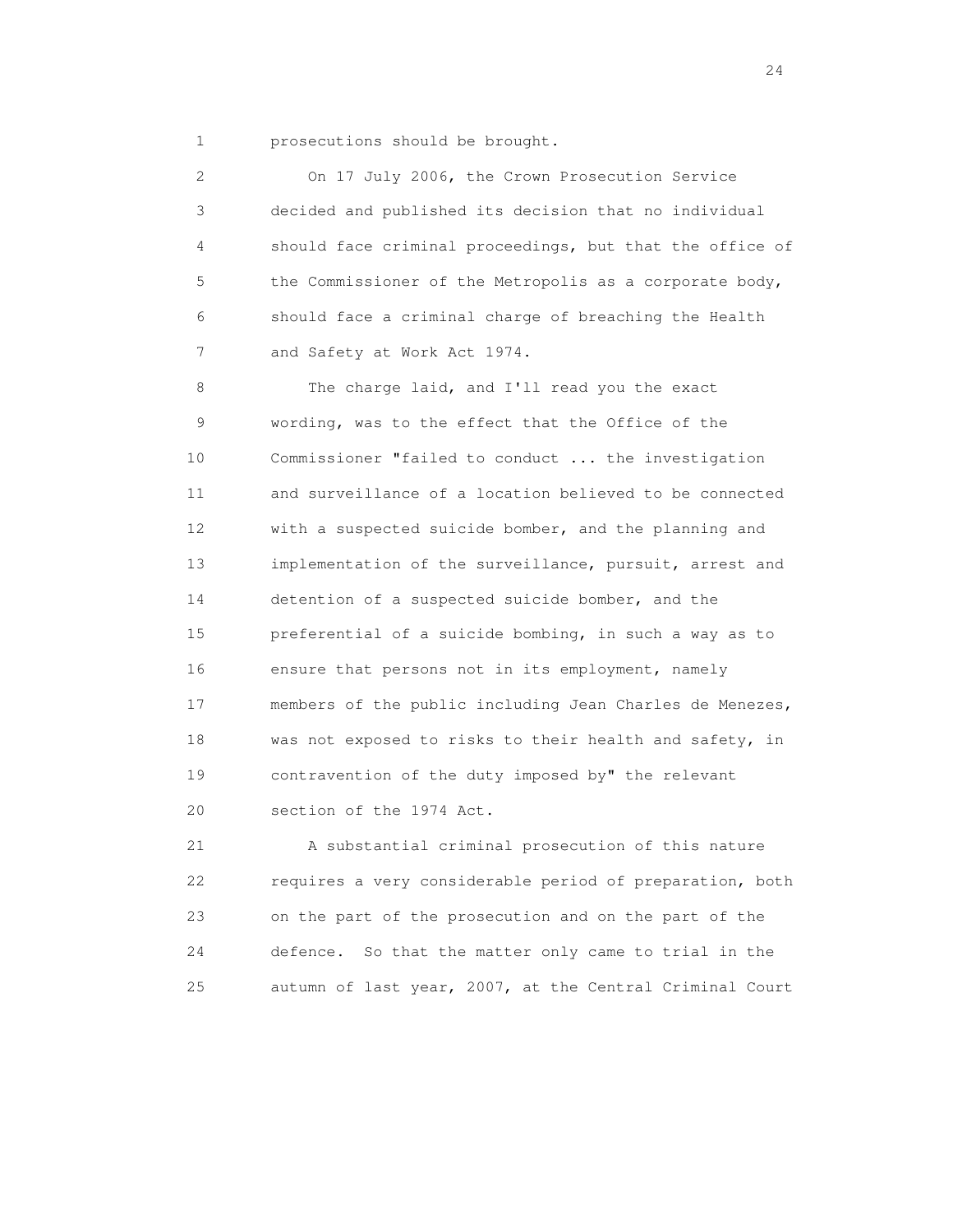1 at the Old Bailey before a High Court judge and a jury. 2 That trial concluded on 1 November 2007 with 3 a guilty verdict, and the Office of the Commissioner was 4 made the subject of a substantial financial penalty. 5 The jury in the trial also added a rider exonerating 6 Commander Cressida Dick from any fault.

 7 It was not until the criminal prosecution had been 8 concluded that preparations for this inquest could 9 commence, and with the mass of documentation that had to 10 be considered, we have not done, I think, too badly to 11 get the matter before you in September the following 12 year.

13 In the course of this inquiry, you may well hear 14 something of the contents of the IPCC investigation, and 15 you may well also hear something of the evidence that 16 was put before the jury at the criminal trial. But you 17 will appreciate that that trial had a different purpose 18 from that of this inquest. The trial was concerned with 19 deciding whether or not the Metropolitan Police had 20 planned and executed an operation in such a way as to 21 minimise risks to the public. This inquest will 22 investigate the full circumstances of the death of 23 Mr de Menezes. While we shall hear from many witnesses 24 who gave evidence at the trial, we shall also hear from 25 quite a number who did not.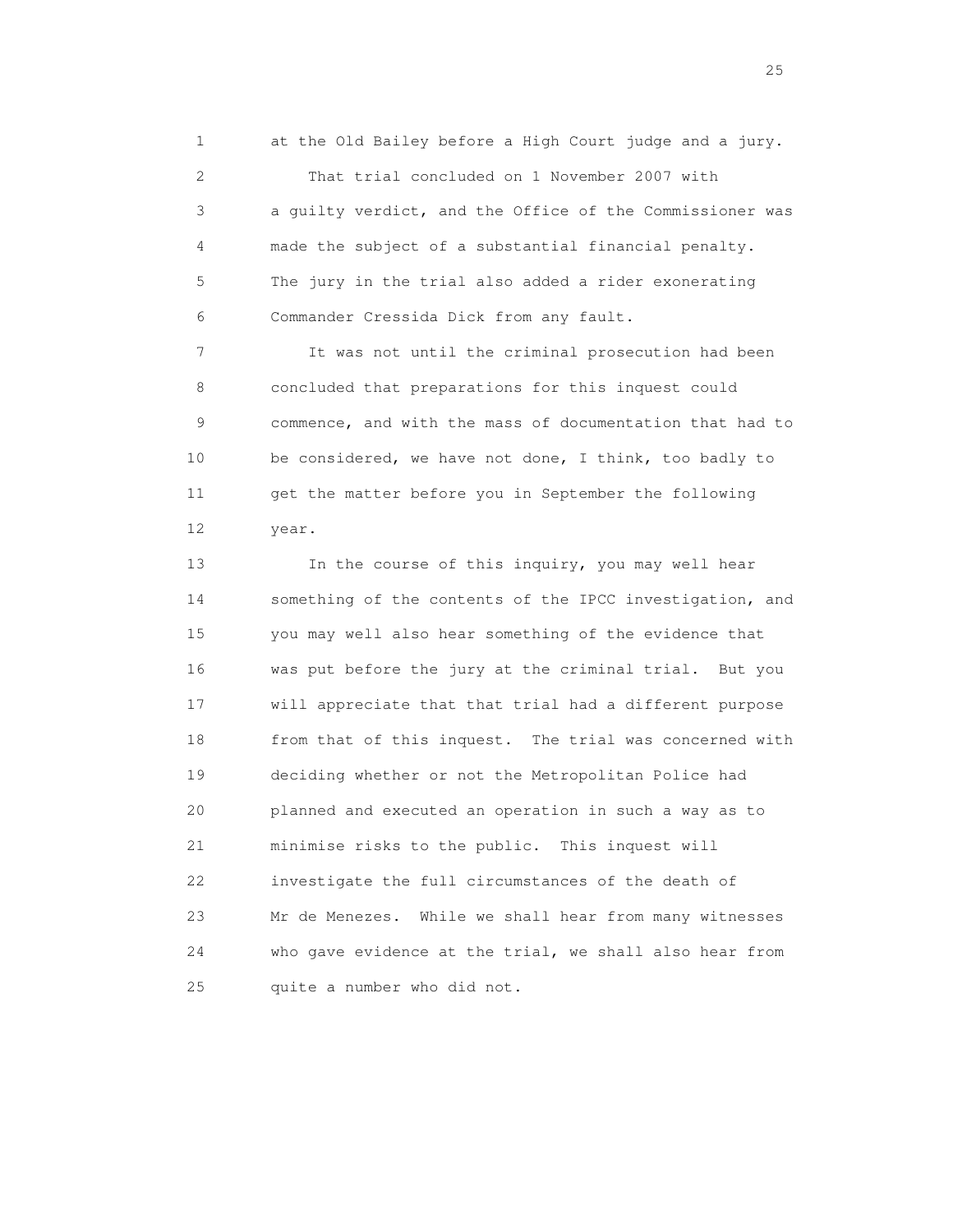1 In any event, the facts and what you make of the 2 evidence that you hear in this inquest are for you and 3 you alone. As I have already said, this is a fresh 4 approach; no-one can tell you what to decide.

 5 Now, at long last I am going to embark on a review 6 of the background facts. My purpose is to assist you in 7 following the evidence as it is laid before you and to 8 help you to understand the issues as they are developed. 9 In order to do so, I shall of course be relying on the 10 evidence of particular witnesses based on the formal 11 statements and the other accounts that they may have 12 given in the past.

13 However, you should bear in mind two points. First, 14 what follows is an outline only. The evidence that you 15 will hear will be much more detailed. Secondly, it is 16 possible that some witnesses may in due course give 17 evidence which differs from what they have previously 18 said. Memory fails, apart from anything else. And 19 accordingly, what they say from the witness box may 20 differ in detail from the outline that I shall be giving 21 to you now. You must base your conclusions on the 22 evidence that you hear from the witness box or from the 23 statements that are read or summarised to you. What is 24 crucial is the view you form of the individual witnesses 25 whom you hear. You must therefore consider how far you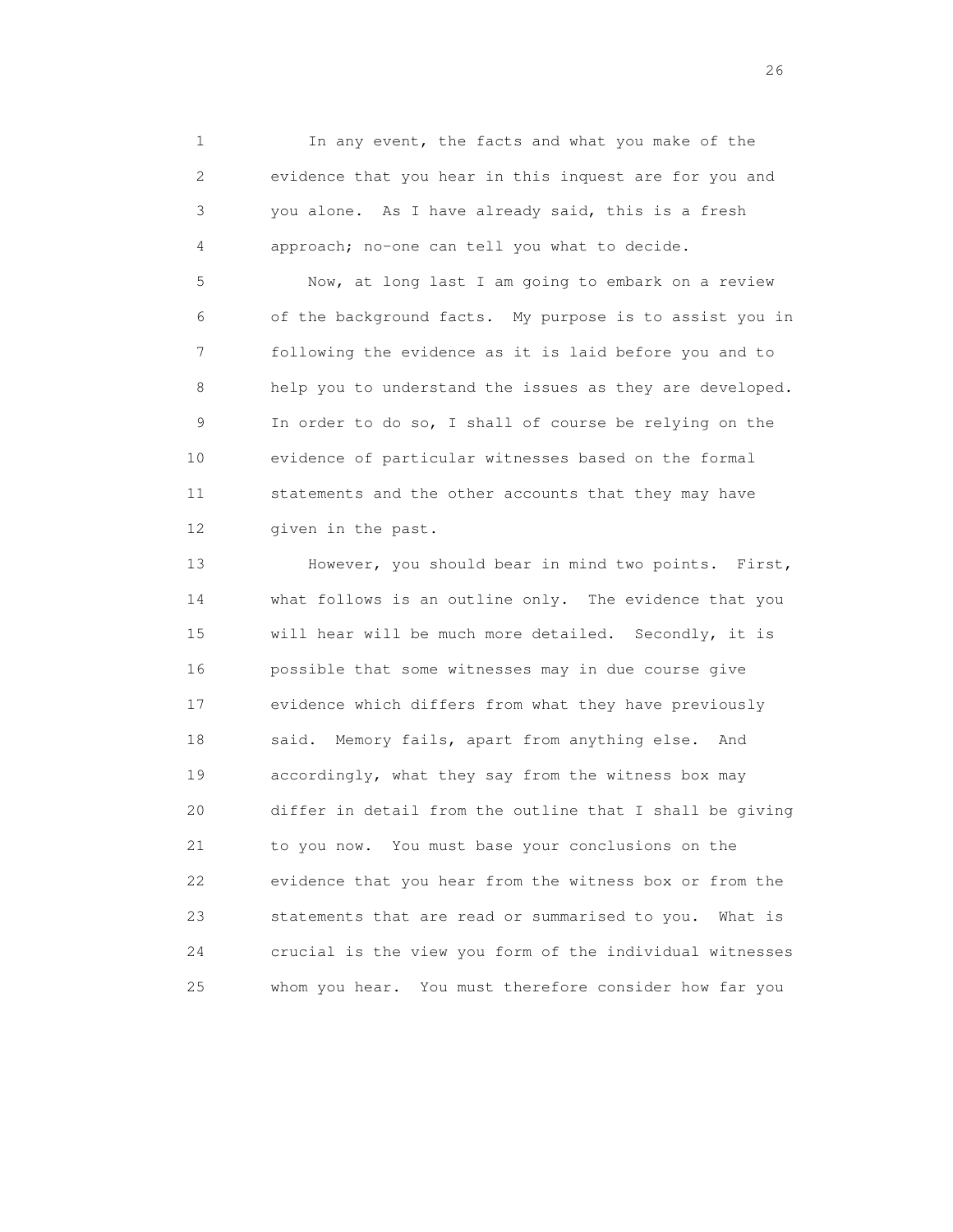1 find such material to be accurate and reliable. I am 2 conscious that I am about to give you a large amount of 3 information about people and events which will be 4 entirely new to you, and I'm going to take it quite 5 slowly. 6 Don't worry about trying to remember it all. No-one 7 expects you to be able to do that. Rest assured that it 8 will become all very familiar to you as the days pass. 9 Now, jury bundles. 10 MR HOUGH: Sir, I think it's one between two. 11 SIR MICHAEL WRIGHT: One person will have the luxury of one 12 to him or herself. (Handed) 13 Now, these are yours. You will be free -- you have, 14 I know, paper and pencil -- to mark as you wish. It 15 would probably be sensible if you mark on the cover in 16 some way to identify which pair of you has got each 17 bundle so you can make sure you get the same ones back 18 when you come back. 19 Now, resist the temptation to dive in. What you 20 will find in there at the moment are a number of 21 documents, plans and photographs which I am going to 22 take you through in due course, as I explain the factual 23 background. As the inquest proceeds, new documents will 24 be added to your bundles and I'll tell you when that is 25 to be done.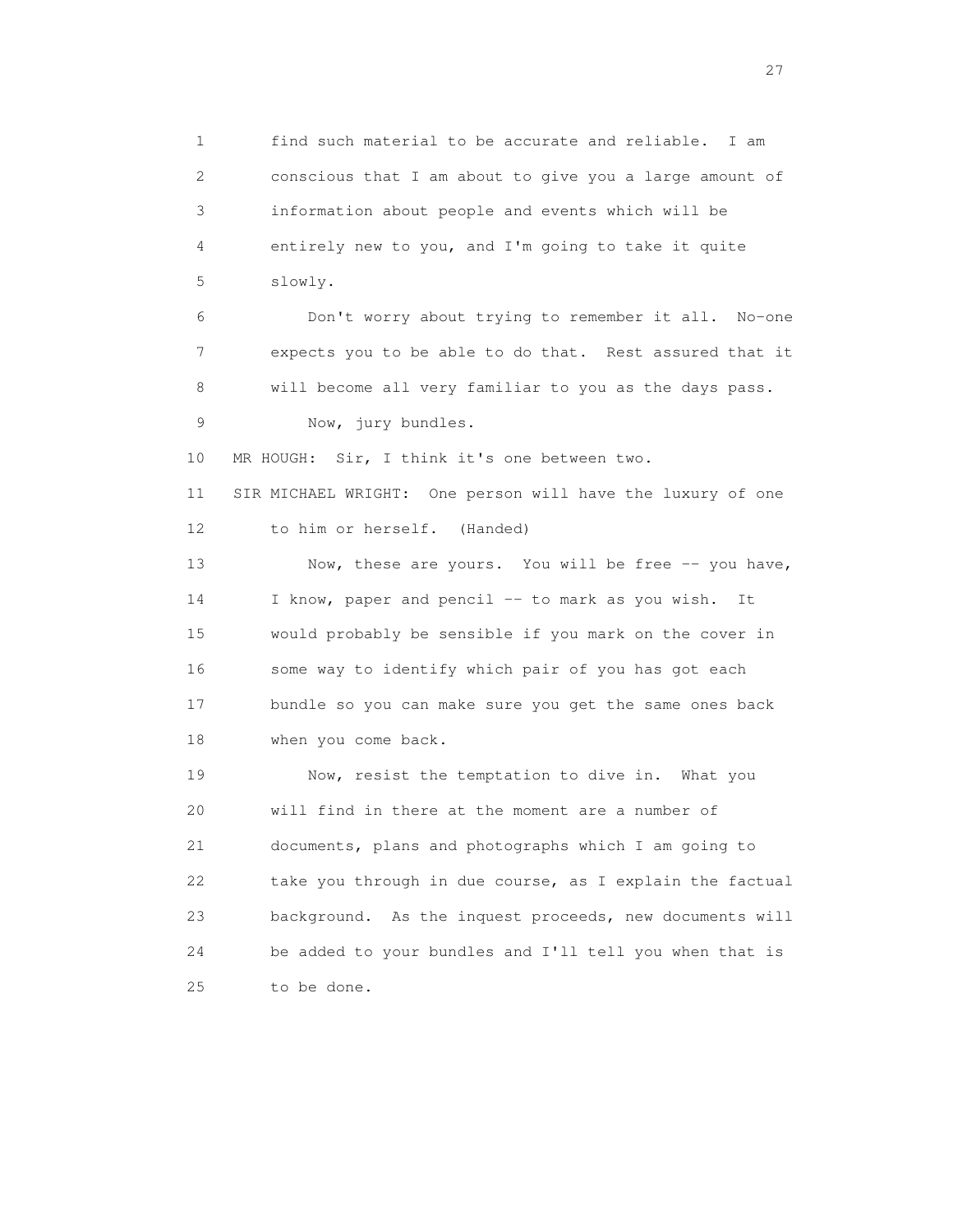1 Now, before I begin the factual background, I should 2 say something about the structure of the 3 Metropolitan Police. Now you can open the bundle. If 4 you go to divider 2, you will see a document which helps 5 you with this, and it also contains a list of the names 6 of the key officers involved in the case. 7 The Metropolitan Police has a number of specialist 8 operations divisions which are designated by the 9 abbreviation SO followed by a number. In 2005, SO13 was 10 the Anti-Terrorist Branch which contained officers of 11 all ranks who specialised in anti-terrorist operations. 12 SO12 was Special Branch and within that branch were 13 officers who were specially trained and experienced in 14 covert or undercover surveillance of suspected 15 criminals. These surveillance officers, about whom you 16 will hear, came from SO12. 17 CO19, next down the page, was the Specialist 18 Firearms Command division. It was called SO19 before 19 April 2005, but they changed the name and you may hear 20 evidence or see documents which refer to it by that 21 name. 22 Can I just ask, stopping there, is it too hot or too 23 cold in here? Too cold; I thought it might be. We will 24 do something about it. 25 The most highly trained officers in CO19 are the

28 and 28 and 28 and 28 and 28 and 28 and 28 and 28 and 28 and 28 and 28 and 28 and 28 and 28 and 28 and 28 and 28 and 28 and 28 and 28 and 28 and 28 and 28 and 28 and 28 and 28 and 28 and 28 and 28 and 28 and 28 and 28 an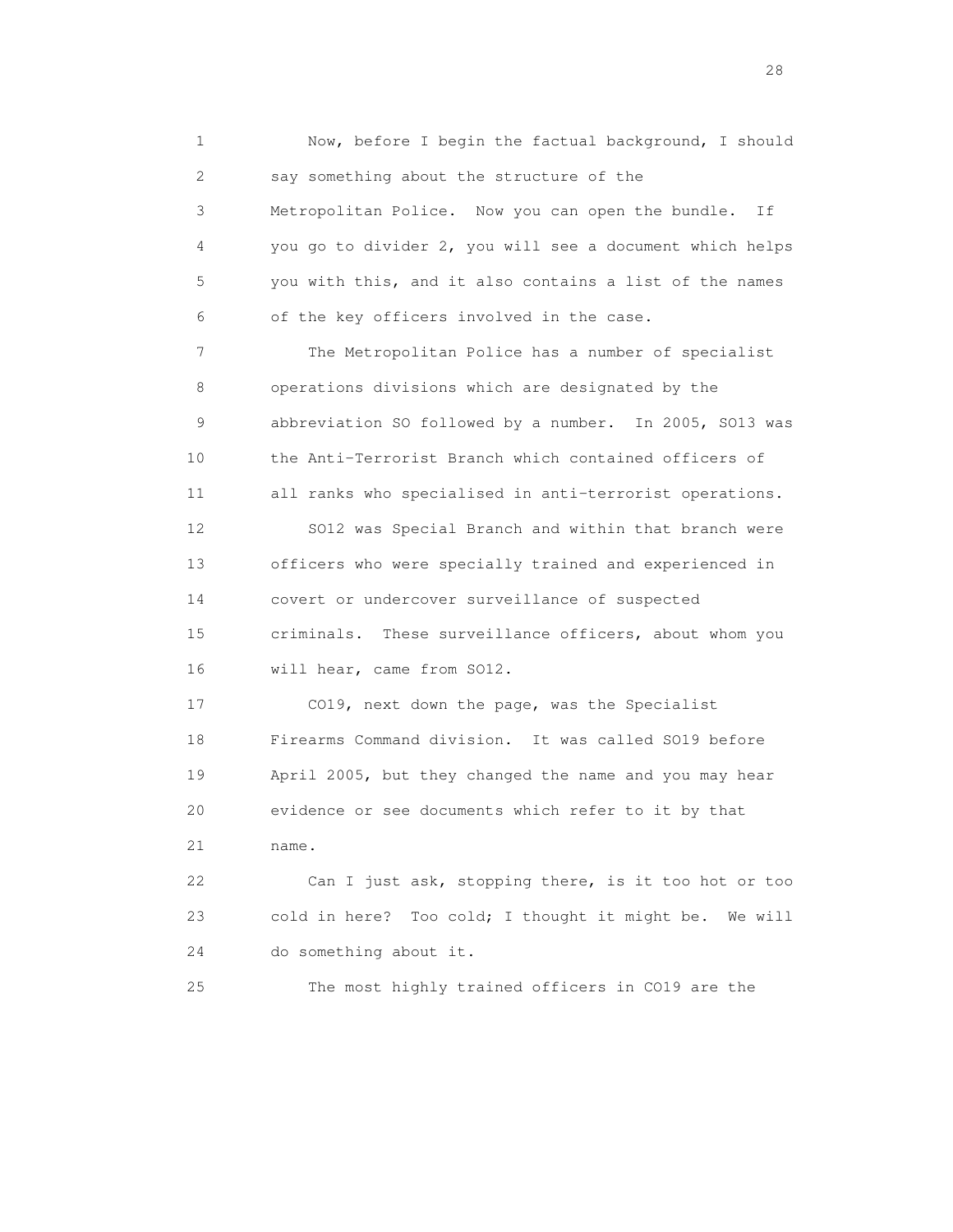1 SFOs, specialist firearms officers, and they are 2 officers who normally wear plain clothes and are called 3 in to deal with serious incidents. The firearms 4 officers about whom you will hear were SFOs from CO19. 5 You will become very familiar with all these 6 abbreviations as the days go by; don't worry, you will 7 be hearing them over and over again.

 8 If you turn to the next page, you will see the rank 9 structure of the senior Metropolitan Police Service 10 officers. Starting with the commissioner, below him the 11 deputy commissioner, and then as the triangle widens, 12 the assistant commissioners, deputy assistant 13 commissioners and commanders. They are officers whose 14 ranks put them into the membership of what is known as 15 ACPO, the Association of Chief Police Officers.

 16 Below them come the other ranks, starting at 17 Detective Chief Superintendent, DCS, or Chief 18 Superintendent, Detective Superintendent or 19 Superintendent, Detective Chief Inspector, DCI, Chief 20 Inspector, CI, inspector of both branches, sergeant and 21 constable.

 22 At the bottom, you will see the expression DSO, that 23 is the abbreviation for the Designated Senior Officer, 24 it's not any particular officer or any particular rank 25 and the significance of the title you will explore or we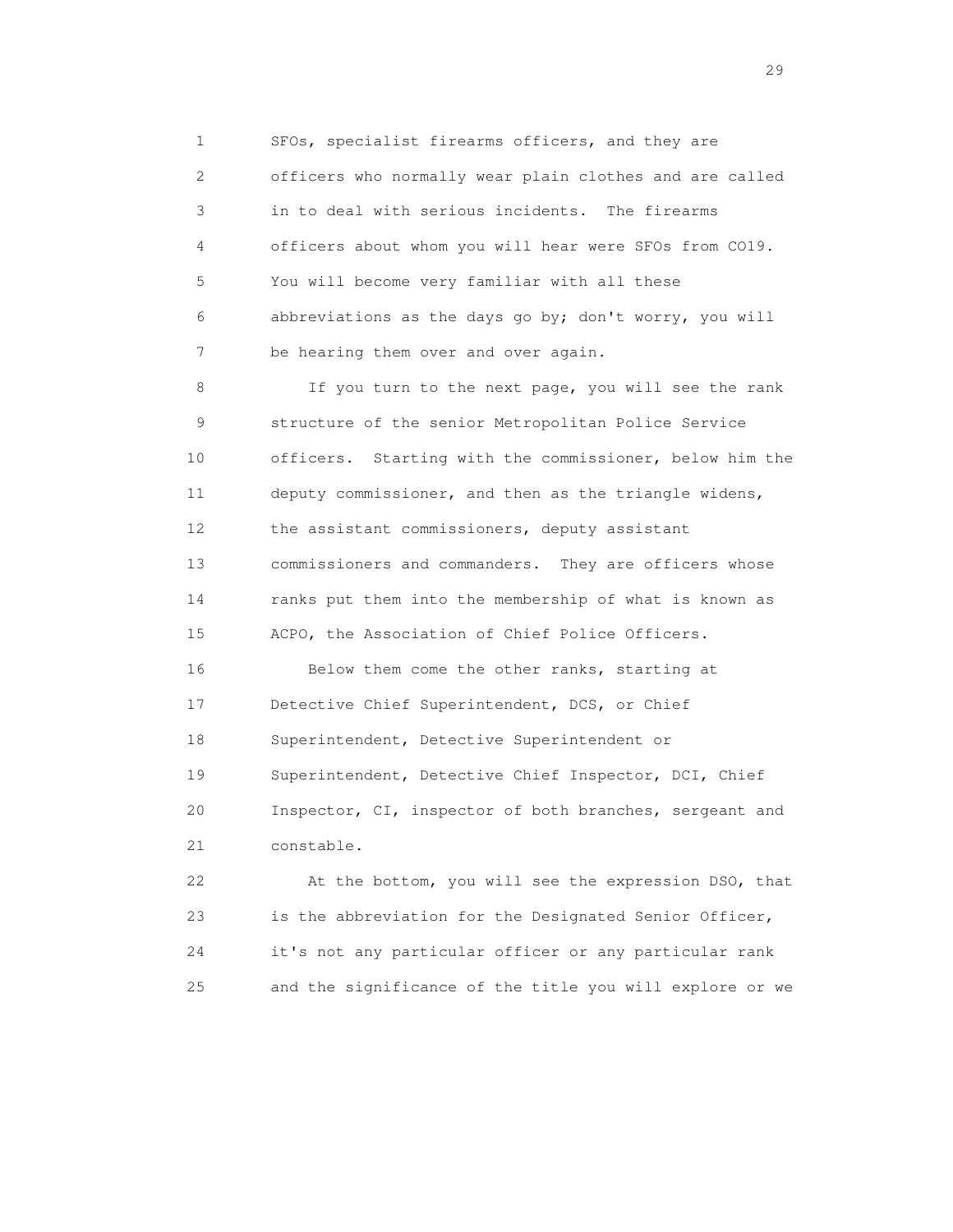1 will explore together as we go through the evidence.

 2 I should also tell you that the Metropolitan Police 3 generally operates a gold, silver and bronze command 4 structure for something operations such as the one that 5 took place on 21 and 22 July 2005. A senior officer is 6 designated as the Gold Commander, and he is in overall 7 command and he formulates the overall strategy for the 8 operation to follow.

 9 Beneath him is a Silver Commander, usually called 10 "Silver", who devises the tactics which will follow that 11 strategy.

 12 Beneath him is the Bronze Commander who directs 13 officers on the ground and implements the tactics which 14 have been set by Silver. You will be able to assess 15 from the evidence that you hear how this particular 16 structure was applied to the operation that was adopted 17 in the circumstances of this particular case.

 18 I should also say something about anonymous 19 witnesses. The police operation with which we are 20 concerned involved a number of officers who were and in 21 most cases still are involved in covert undercover work 22 against terrorists and organised criminals. In the 23 criminal trial last year, a number of officers gave 24 evidence under pseudonyms, "Frank" or "Edward" or 25 something of that kind. A number of others who did not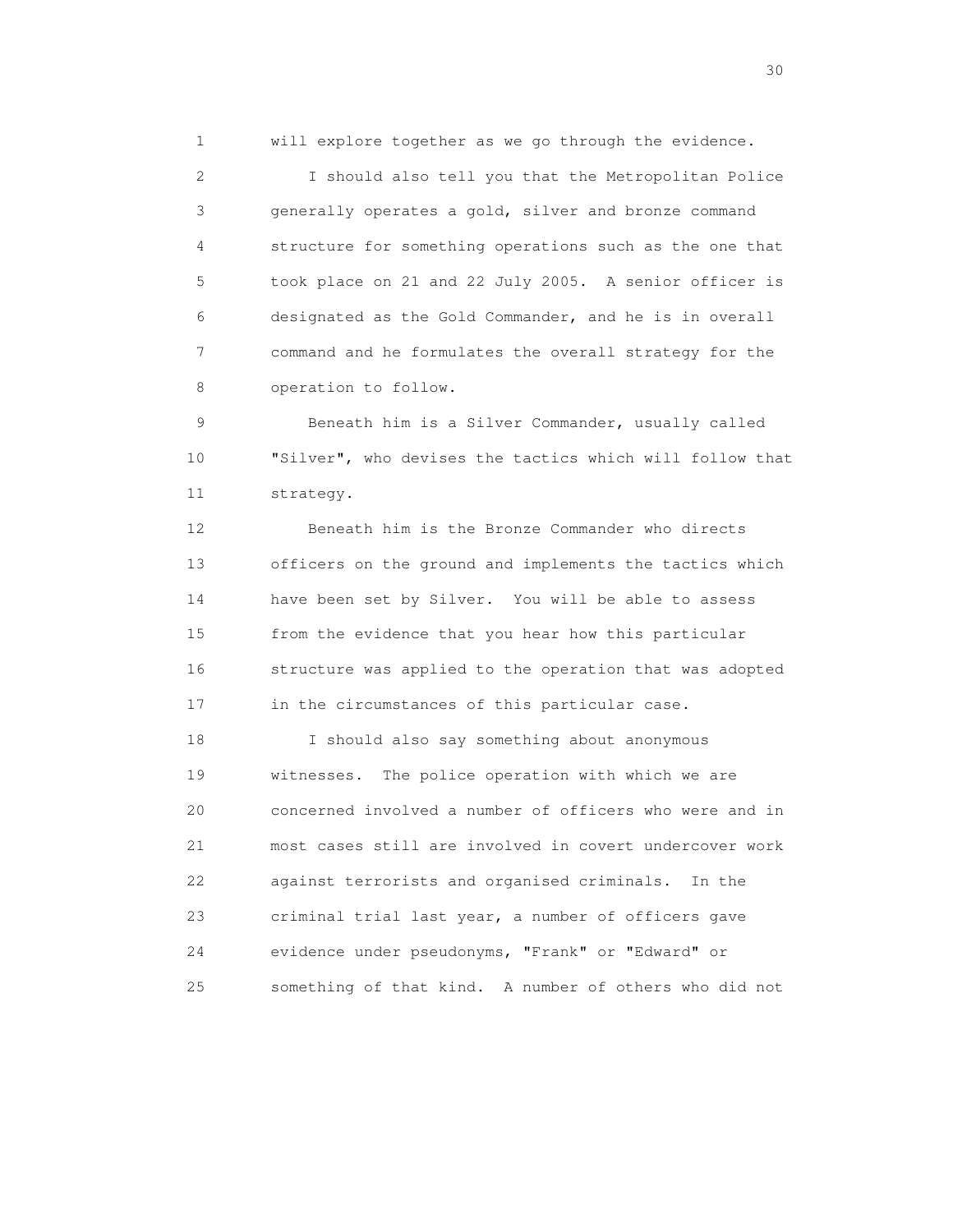1 give evidence were referred to by code letters and 2 numbers such as "Charlie 2" or "Hotel 11".

 3 Before the trial, applications had been made for the 4 identities of those officers to be protected, for the 5 following main reasons: first, if their identities were 6 revealed, their ability to do undercover work in the 7 future would or could be compromised and the police 8 might lose the services of some very experienced and 9 valuable officers. Secondly, the officers themselves 10 were genuinely fearful that they or their families might 11 become subject to unwanted attention, or even reprisals, 12 if their identities became known to the criminal and 13 terrorist groups against whom they are working.

 14 The learned trial judge, Mr Justice Henriques 15 considered those applications carefully and granted 16 them. In the preparations for this inquest, most of the 17 officers, not all in fact but most of the officers whose 18 identities had been protected in the criminal trial made 19 the same application to me. I asked for evidence, 20 I considered the arguments and the evidence about these 21 matters carefully, and I came to the conclusion that it 22 would be proper that 48 officers should have their 23 identities protected.

 24 As a result, you will hear some officers referred to 25 by a pseudonym, Fred or Frank or whatever the case may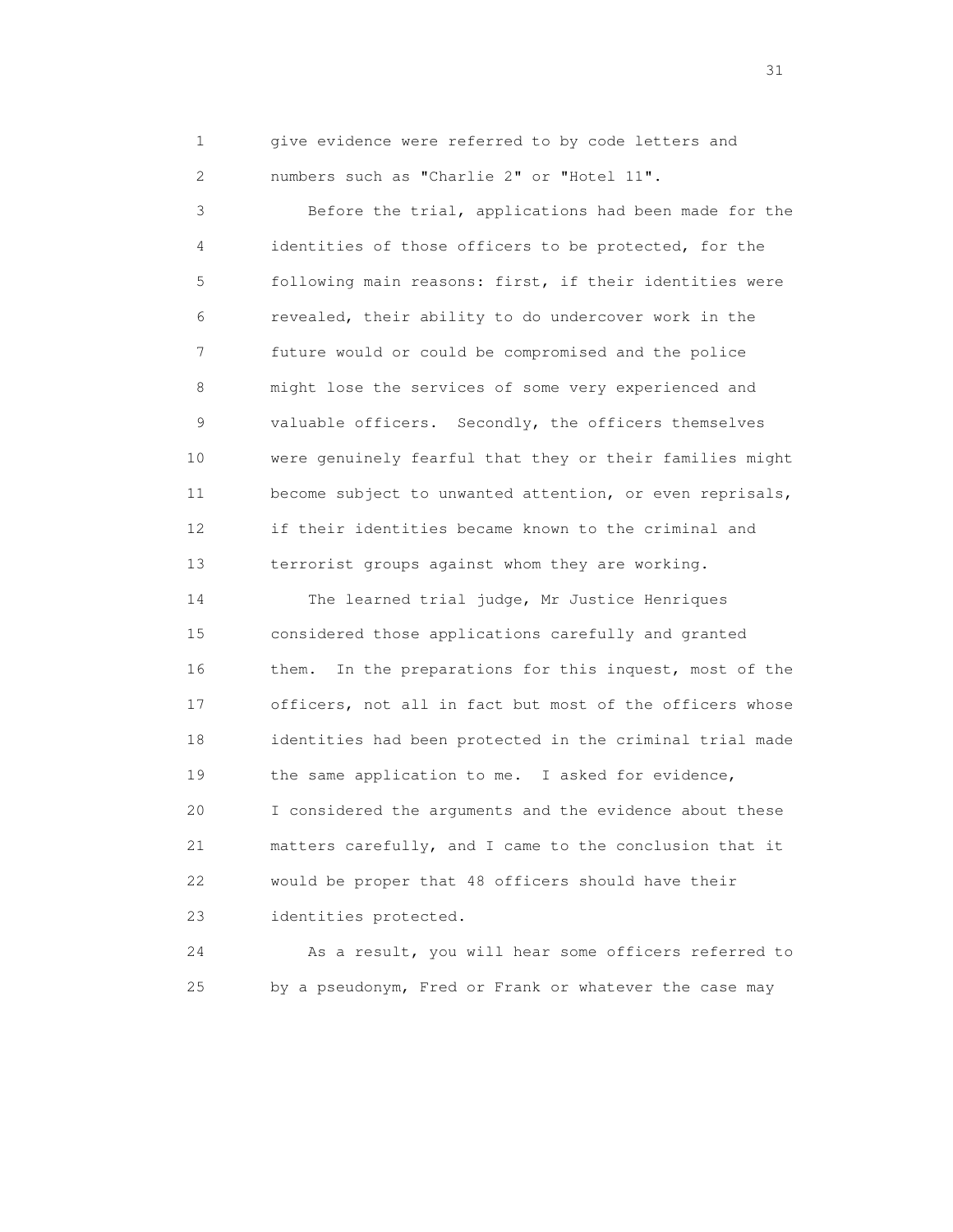1 be, and others by a codename such as Charlie 2. The 2 only significance in the difference between the two is 3 that the person who was warned to give evidence at the 4 criminal trial got a pseudonym, simply so that the jury 5 in the criminal trial would find it easier to remember 6 who each individual was. Anybody who didn't give 7 evidence at the criminal trial is still labelled by 8 their code letter and number.

 9 When an anonymous witness of this kind is called to 10 give evidence, he will give evidence from a screen, and 11 the screen in fact is going to be across the middle of 12 this room. The result, therefore, is that you, the 13 jury, will see the witnesses, so will I, all the lawyers 14 will see the witnesses, and the de Menezes family, who 15 are here, will also be in a position where they can see 16 the anonymous witnesses giving evidence.

17 The press and the wider public will not see them, 18 and although the proceedings in this room are being 19 televised to an annex for any overflow people who attend 20 the hearing, they also will not be able to see the 21 witnesses. It will be a contempt of court for anyone to 22 publish any material seeking to identify any anonymous 23 witness.

 24 I'll come now to the facts. I need to explain quite 25 a lot about the police operation before I come to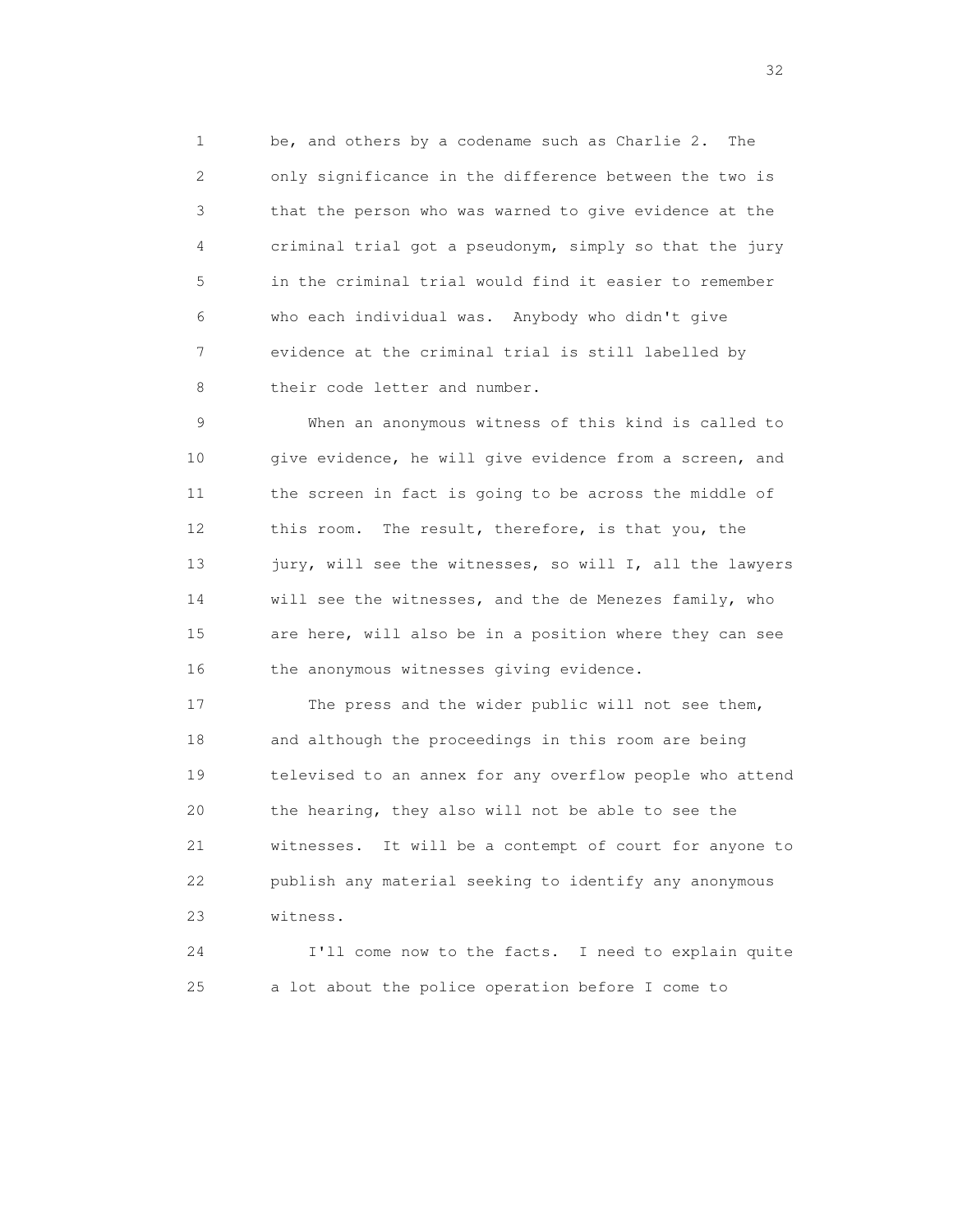1 Mr de Menezes himself. Would you turn back to divider 1 2 of your bundle. There you will see a timeline. The 3 accuracy of this document is agreed by everybody. You 4 might care to keep this open in front of you, because it 5 will contain some of the information that I am going to 6 give you, and you can follow it, as it were, as the time 7 progresses down the left-hand column.

8 On the morning of 7 July, four explosions occurred 9 in the London transport system. Three were on 10 underground trains, at Russell Square, at Aldgate and 11 the Edgware Road. One was on a bus in Tavistock Place. 12 As a result of these explosions, 52 innocent people lost 13 their lives, and many others were seriously injured. 14 These explosions have since universally become known as 15 the 7/7 bombings. I have no doubt that's how they will 16 be referred to throughout the course of this inquest.

 17 Police investigations quickly established that the 18 explosions had been caused by the activities of four 19 suicide bombers. Subsequent investigations revealed 20 that the four bombers had travelled from Luton to 21 King's Cross on a Thameslink train and all four were 22 recorded on closed circuit television at Luton and at 23 King's Cross.

 24 It was discovered that they had left a vehicle 25 parked at Luton railway station, and that vehicle, when

<u>33</u> and the state of the state of the state of the state of the state of the state of the state of the state of the state of the state of the state of the state of the state of the state of the state of the state of the s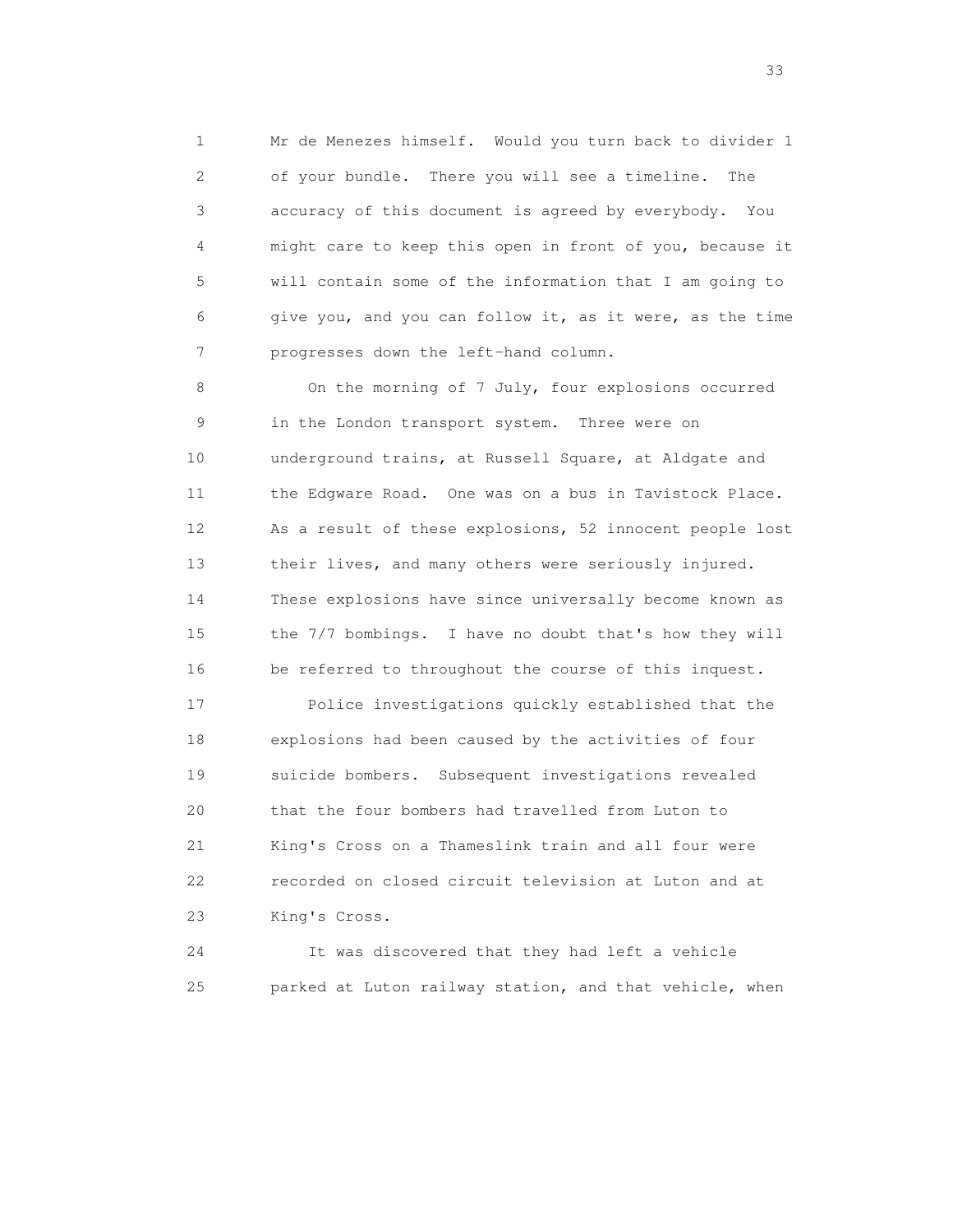1 it was investigated, was found to contain a quantity of 2 explosives and shrapnel, things like nails and ball 3 bearings.

 4 It was apparent that all four suicide bombers had 5 indeed died in the 7/7 bombings but a major police 6 investigation was launched in order to establish the 7 identities of any other people who might be connected 8 with these explosions.

 9 This was the first occasion upon which this country 10 had ever been exposed to the hazard of suicide bombing. 11 There had been of course as you know suicide bombings in 12 America and you may remember in Madrid, but never before 13 in this country.

 14 The anxiety and tension among members of the public 15 here rose to a marked degree. There were many reports 16 of unidentified packages being left in public areas, 17 police activity was greatly intensified in a attempt not 18 only to identify any other persons who might have been 19 involved in these outrages but also, so far as possible, 20 to ensure that there could be no repetition.

 21 The police intelligence assessment of the level of 22 threat posed to the United Kingdom from international 23 terrorism was raised to the very highest level -- it's 24 usually called critical -- and that is to say the 25 assessment was that a further attack was to be expected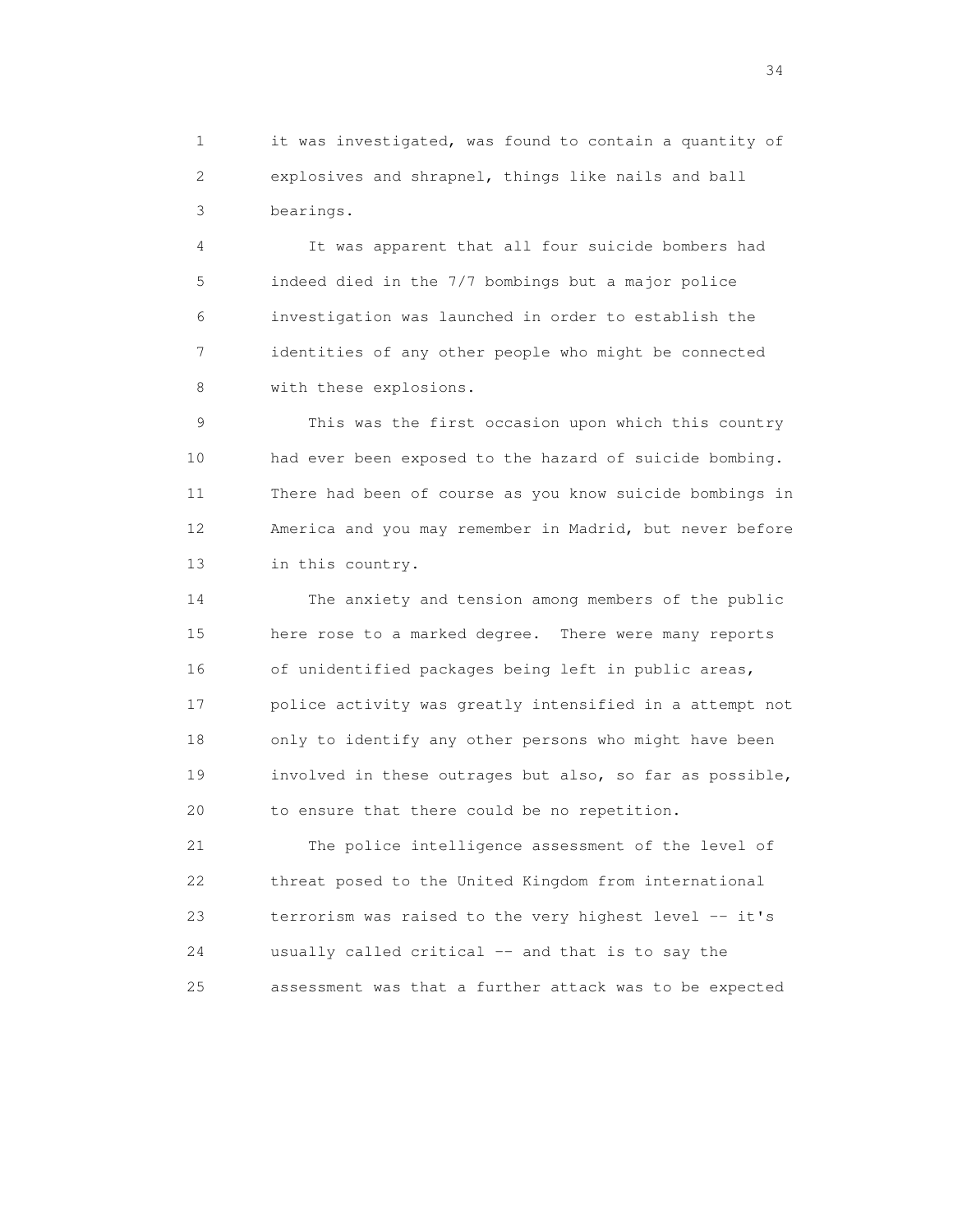1 within a matter of days. That turned out to be right. 2 Fourteen days later, on 21 July, at about midday, 3 an almost identical attack upon the London transport 4 system was attempted again. Explosive devices were 5 found at Warren Street, at the Oval and Shepherd's Bush 6 underground stations, and a further device was found on 7 a bus in Hackney; three underground trains and a bus. 8 One more device in fact was discovered near 9 Wormwood Scrubs prison. It seemed clear that the four 10 bombs discovered on the tube and the bus were intended 11 to be detonated by suicide bombers and indeed that such 12 persons had made attempts to detonate them, but those 13 attempts failed because there was some design fault in 14 the actual bombs themselves. 15 You may well feel able to conclude -- although it's 16 a matter for you to decide -- because, as I say, it's 17 for you to decide what the facts support, you may feel 18 able to conclude that the pressure on the police

 22 increased by the clear indication and fear that what had 23 occurred might be the first and second of a series of

20 investigating and tracing the persons responsible for

21 this series of attempted bombings was substantially

19 officers charged with the responsibility of

24 similar attacks.

25 The police operation that was set up to investigate

<u>35</u> and the state of the state of the state of the state of the state of the state of the state of the state of the state of the state of the state of the state of the state of the state of the state of the state of the s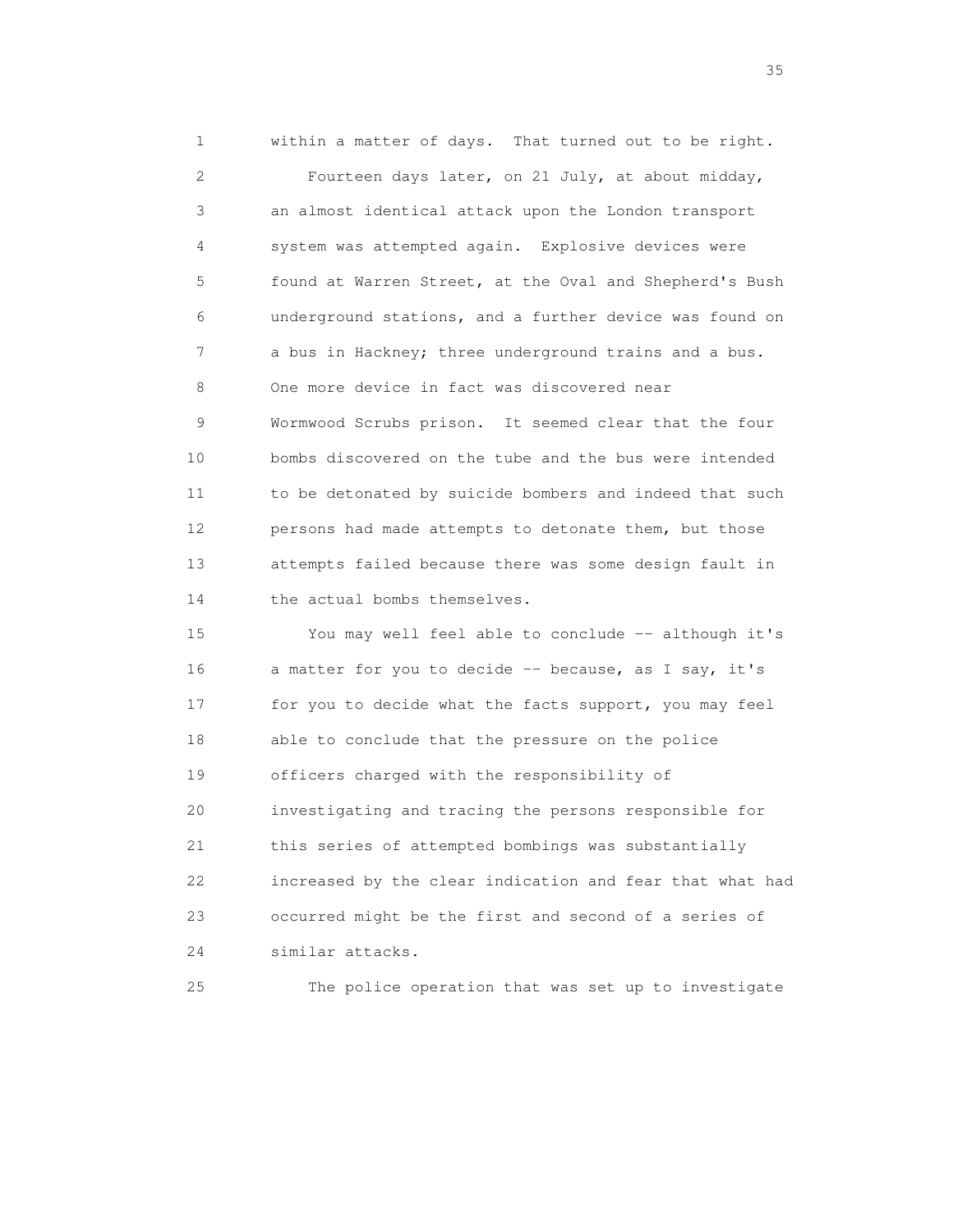1 and track down those responsible for the attacks on 2 21 July, that is to say the attempted attacks, and to 3 seek to ensure that there would be no recurrence, was 4 known as Operation Theseus 2. Don't ask me how they 5 arrive at the codenames for these operations, I can't 6 tell you.

 7 The officer placed in overall command of this 8 operation was Commander John McDowell, as he then was, 9 of Metropolitan Police SO13 Anti-Terrorist Command. He 10 took charge on the afternoon of 21 July. Investigations 11 into the contents of the bags that were abandoned on the 12 underground trains and the bus revealed that they 13 contained viable devices, that is to say they were 14 capable of forming bombs, and appeared to be based on 15 peroxide type explosives. This raised fears of links 16 between these bombs and the apparently similar contents 17 of the bombs that had gone off in the 7/7 attacks.

 18 Furthermore, the devices recovered on the 21 July 19 were similar to each other in nature and construction, 20 indicating a likely link between the four, and again 21 increasing the fear that this was intended to be 22 a planned series of attacks.

 23 In the afternoon and evening of 21 July, the 24 Metropolitan Police commenced a massive trawl of closed 25 circuit television footage and other evidence in

 $36<sup>2</sup>$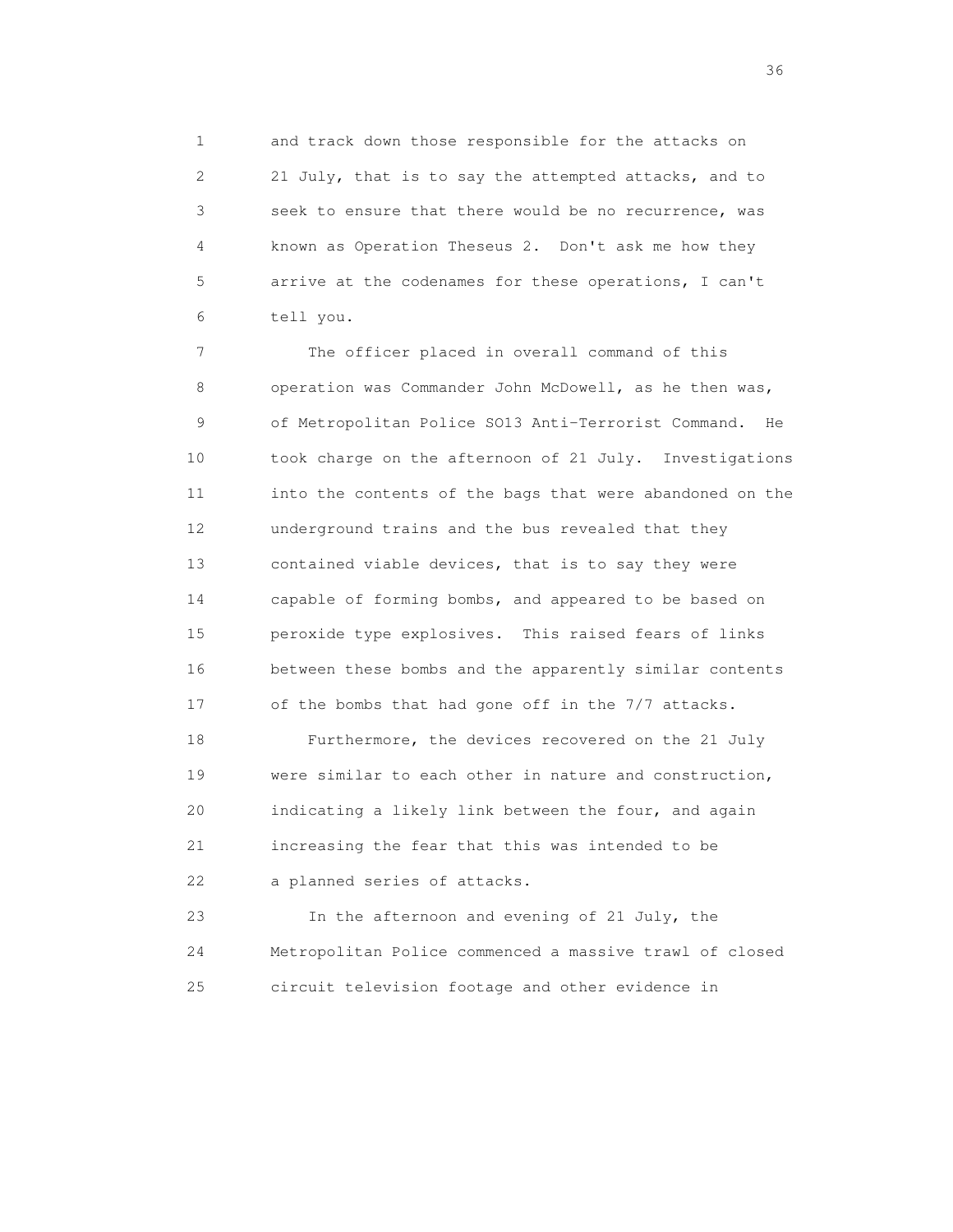1 an attempt to identify the suspects; in other words, the 2 people who had attempted to set these bombs off, and had 3 escaped.

 4 The senior investigating officer who was responsible 5 for the hunt of the 7 July bombers or at any rate their 6 associates was Detective Superintendent Jon Boucher of 7 SO13 Anti-Terrorist Branch and during the afternoon and 8 evening of 21 July he arranged for teams of specialist 9 firearms officers from CO19 to be "stood up" for 10 deployment, ready for use, in other words, and for teams 11 of surveillance officers from the Special Branch, SO12, 12 to be made available in the light of the developments 13 that had recently occurred.

 14 The four would-be suicide bombers had fled when 15 their bombs failed to explode, leaving the rucksacks 16 containing the explosives behind. The rucksack that was 17 abandoned at Shepherd's Bush underground station 18 contained a membership card belonging to a gymnasium in 19 south London in the name of Hussain Osman, together with 20 in the card or on the card an identification photograph 21 which appeared to be a good likeness to a man who had 22 been caught on closed circuit television at 23 Shepherd's Bush underground station and who appeared to 24 be connected with the bomb.

25 Enquiries were made of the gymnasium and they

<u>37</u>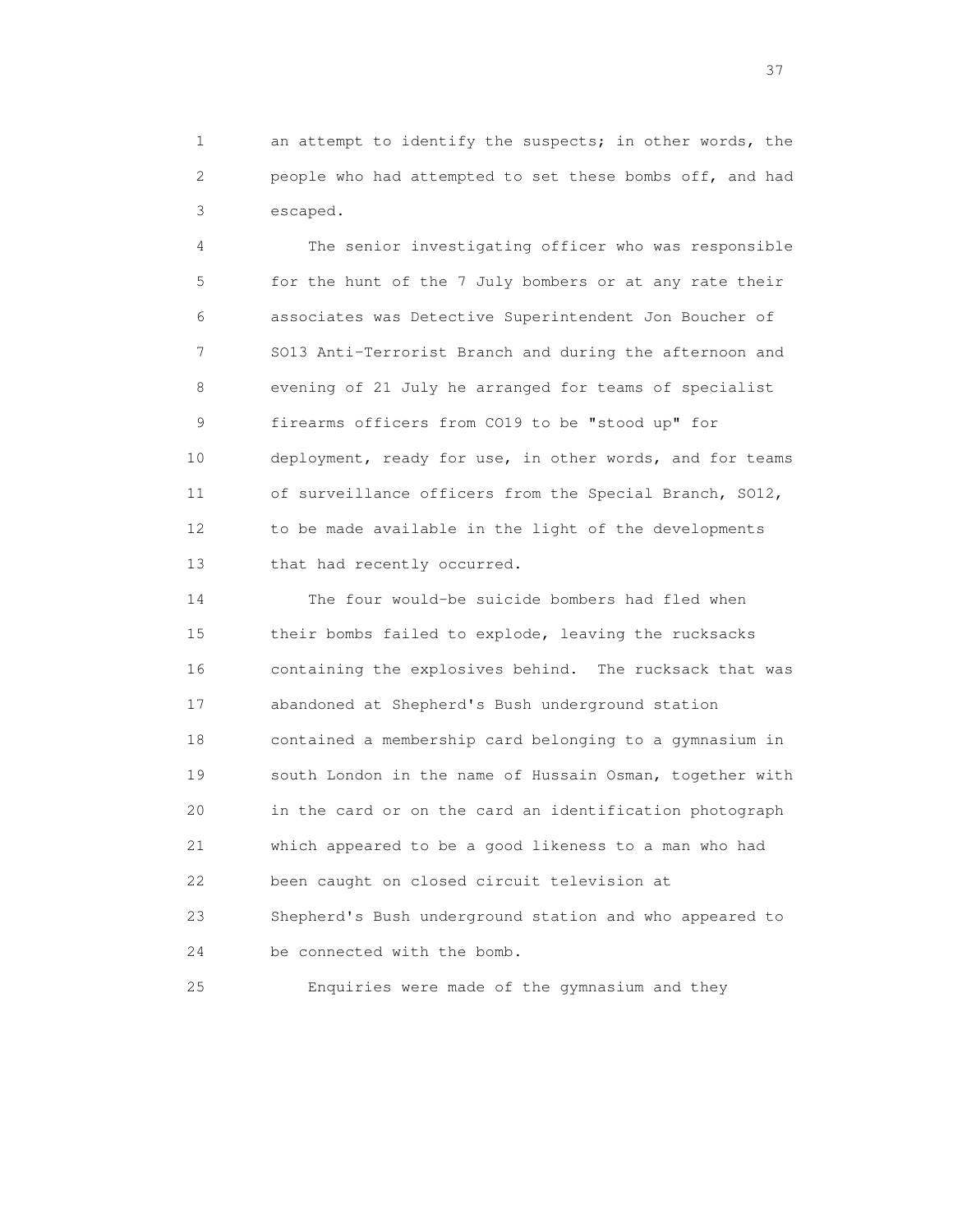1 revealed the information that this man, Hussain Osman, 2 had given as his address 21 Scotia Road, London SW2, 3 which is in the Tulse Hill area. The gym records also 4 revealed that that address was shared by a man called 5 Abdi Omar, a name that was already of interest to the 6 Metropolitan Police, and indeed, as the investigations 7 developed, which all happened very quickly, Omar became 8 a suspect in relation to the attempt to explode a bomb 9 at the Oval underground station.

 10 Further enquiries of official records also revealed 11 another possible address for Omar, which was in 12 Portnall Road in West London. Omar also appeared to be 13 connected to a black Nissan Primera motor car which was 14 registered in his name. When the intelligence, the 15 information about Osman and Scotia Road was communicated 16 to Commander McDowell, he took the decision at about 17 4.55 on the morning of the 22 July, that a surveillance 18 operation should be mounted around the Scotia Road 19 address. He set down the strategy for this operation, 20 which you will see recorded in a number of documents.

 21 The strategy was to control the premises through 22 covert surveillance, to follow any subjects leaving the 23 premises until it was safe to challenge them, and then 24 stop them. A unit of firearms officers from CO19 was to 25 be in attendance at the scene. The overall aim was to

and the state of the state of the state of the state of the state of the state of the state of the state of the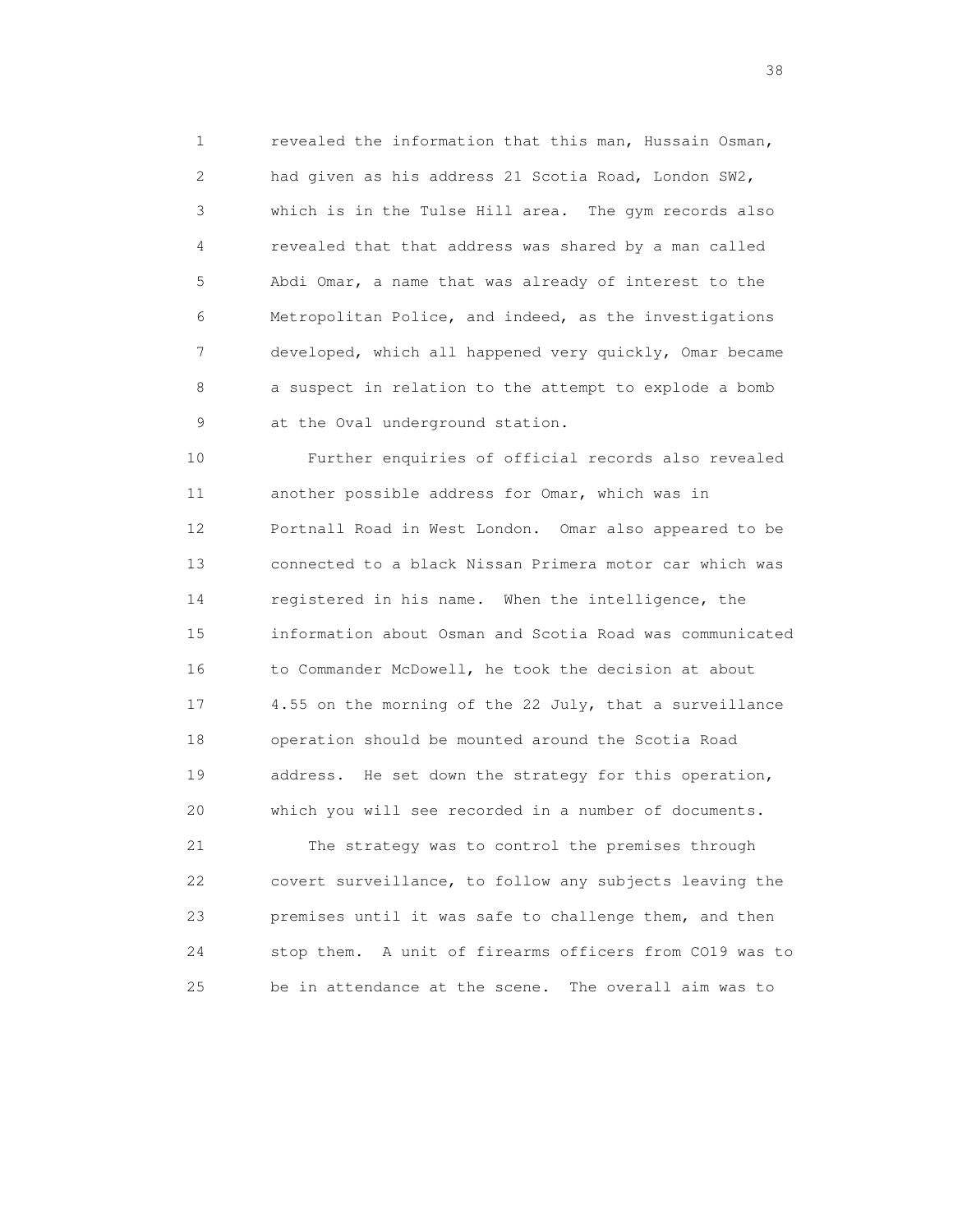1 build up an intelligence picture to try to establish 2 whether the two alleged terrorists were present in the 3 flat, and if they came out, to arrest them safely. 4 As the overall commander of the operation, Mr 5 McDowall was designated as the Gold Commander. He 6 appointed two senior officers to act as his frontline 7 commanders on the ground for the purposes of the 8 surveillance operations on each of the suspect premises. 9 These officers bore the title Silver Commander, 10 sometimes usually just silver. The one we are concerned 11 with is the Silver Commander for the Scotia Road 12 address, and he was Detective Chief Inspector Purser, 13 Greg Purser. 14 I'll come to the point where the surveillance 15 operations were set up. That might be a convenient 16 point to break off. Can you be back here, please, after 17 lunch, ready to go on, just before 2. Don't talk to 18 anybody outside your own number, and we will try and get 19 it warmed up a bit in here before then. 20 (12.50 pm) 21 (The short adjournment) 22 (2.00 pm) 23 (In the presence of the jury) 24 SIR MICHAEL WRIGHT: One matter that I should perhaps have 25 told you before we adjourned: you will remember I told

 $39<sup>2</sup>$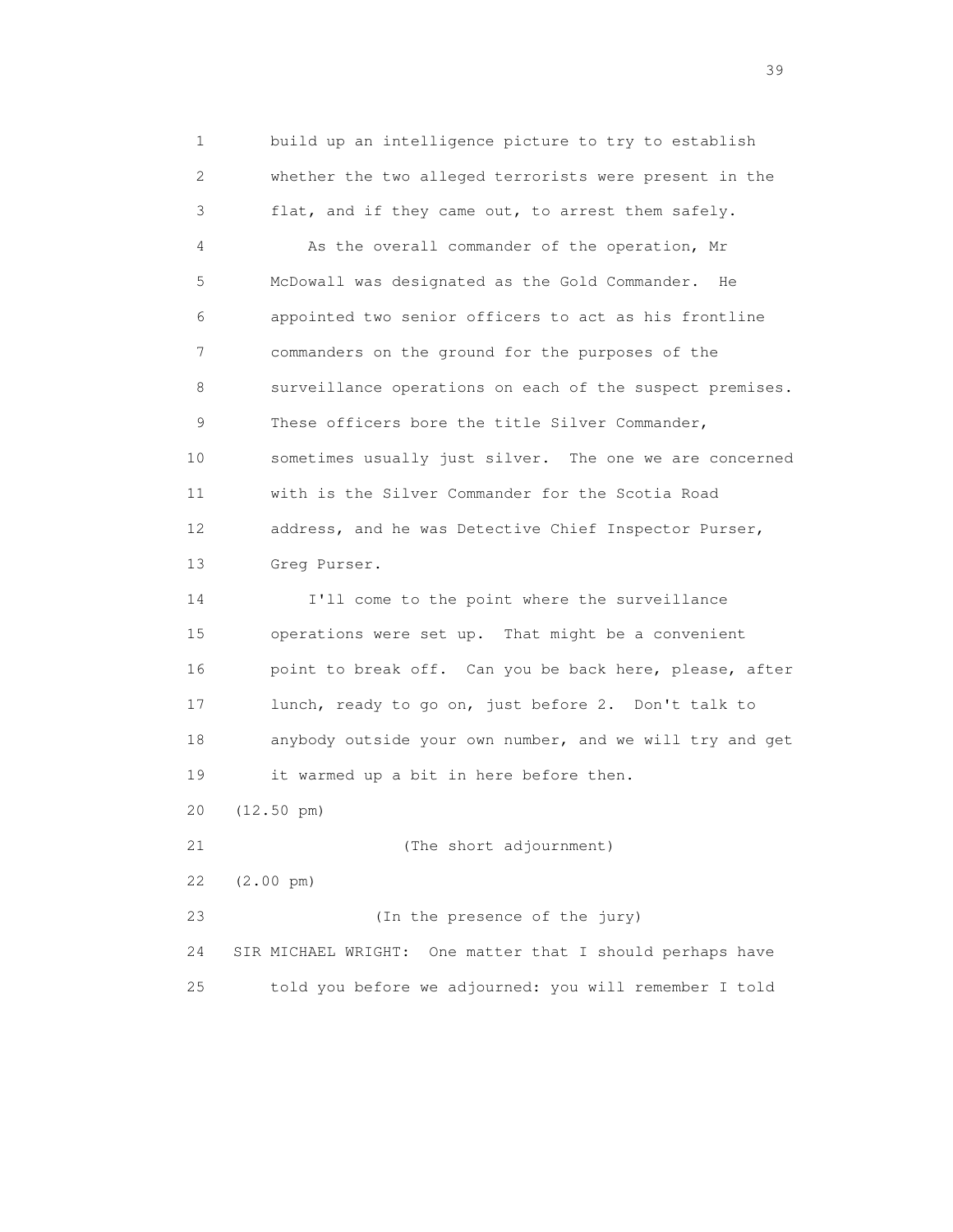1 you before lunch that the name of Hussain Osman had been 2 discovered by reason of a gymnasium membership card in 3 the knapsack that had contained the explosives at 4 Shepherd's Bush station. I am sure you would wish to 5 know, and there's no reason why you shouldn't know, it 6 was indeed Osman who had been involved in the attempt to 7 explode a bomb on the underground.

 8 My recollection is, but we will have it confirmed, 9 that he was not actually at Scotia Road on the relevant 10 night, on the night of the 21/22, but he was 11 subsequently tracked down and arrested, he was 12 prosecuted at Woolwich Crown Court and convicted and is 13 currently serving life imprisonment on a charge of 14 conspiracy to cause explosions.

 15 We left it when we rose that Commander McDowell, 16 acting through his Silver Commander, DCI Purser, was 17 setting up a surveillance operation on Scotia Road.

18 At 5.15 on the morning of 22 July, instructions were 19 given to the leader of a SO12 covert surveillance team 20 to go to Scotia Road and monitor the premises there. 21 This was known as the red surveillance team. Each of 22 the members had the callsign Tango, followed by 23 a number: Tango 1, 2, 3 and so on.

 24 The team arrived at Scotia Road just after 6 o'clock 25 in the morning. The officers in the team stationed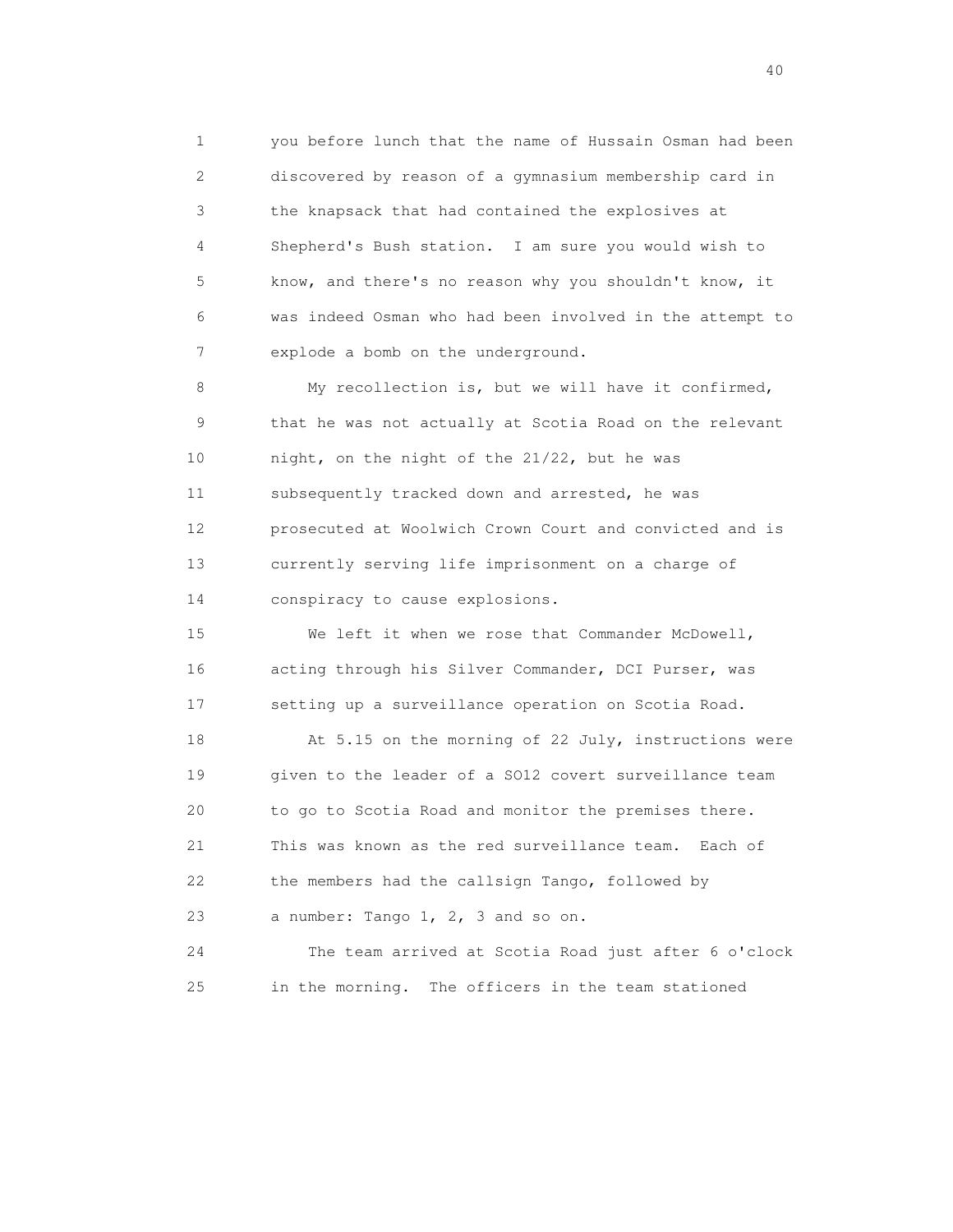1 themselves in various places around the building to 2 maintain surveillance. However, they discovered that 3 21 Scotia Road wasn't a separate address, it was a flat 4 in a block of nine flats I think running from 15 to 22 5 or something of that kind, it was nine altogether and 21 6 was just one of the flats.

 7 What's more, the block has a communal front door, 8 communal entrance out to the outside world from all nine 9 flats, so that you can't tell just by seeing somebody 10 come out of the front door which flat he or she has come 11 from.

 12 One member of the red team, namely "Frank", was 13 stationed in a van in a position close to the block. 14 You will see where in some photographs in a moment. He 15 had a video camera, and he took film of people who left 16 the communal entrance.

 17 Shortly after the red surveillance team arrived, 18 they found the black Nissan Primera car which 19 I mentioned earlier, which was registered to the second 20 subject of suspicion, namely Omar, and it was parked 21 near 21 Scotia Road.

 22 Now, if you will turn, please, to divider 12, you 23 will see a map. If you would like just to take a moment 24 to look at that, and orient yourselves, you see the 25 river running across the top, obviously we are in South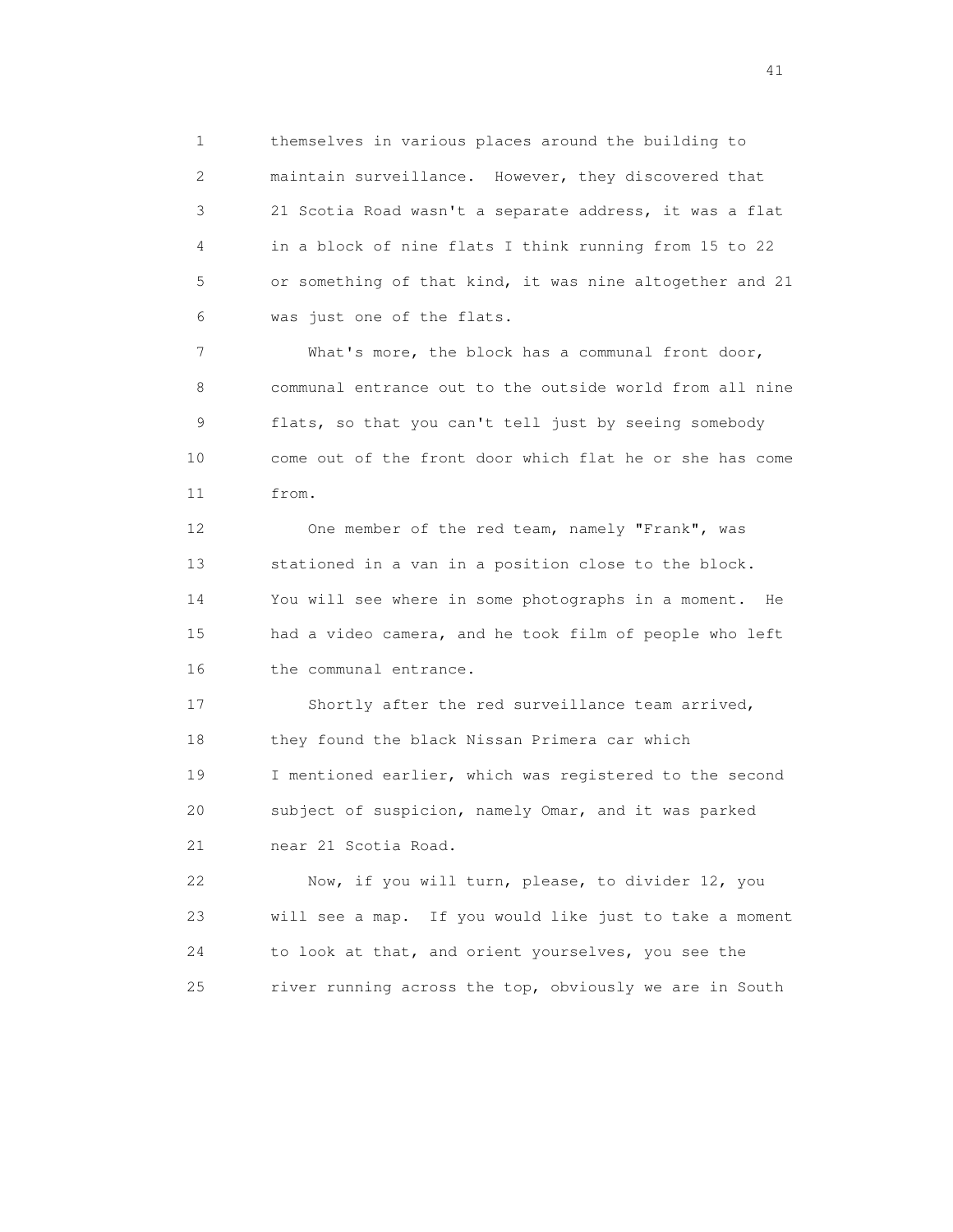1 London. Scotia Road is marked with a label, as you can 2 see at the bottom dead centre of the map, and Tulse Hill 3 is the main road that runs northwards from there, just 4 a fraction to the right of the Scotia Road arrow.

 5 You will see it in a moment on a larger scale. In 6 fact, if you go straight now to jump two dividers to 7 divider 14, again in the middle of the plan, middle of 8 the map, about two-thirds of the way down, it's not very 9 clearly printed but can you see Scotia Road? It's 10 better on the screen than it is on my copy of the map. 11 Thank you. Somebody has highlighted it. Got it? You 12 will see that it is in fact a cul-de-sac and the only 13 way out on footpaths is by going a little to the left 14 and down into Marnfield Crescent, and then turning left 15 along Upper Tulse Hill, which is the road running at 16 an angle across the map, and eventually out into 17 Tulse Hill itself, which is the main A204 running south 18 to north across your screen.

19 Everybody happy about that?

 20 If you, keeping that picture, and then going back to 21 divider 4 in your bundle, there is the view towards the 22 block where number 21, the flat number 21, is located.

 23 It's the building just off to the left of centre 24 with the satellite dish on the wall. The front door is 25 in fact directly below that satellite dish, but it's in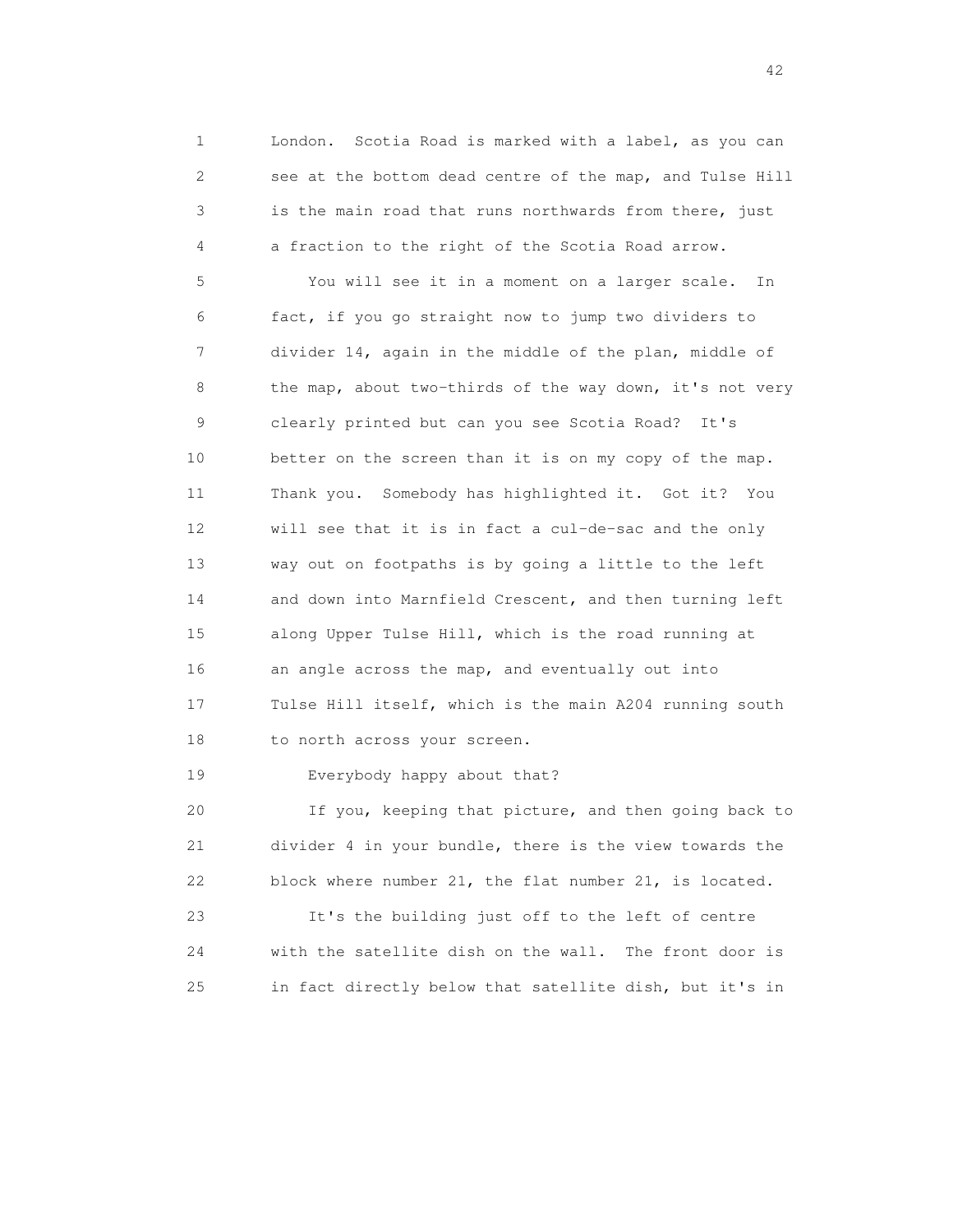1 the wall that you can't see because it's running 2 straight on towards you.

 3 You will see another photograph in a moment. 4 This photograph, as you can see from the caption, is 5 the view from Frank's van, where it was parked just by 6 that lamp post. Bearing all that in mind, I am now 7 going to go back to what was happening at New Scotland 8 Yard.

 9 At 6.40 that morning, Commander McDowell held 10 a general briefing meeting for senior officers from 11 SO13, that's the Anti-Terrorist Branch, and CO19, 12 Specialist Firearms Command. You have the timeline on 13 your screen, or divider 2, whichever you prefer.

 14 He had a briefing meeting for those two groups about 15 the morning's planned activity. By this time, the 16 police had the information concerning the Portnall Road 17 address, and Commander McDowell laid out his strategy, 18 both for the Scotia Road address and the Portnall Road 19 address to be kept under surveillance and subjects 20 stopped.

 21 Both surveillance operations were to be supervised 22 by a team of senior officers who were based in a control 23 room on the 16th floor at New Scotland Yard. At this 24 6.40 am meeting was a Chief Inspector named 25 Vince Esposito, and he was the firearms tactical adviser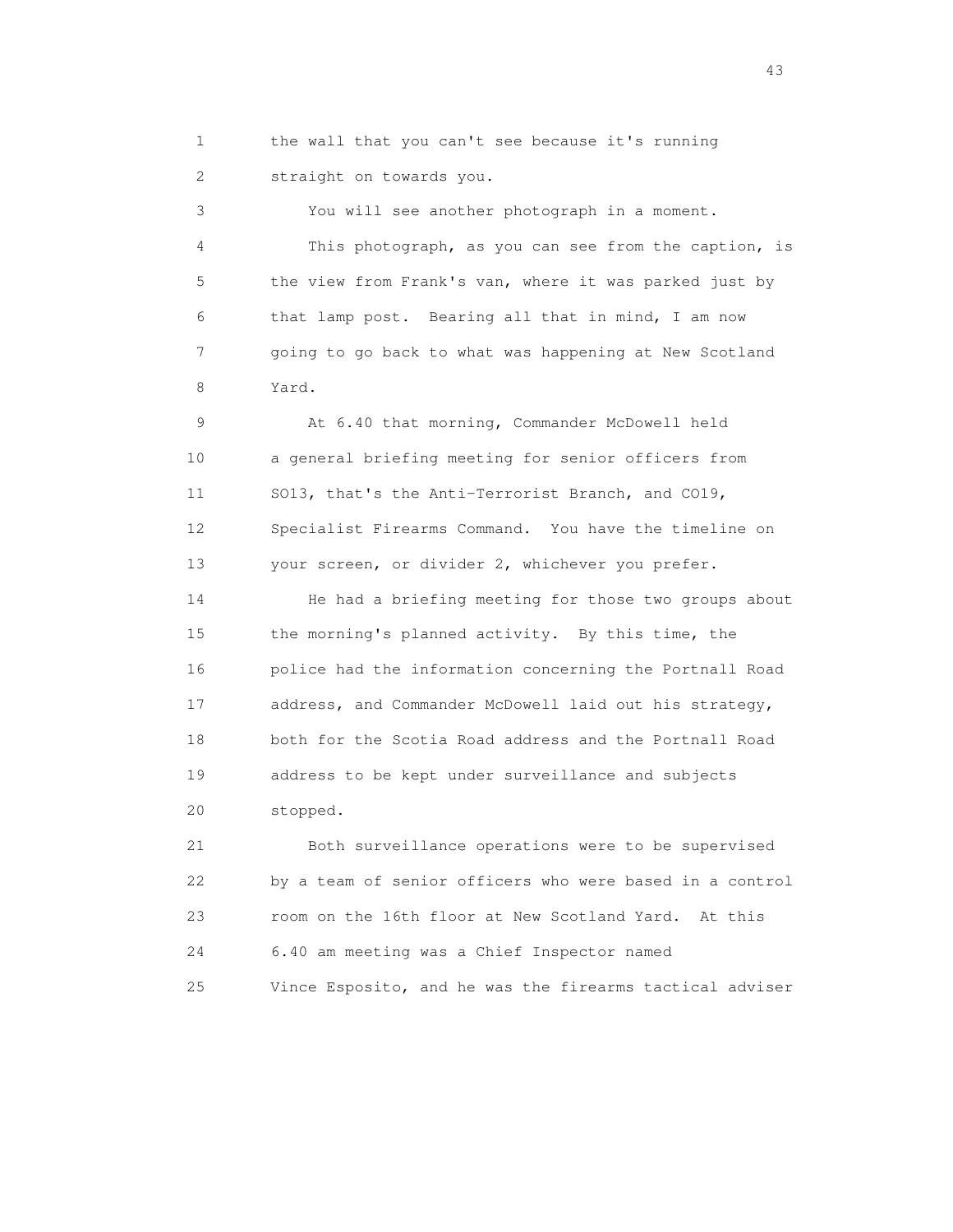1 for the day shift of CO19, the specialist firearms 2 officers. He is sometimes referred to as Trojan 80, 3 that was his codename and number, and he was to act as 4 adviser to the senior officers throughout the course of 5 the morning.

 6 At 7.15 that morning, Commander Cressida Dick joined 7 the meeting. She had been called in to New Scotland 8 Yard to act as the Designated Senior Officer, or DSO, 9 for these operations. That's to say, Scotia Road and 10 Portnall Road. She was to be the most senior officer 11 directly involved in the direction of the operation 12 during the course of the morning.

 13 Commander McDowell asked her to take over the 14 running of the surveillance operation on Scotia Road, 15 which she would conduct from the control room at New 16 Scotland Yard, and she was also to act as the Designated 17 Senior Officer, DSO, for any critical firearms decisions 18 that might have to be taken. You will hear from the 19 witnesses what the significance of a DSO appointment may 20 be, but it is an appointment which is made in the 21 context of operations involving suspected suicide 22 bombers.

 23 After that meeting, Commander Dick went to the 24 control room on the 16th floor, and it may help at this 25 stage for you to see something about that control room,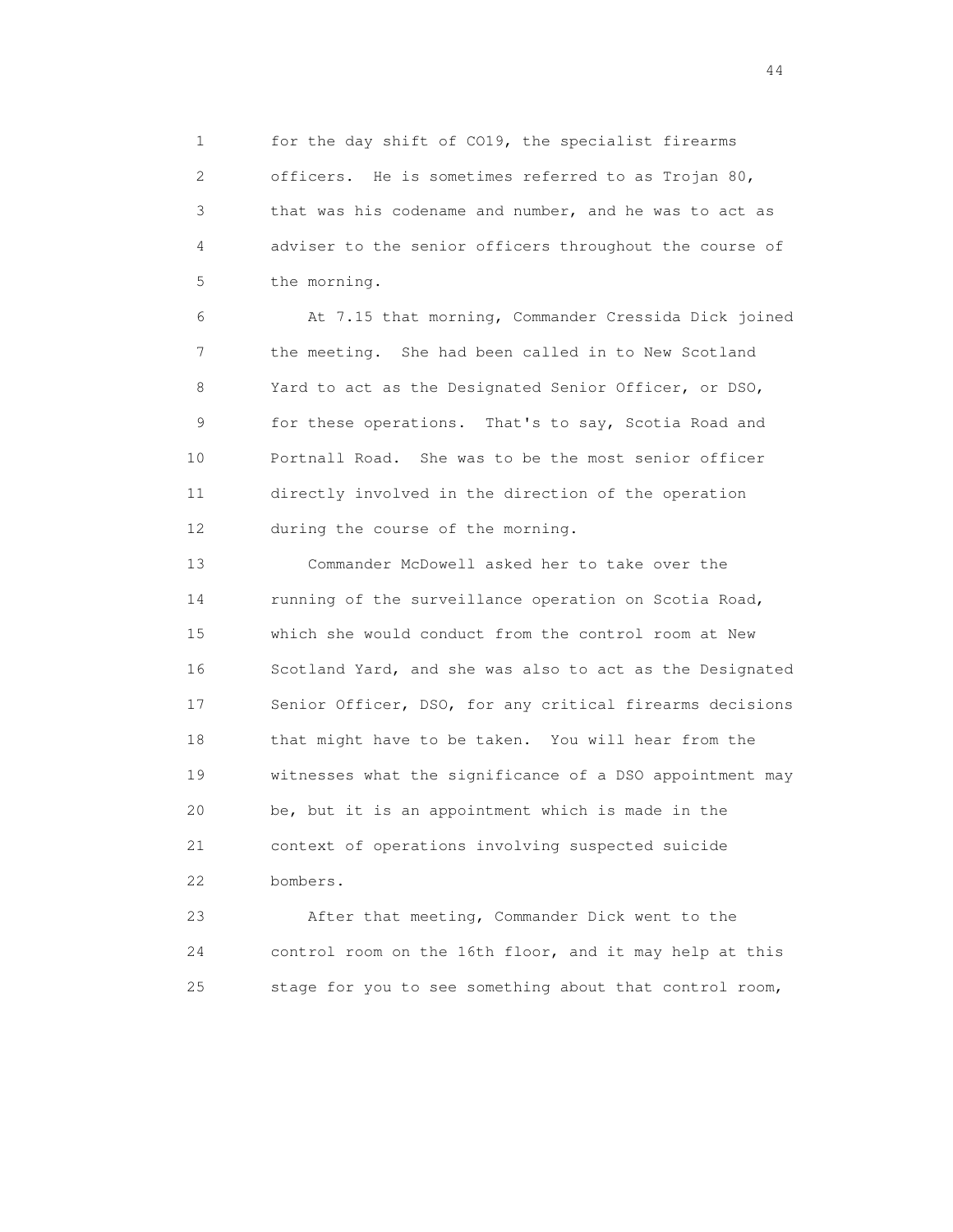1 so that you can see how it's laid out. Divider 20, 2 please.

 3 If you open out the drawing or plan, you will see 4 a plan of the control room on the 16th floor. If you 5 keep that unfolded and go one further on to divider 21, 6 you will see a series of photographs taken in various 7 directions. Take just a moment to look through the plan 8 and the photographs and then I'll go on to explain what 9 they all are. (Pause).

 10 You will hear a good deal more about this later. Go 11 back to the plan, if you would be so kind. On the front 12 wall, which is the top wall on the plan, there were 13 a whole series of screens at which entries in the 14 electronic logs could be flashed up so that people could 15 see what was happening. Facing those screens, the 16 shorter straight strip of desks with four seats to them, 17 they were the surveillance monitors. Those are officers 18 who listened in to the radio messages from the SO12 19 surveillance officers who were actually doing the 20 surveillance, were typing the substance of those 21 messages into a computer log, and those entries would 22 then come up on the screens so that other officers in 23 the room could see what was going in.

 24 Behind that shorter row of desks was a curved row of 25 desks and chairs for more senior officers. During the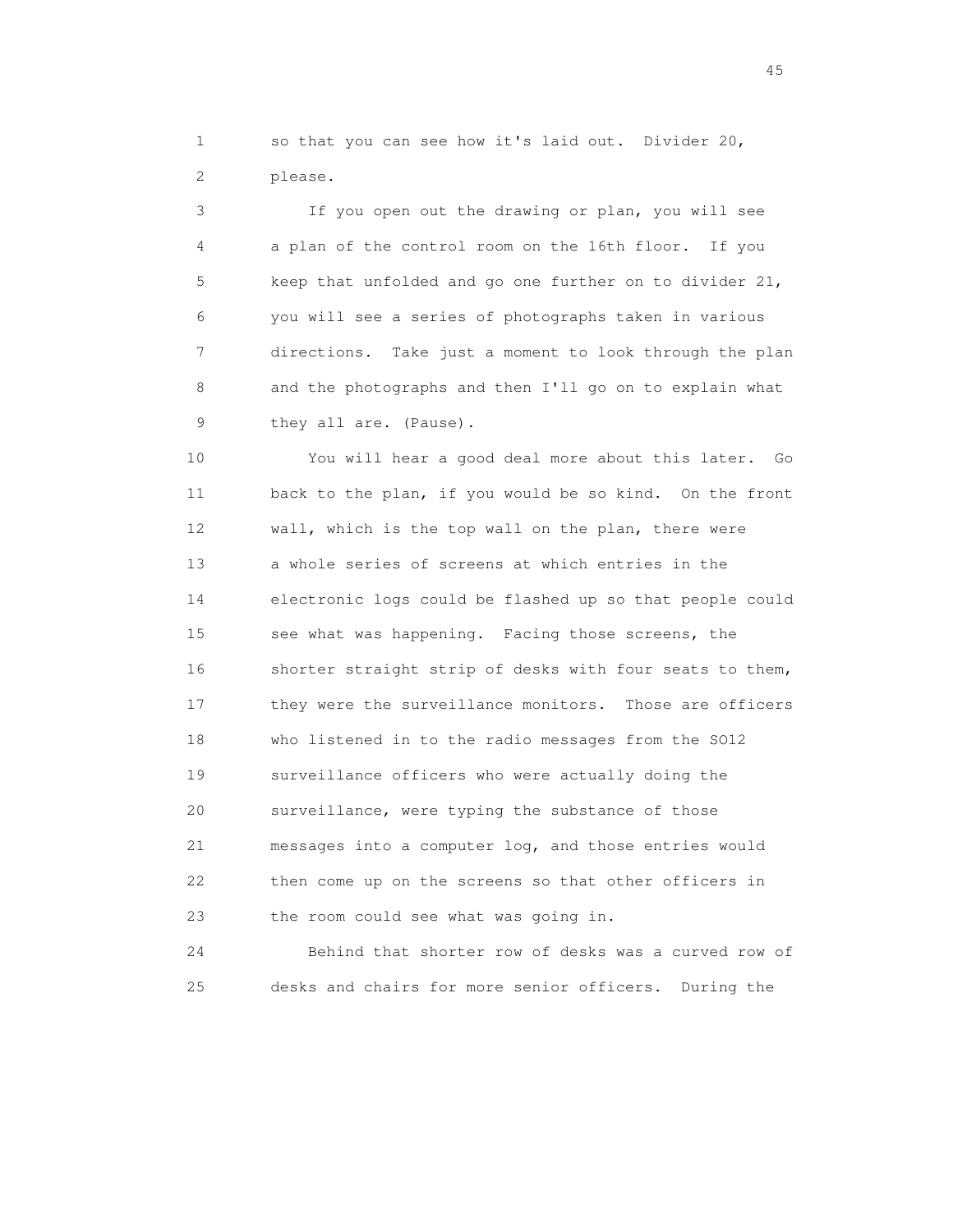1 critical events, you will hear that Commander Dick 2 usually stood at one side of the room, usually 3 surrounded by a group of more senior officers, and some 4 of those officers had what they call loggists, junior 5 officers who were keeping records of the communications 6 and the decisions made by their seniors.

 7 Thank you, we can put those away for the moment. 8 You will see them all again later.

 9 I now go to the two firearms teams, the CO19 teams, 10 who were involved in the events on 22 July. They came 11 on duty at 7 o'clock in the morning. That's a standard 12 shift starting time. They came on duty at the police 13 premises at Leman Street, which is in fact in the city 14 near Tower Hill. They began booking out their weapons 15 at around 7.15 that morning, and at 7.45 they were 16 briefed by a specialist tactical adviser, a firearms 17 squad officer, known as Trojan 84. He explained the 18 background, told them that they were to be deployed at 19 a point near to Scotia Road, and explained that there 20 was a structure in place to control the operation from 21 New Scotland Yard and to ensure that up to date 22 intelligence was going to be available.

 23 He also informed the team that a DSO, 24 Commander Dick, had been appointed with another 25 specialist firearms tactical adviser, Trojan 80, or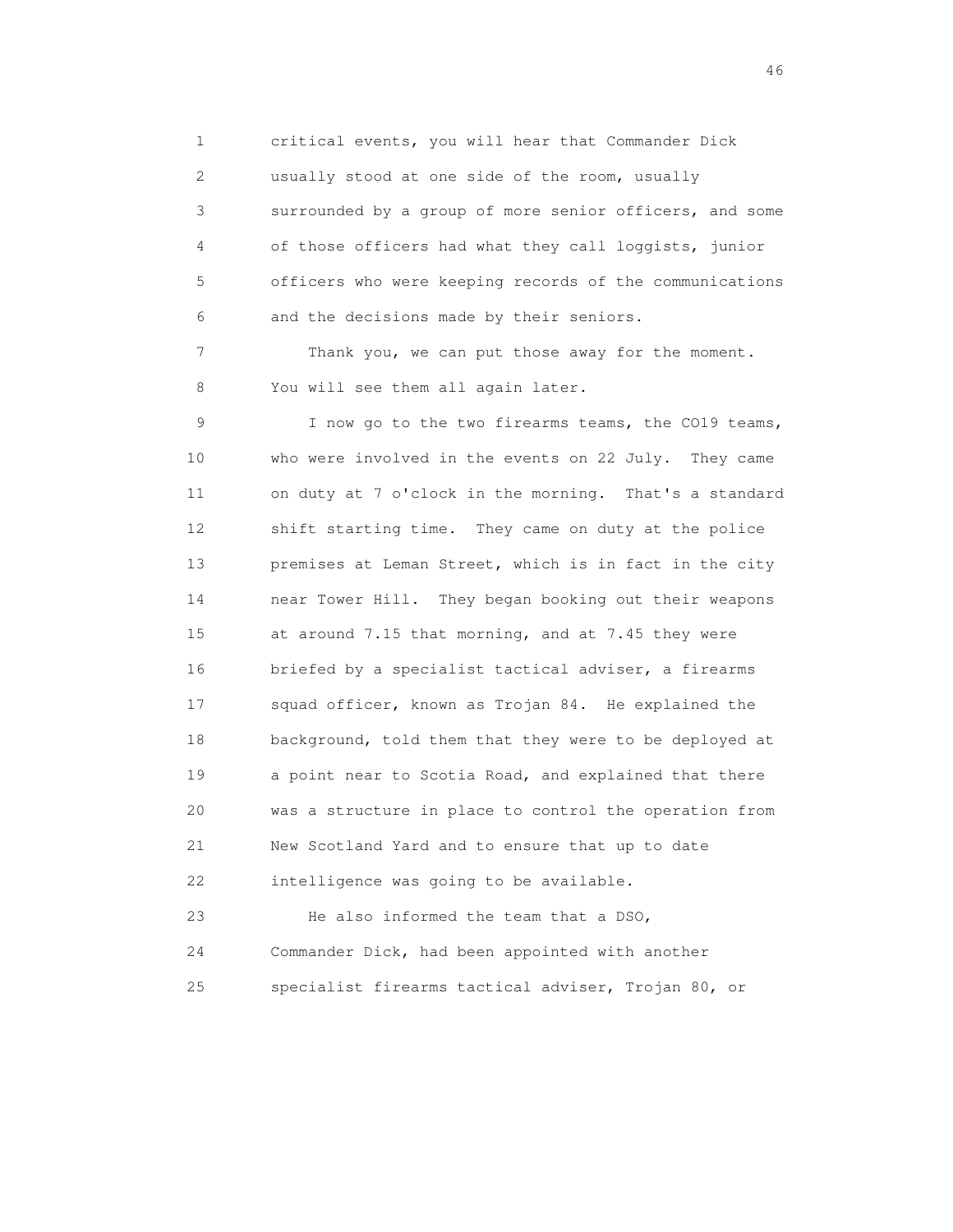1 Inspector Esposito, and that the system was designed to 2 ensure that the intelligence that was being provided to 3 them was the best available.

 4 He also added that the team might be required to use 5 unusual tactics, and it would appear that some of the 6 officers took this to mean that a critical, in other 7 words a fatal, shot might have to be fired. That belief 8 was based on a police operational strategy for dealing 9 with suicide bombers, which was known as 10 Operation Kratos.

 11 The firearms teams booked out their weapons. They 12 then moved up to Nightingale Lane police station. Back 13 to the map, if you would care. Thank you.

 14 Divider number 12, you will see that 15 Nightingale Lane is towards the bottom of the map, not 16 far from Scotia Road. I don't think there is any other 17 map that shows it in larger scale than that. It's about 18 two miles from Scotia Road.

 19 They set off at about 8.10. On the way, they went 20 via New Scotland Yard, where they picked up their Silver 21 Commander, who was Detective Chief Inspector Purser. At 22 8.45 when they had all assembled at Nightingale Lane, 23 he, Mr Purser, gave them a comprehensive intelligence 24 briefing including information about the explosives 25 found in the car at Luton the previous week, and he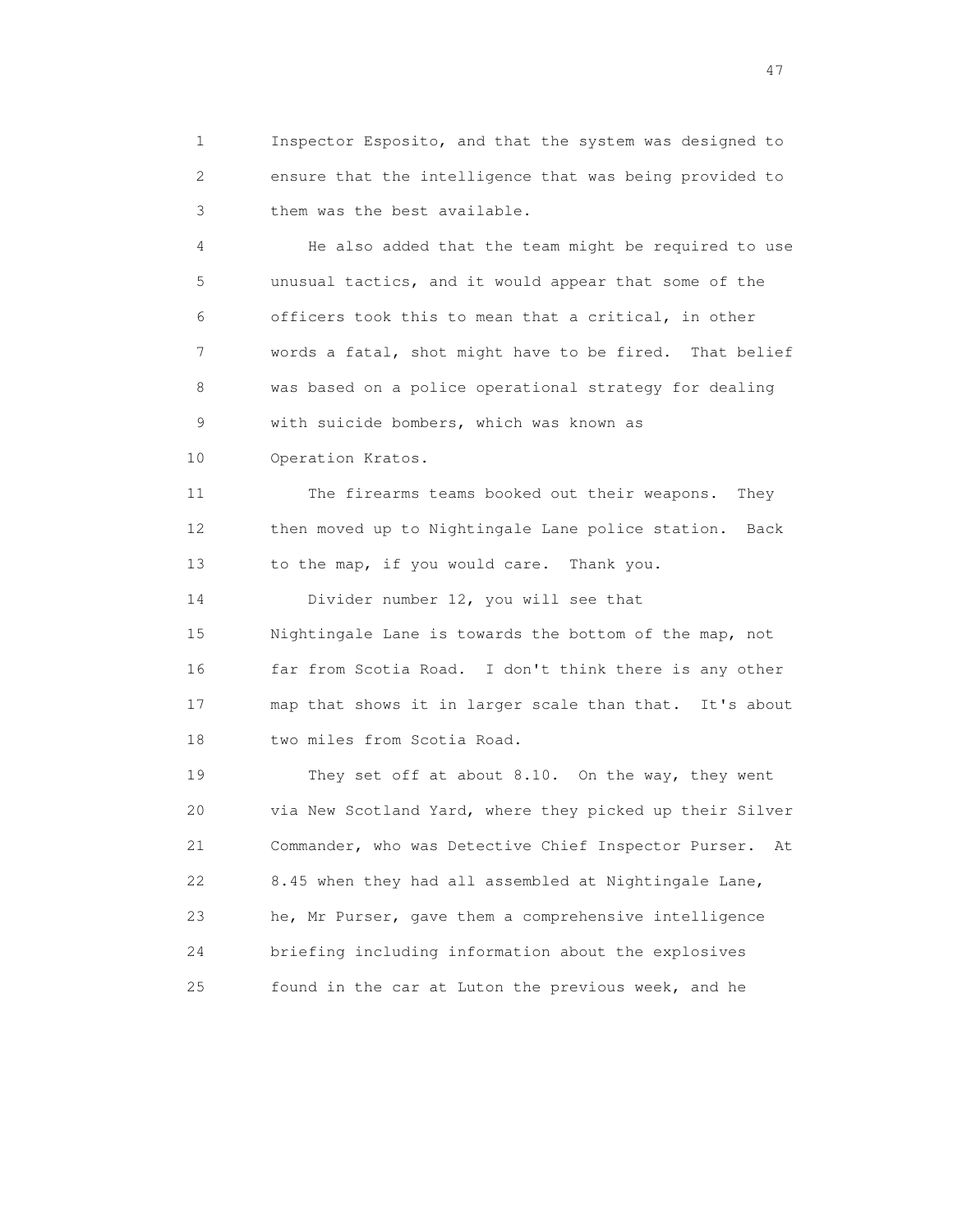1 confirmed the apparent links between the 7/7 bombers and 2 those who had attempted the similar attacks on the 21st, 3 the day before.

 4 He confirmed in response to specific enquiries that 5 in his view the suspected terrorists had the capability 6 to attach a device to themselves, to their bodies, that 7 would be difficult to detect. He described the 8 individuals involved in the bombings, as being and 9 I quote "deadly and determined" and "up for it". It 10 would seem that the briefing at Nightingale Lane ended 11 at around 9.15 that morning.

 12 After that, the firearms teams moved further 13 forward. Where they were aiming to go was the 14 TA Centre, which you will also see on the map, which is 15 very close to Scotia Road, in fact when we go out 16 tomorrow, we will go past it, and that was intended to 17 be, as it were, their forward base for further 18 developments, but things began to happen after that so 19 quickly that some of them never got there, and they had 20 to retrace their steps without ever getting to the 21 TA Centre itself.

 22 We have looked at divider 12, look at it again. 23 Leman Street you will see, top right-hand corner of the 24 map, that's where the firearms officers started from; 25 New Scotland Yard, where they picked up Chief Inspector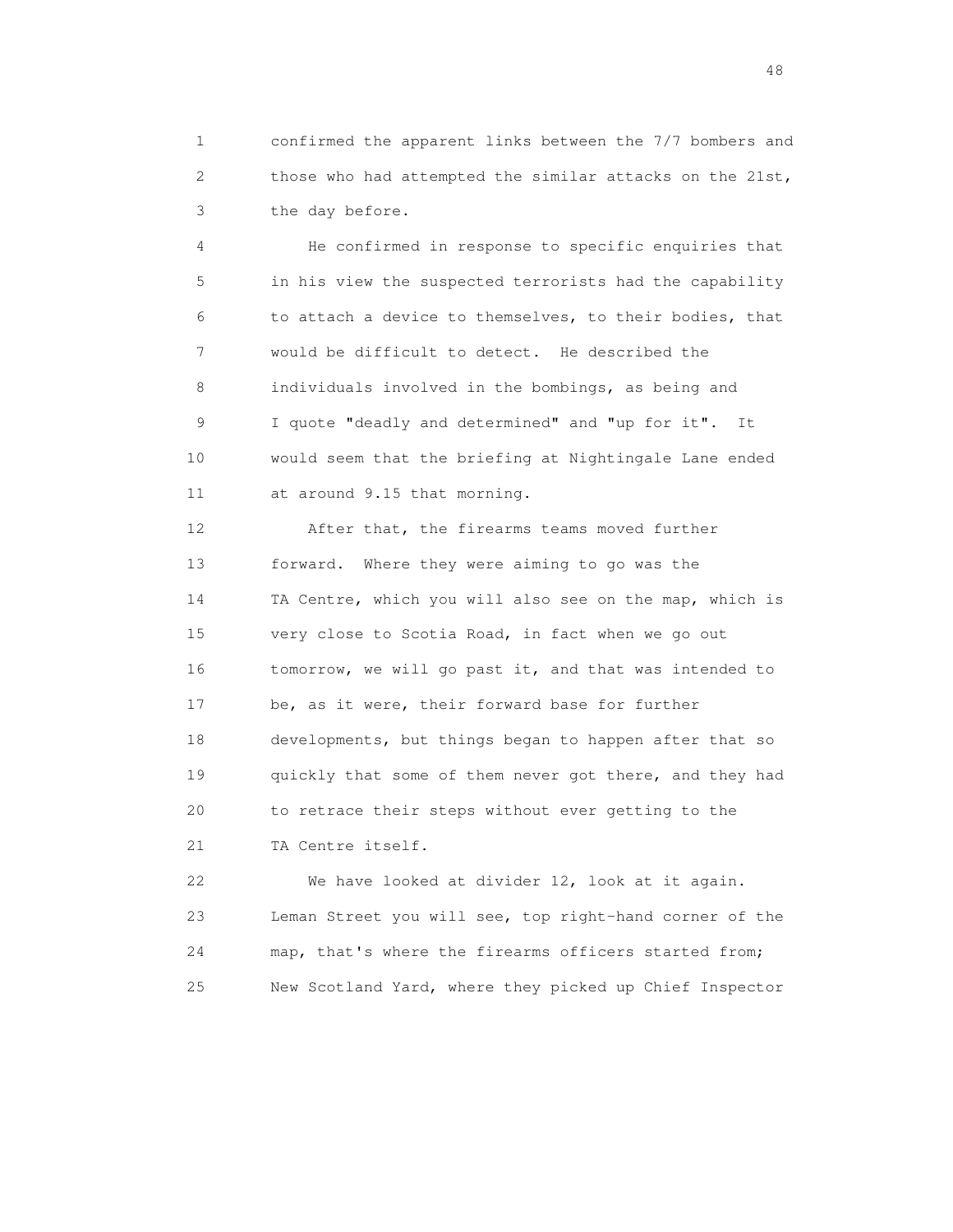1 Purser, the Silver Commander, and Nightingale Lane, 2 where they went to be briefed.

 3 Tintagel House, if you are curious about it, is 4 another building belonging to the Metropolitan Police 5 Service. It's in fact, I think I am right about this, 6 the base for the Special Branch.

 7 Then you can see Scotia Road and also the TA Centre. 8 While the firearms officers were preparing themselves, 9 another, a second surveillance team from SO12 Special 10 Branch were also being deployed to Scotia Road and this 11 team was known as the "grey" team, in contrast to the 12 "red" team. Their members had "Hotel" call signs, H 13 whatever it may be; remember the other ones were called 14 Tango.

 15 They were briefed at about 7.45, and the members of 16 that team arrived at Scotia Road at 8.55 that morning. 17 When they arrived, they distributed themselves around 18 the Scotia Road premises, a little further away than the 19 members of the red team, so that in effect you had two 20 cordons around the buildings, red inner and grey outer.

 21 I need to tell you about an important distinction 22 between the position and the responsibilities of the 23 surveillance teams, composed of members of SO12, Special 24 Branch, and officers of the special firearms command, 25 CO19.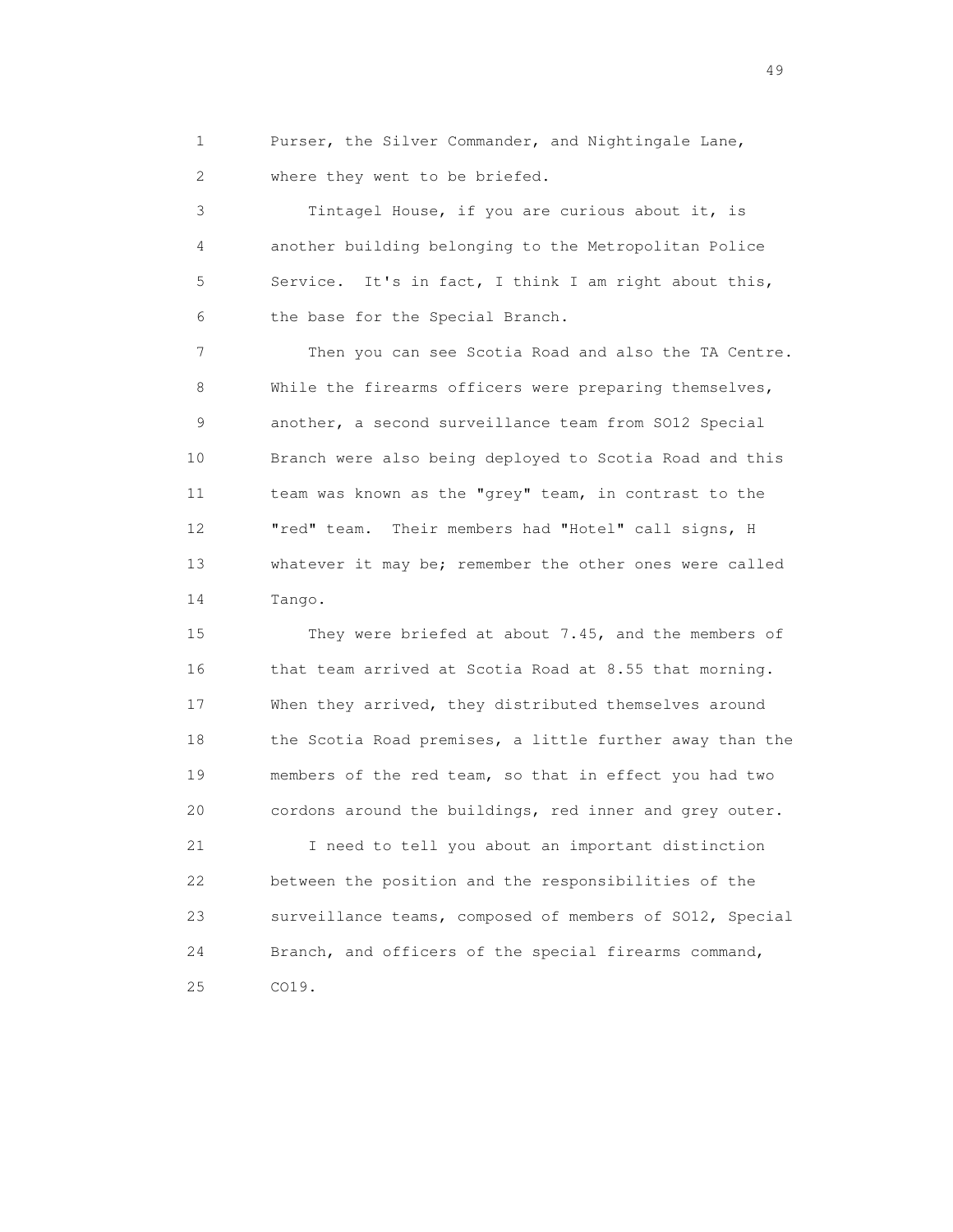1 Many of the surveillance officers were in fact 2 carrying pistols that morning, an authority for them to 3 carry arms had been granted earlier that day, but the 4 purpose of that authority was to give those officers, 5 whose function was surveillance, the ability to defend 6 themselves and members of the public against any attack 7 which might develop against them or the public which 8 might put lives in danger.

 9 SO12 surveillance officers are not normally expected 10 to make arrests, because if they do so, they will 11 compromise their undercover status, it will be known who 12 they are, and because it's a job which is reserved for 13 that reason to other officers.

 14 In this operation, the task of intercepting or 15 detaining and, if necessary, neutralising a suicide 16 bomber was intended to be carried out by the specialist 17 firearms officers of CO19, because their special 18 training and their equipment is designed to achieve the 19 result of being able to stop, arrest, detain and if 20 necessary neutralise a suicide bomber with the minimum 21 danger to themselves and the public at large.

 22 Accordingly, the strategy devised by 23 Commander McDowell contemplated that if a subject was to 24 be intercepted and detained, such a task should only be 25 carried out by the officers of CO19. You will remember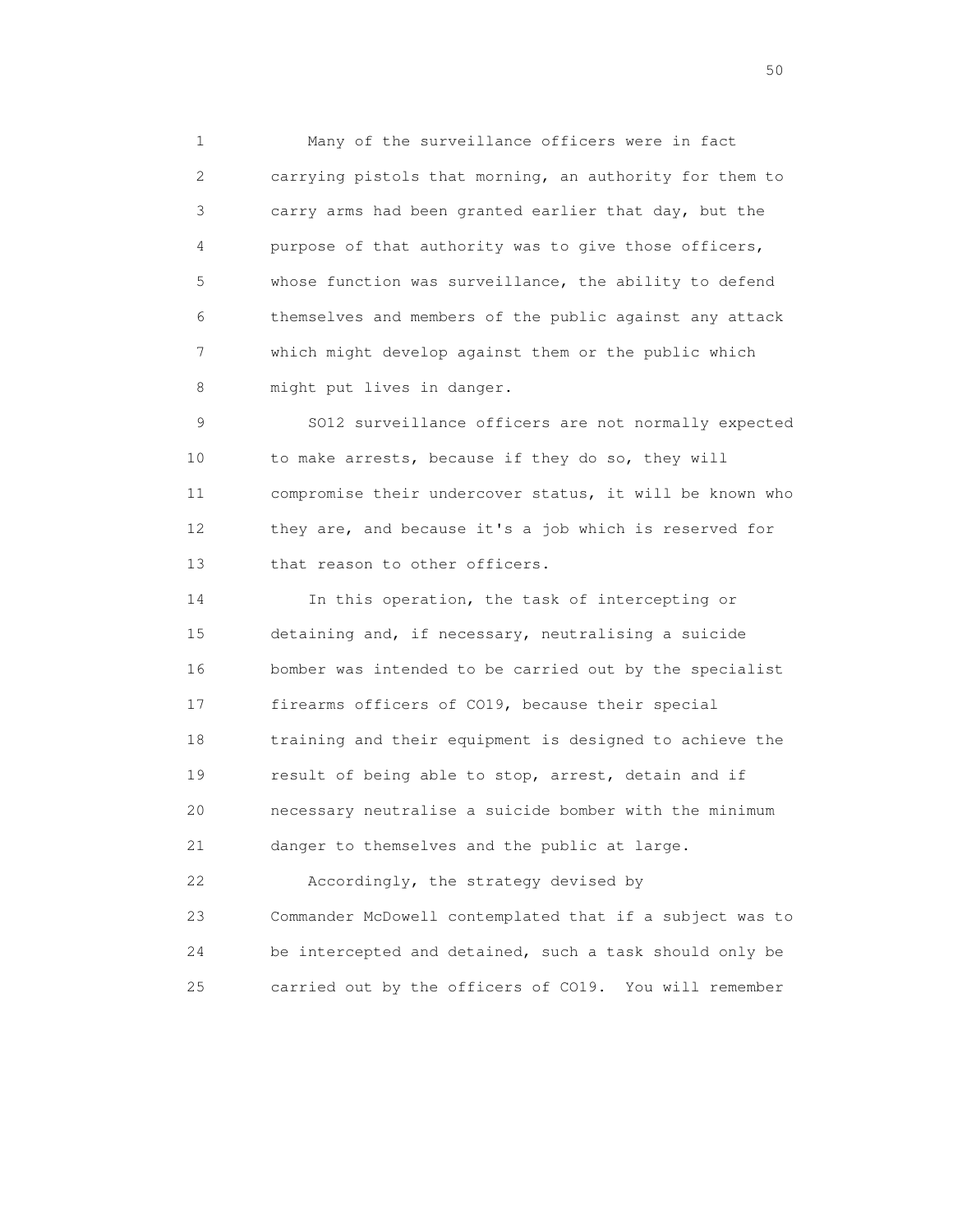1 that when he laid his strategy out much earlier that 2 morning, that strategy provided for the attendance of 3 CO19 officers at Scotia Road as it were when the 4 surveillance teams were in position. 5 I can leave the police for the time being. I am 6 going to go back now to consider the position of 7 Mr de Menezes. 8 As I told you at the outset of this opening, he was 9 born in January 1978 so that on the date with which we 10 are concerned he was 27 years of age. 11 As I said before, it's right I am going to repeat 12 now, at the very outset of this inquest, there is not 13 now or ever has been any vestige of evidence or any 14 suggestion that Mr de Menezes was himself in any way 15 involved in or concerned with or associated with any 16 form of terrorism or any conspiracy to cause explosions. 17 He was, in fact, a young man of good character. 18 There are, however, two matters that I should 19 mention at this stage because they have been the subject 20 of comments in the media. The representatives of the 21 de Menezes family are content that I should mention 22 these matters to you. 23 The first point deals with his immigration status. 24 He actually arrived in the United Kingdom on

25 13 March 2002, and he was initially admitted as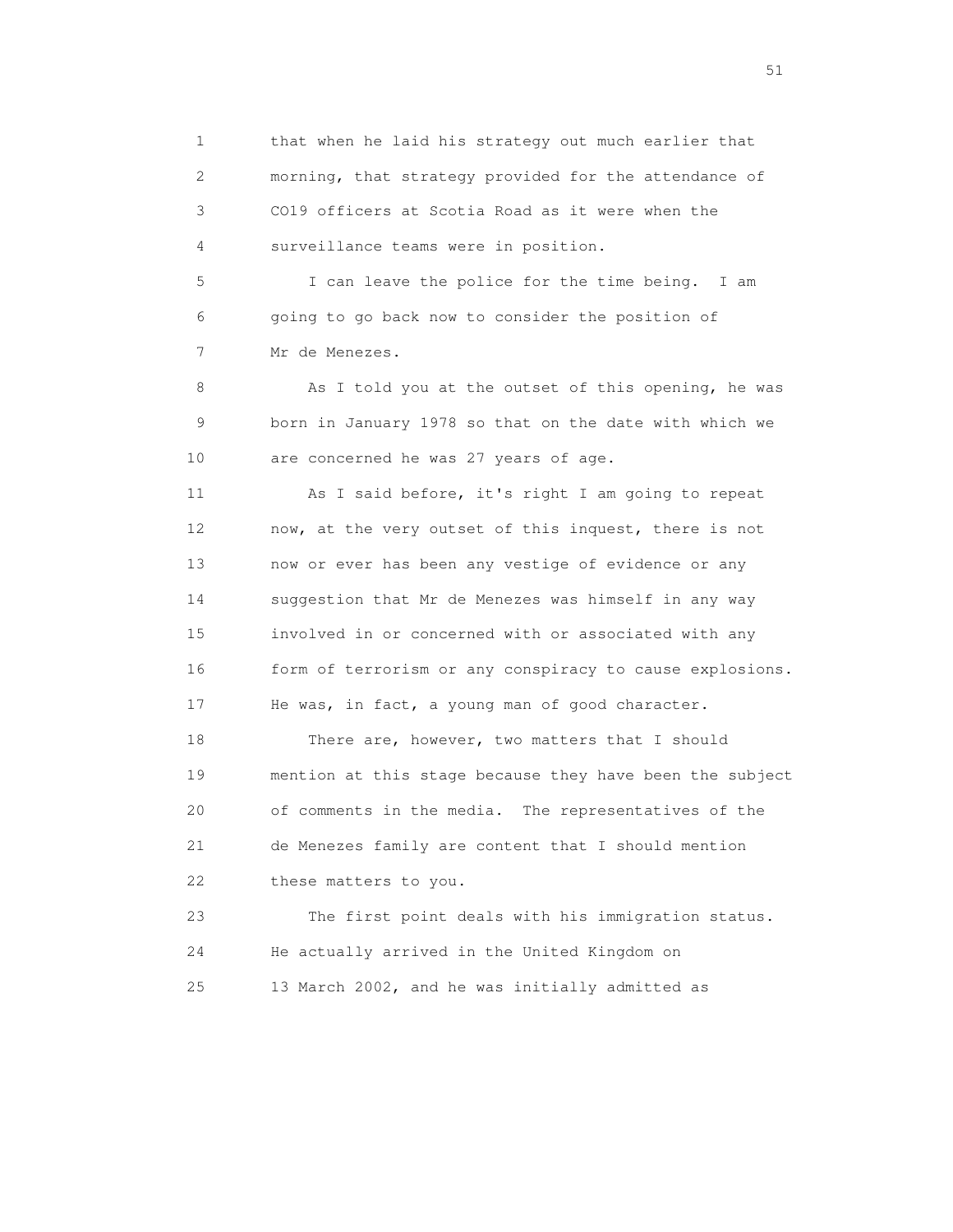1 a visitor for a six-month period. At the end of that 2 period, he was given permission to stay for a course of 3 study until 30 June 2003. It appears that he then left 4 the United Kingdom at some stage, but the detail, where 5 he went and so forth are not entirely clear so I will 6 not trouble you with them.

 7 We know, however, that on 23 April he travelled from 8 Paris to Dublin, and then -- April 2005 -- returned to 9 the United Kingdom and on 22 July 2005 he was lawfully 10 in the United Kingdom. This was a question that was 11 gone into fully at the criminal trial last November, and 12 was established.

 13 The second point that I should mention is that 14 I should say something about traces of cocaine which 15 were found in Mr de Menezes's body after his death. 16 Experts have concluded that the concentrations of 17 cocaine and its metabolites were such as to suggest that 18 he probably took some cocaine at a time between 6 and 19 12 hours before he died. No expert has yet been able to 20 say that it would necessarily have affected him in any 21 particular way.

 22 As I say, I have mentioned these matters because 23 they have attracted comment in the media. But it is 24 absolutely clear that Mr de Menezes was not under 25 investigation by the police or indeed by anybody else,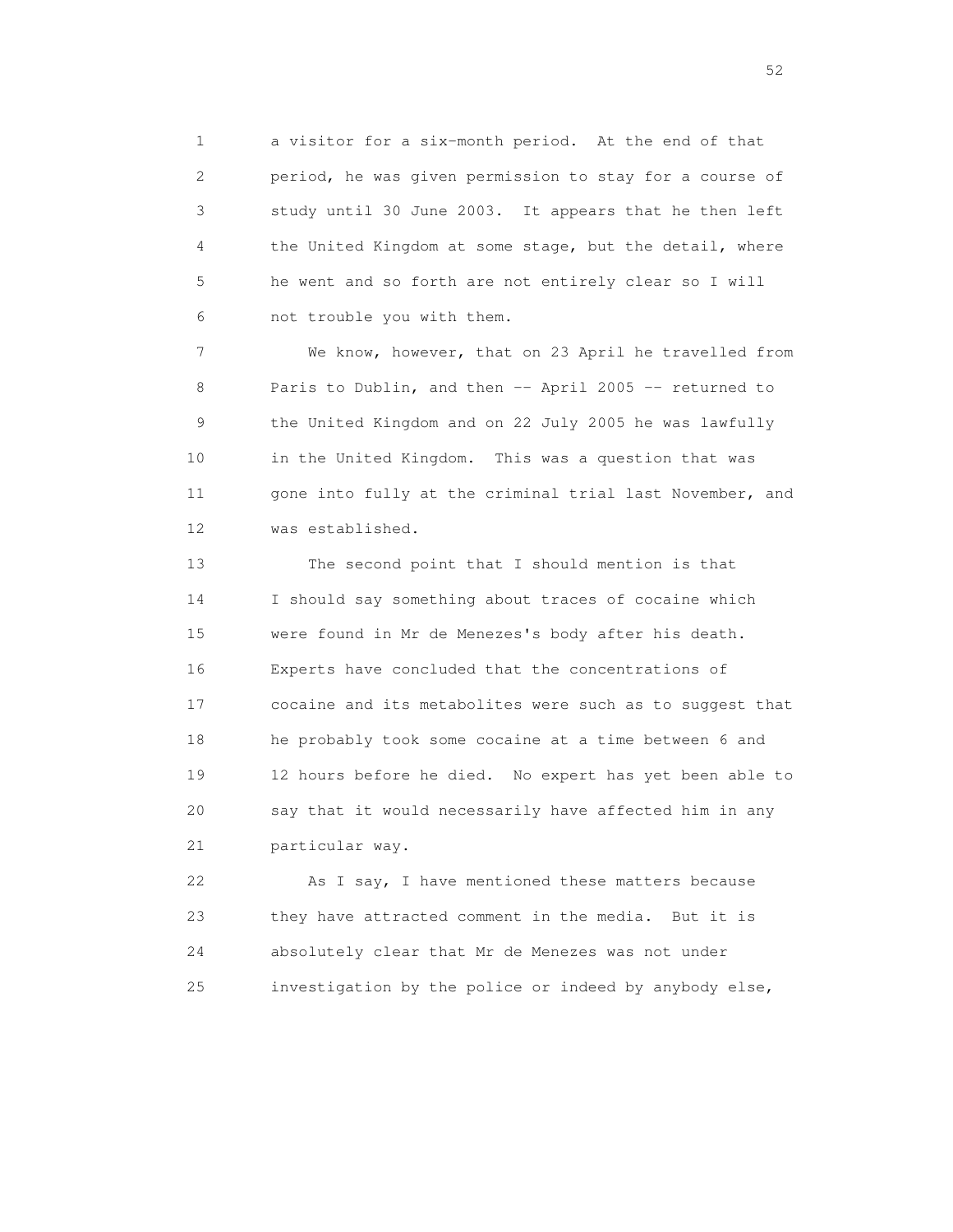1 and you may come to the conclusion that these matters 2 have no relevance whatsoever to the manner and cause of 3 his death.

 4 At the date of his death, he was living at a flat in 5 number 17 Scotia Road, one of the other flats in the 6 block. He had got a job as an electrician. On the 7 Thursday, the 21st, he had spent the day with a friend 8 and work colleague, a Mr Gesio de Avile, working on 9 an estimate for a job to be carried out north of the 10 river on the following day. They parted company on the 11 evening of 21 July, planning to meeting at Kilburn 12 railway station at between 9 o'clock and 9.30 on the 13 following morning, the morning of the 22nd.

 14 But it appears that Jean Charles may have overslept 15 on the Friday morning, because when Mr de Avile called 16 him at 8.45 to see whether he was going to be on time, 17 he was told by Mr de Menezes that he was running late, 18 and that he would hope to be with him in about one hour. 19 In fact at 8.45 he was still inside number 17 20 Scotia Road.

 21 Commander McDowell's strategy had envisaged that any 22 subject emerging from 21 Scotia Road would be allowed to 23 get some distance away from the building before being 24 intercepted so as to ensure that no suspicions would be 25 aroused within the building. So, as it happens, between

 $\sim$  53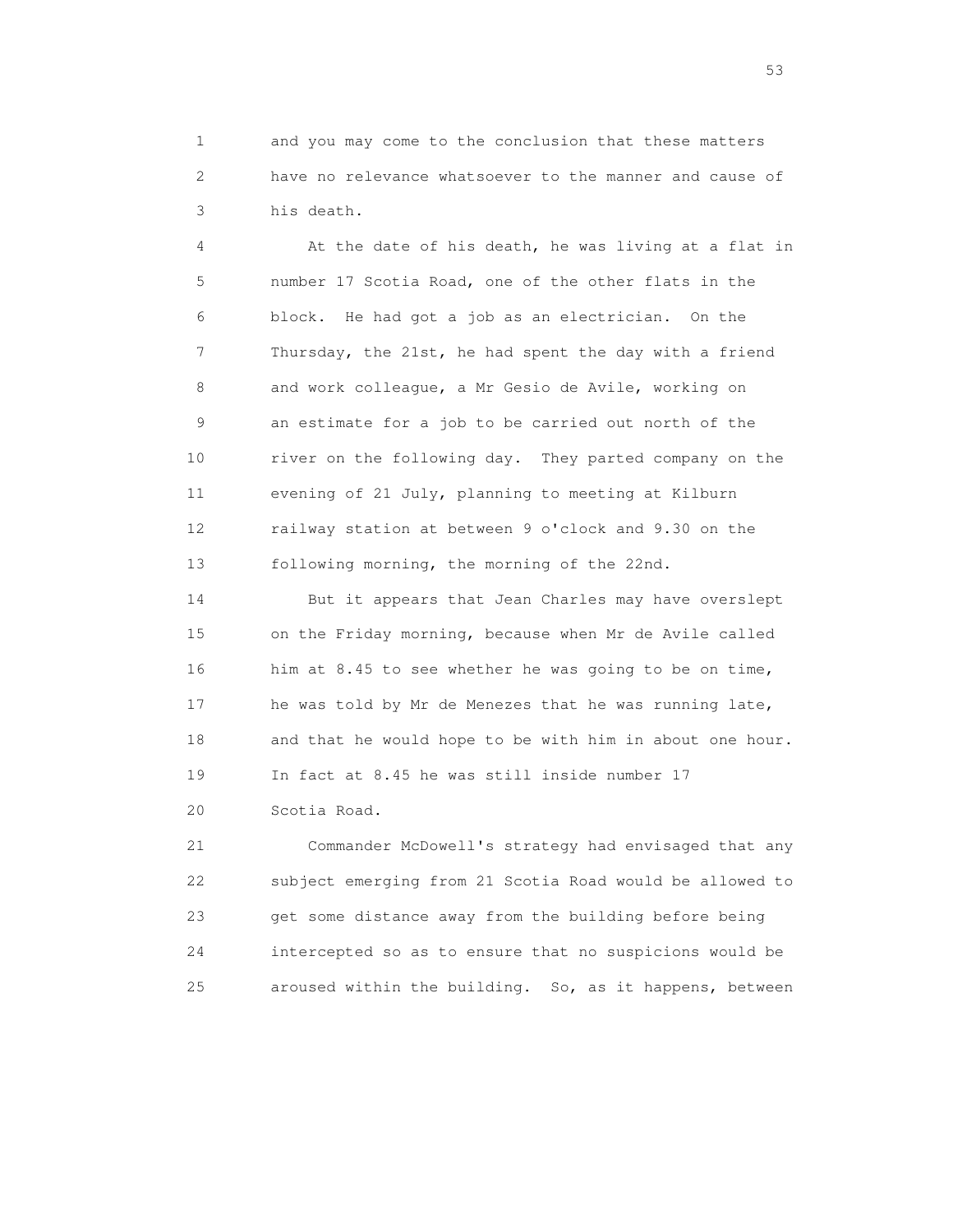1 6 o'clock and 9.30 in the morning of 22 July, about half 2 a dozen people altogether came out of the communal door 3 of the block. One of the difficulties, as I said to you 4 before, that the surveillance team had is that they 5 didn't know from which flat in the building each such 6 person had come. So in fact they didn't stop any of 7 them, they let them all depart and no interception was 8 even attempted.

 9 It's probable, of course, that none of those persons 10 even remotely fitted the description and the picture 11 that they had of Hussain Osman.

12 Can I take you back, please, to divider 14. You can 13 follow this on the screen or on your map. At about 9.33 14 that morning, Jean Charles de Menezes emerged from the 15 external door of the Scotia Road flats. He walked past 16 Frank's observation van, parked where you saw in the 17 photograph by the lamp post. He turned left into 18 Marnfield Crescent, walked around Marnfield Crescent, 19 followed it to the junction with Upper Tulse Hill. He 20 then turned left, and walked along to the main road 21 junction at Tulse Hill, the orange main road that you 22 can see on your map, turned left again, and walked to 23 a bus stop for the number 2 bus. The bus stop obviously 24 is on the left-hand side of the road and it's more or 25 less where the zero of A204 is on that map.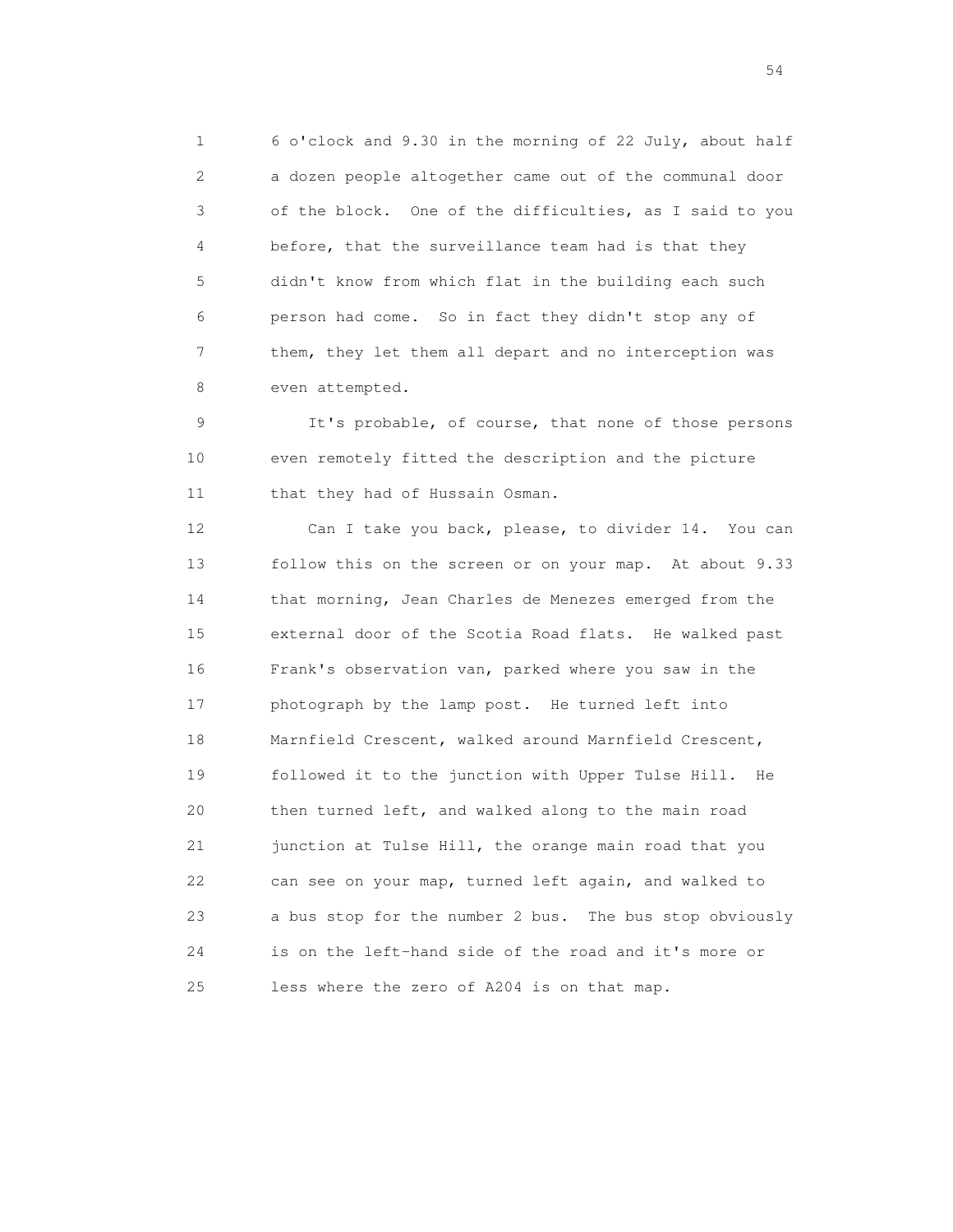1 It will help you, I think, to see some photographs 2 of the route he took. Go to divider 3, please. 3 Page 15, the first photograph in that bundle, or of that 4 divider, that is the block of flats looked at from the 5 other angle so that you now have a full view of the 6 front door. The van with Frank in it would be parked 7 somewhere behind the greenery on the left-hand side of 8 the photograph.

 9 Mr de Menezes would have come out of that door, 10 turned to his right and walked along Scotia Road away 11 off to the left of the photograph.

 12 Divider 4 is the photograph you have already seen. 13 He would have walked along from the flats towards 14 Frank's van, and also of course the position where the 15 photographer is standing to take this photograph.

 16 Turn to divider 5. That is a photograph of the view 17 from Marnfield Crescent towards the mouth of 18 Scotia Road. He would have come out of the road where 19 you see that big tree, almost at the centre of the 20 photograph, and he would have turned to his left and 21 walked towards the photographer.

 22 Under divider 6 is a photograph of the view 23 Mr de Menezes would have had as he came into 24 Marnfield Crescent. In other words, if you have 25 Scotia Road behind you in this photograph,

the state of the state of the state of the state of the state of the state of the state of the state of the state of the state of the state of the state of the state of the state of the state of the state of the state of t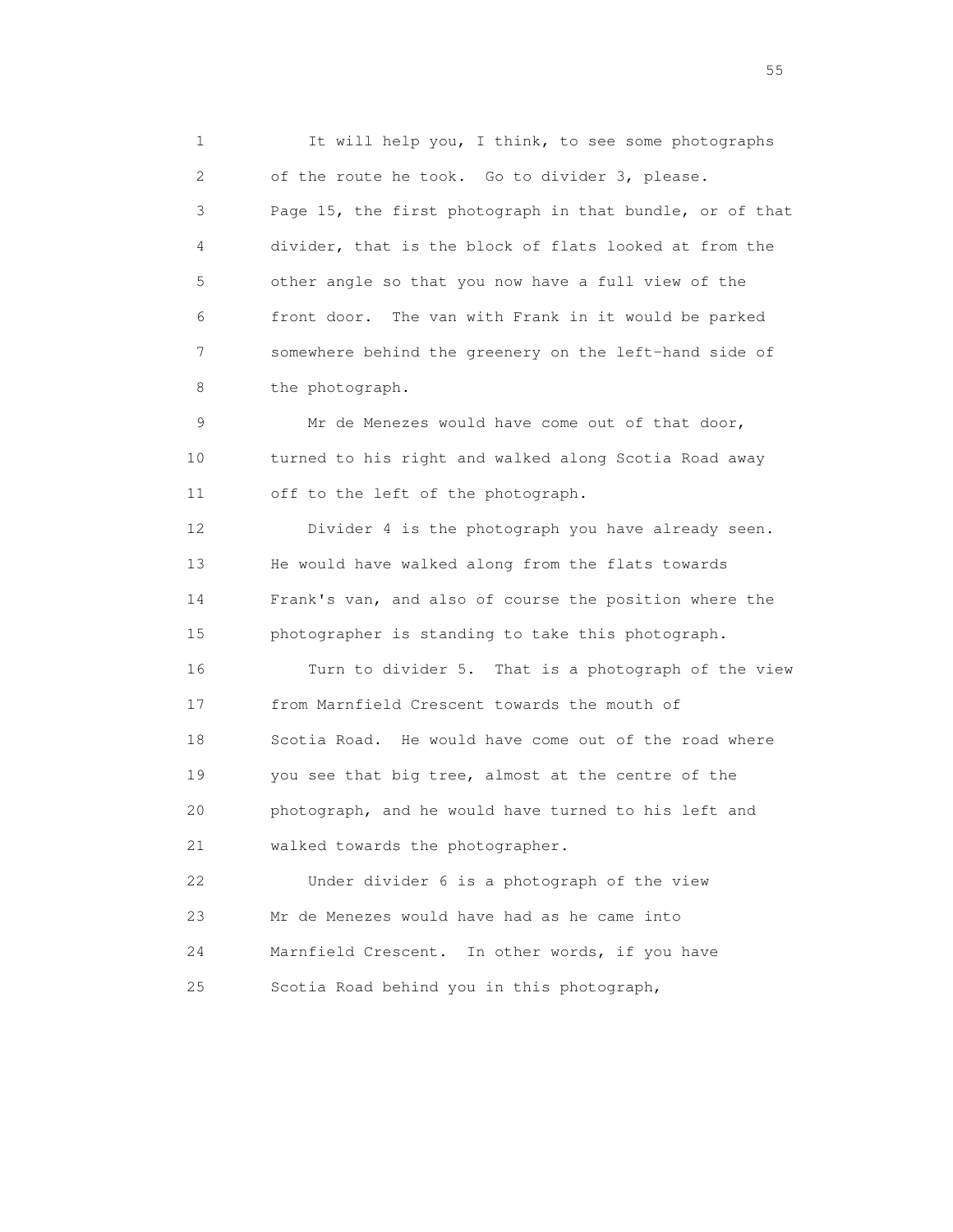1 Marnfield Crescent is running around in a curve, again 2 to the left of the photograph. In the middle of 3 Marnfield Crescent is a small park area which contains 4 a playground, trees, shrubbery and greensward, and he 5 would have gone to the left there and walked around the 6 Crescent, keeping the small park area to his right.

 7 Divider 7 is a photograph of the view from the 8 junction of Marnfield Crescent and Upper Tulse Hill. 9 The entrance to the little park is over the far side. 10 So also is the entrance to Scotia Road. Mr de Menezes 11 would have walked around the Crescent, coming around on 12 the right-hand side of that photograph, and walking 13 towards again the point where the photographer stood to 14 take his photograph.

 15 Divider 8 is a view along Upper Tulse Hill from the 16 junction with Marnfield Crescent. When Mr de Menezes 17 got to the end of Marnfield Crescent he would have 18 turned left, walked along Upper Tulse Hill towards 19 Tulse Hill itself and on the opposite side of the road 20 you can see the TA Centre that I mentioned, which is 21 where the armed firearms officers were intending to make 22 a rendezvous.

 23 Under divider 9 is a photograph taken at the 24 junction of Tulse Hill and Upper Tulse Hill. You are 25 looking into Upper Tulse Hill there and Mr de Menezes

 $56<sup>o</sup>$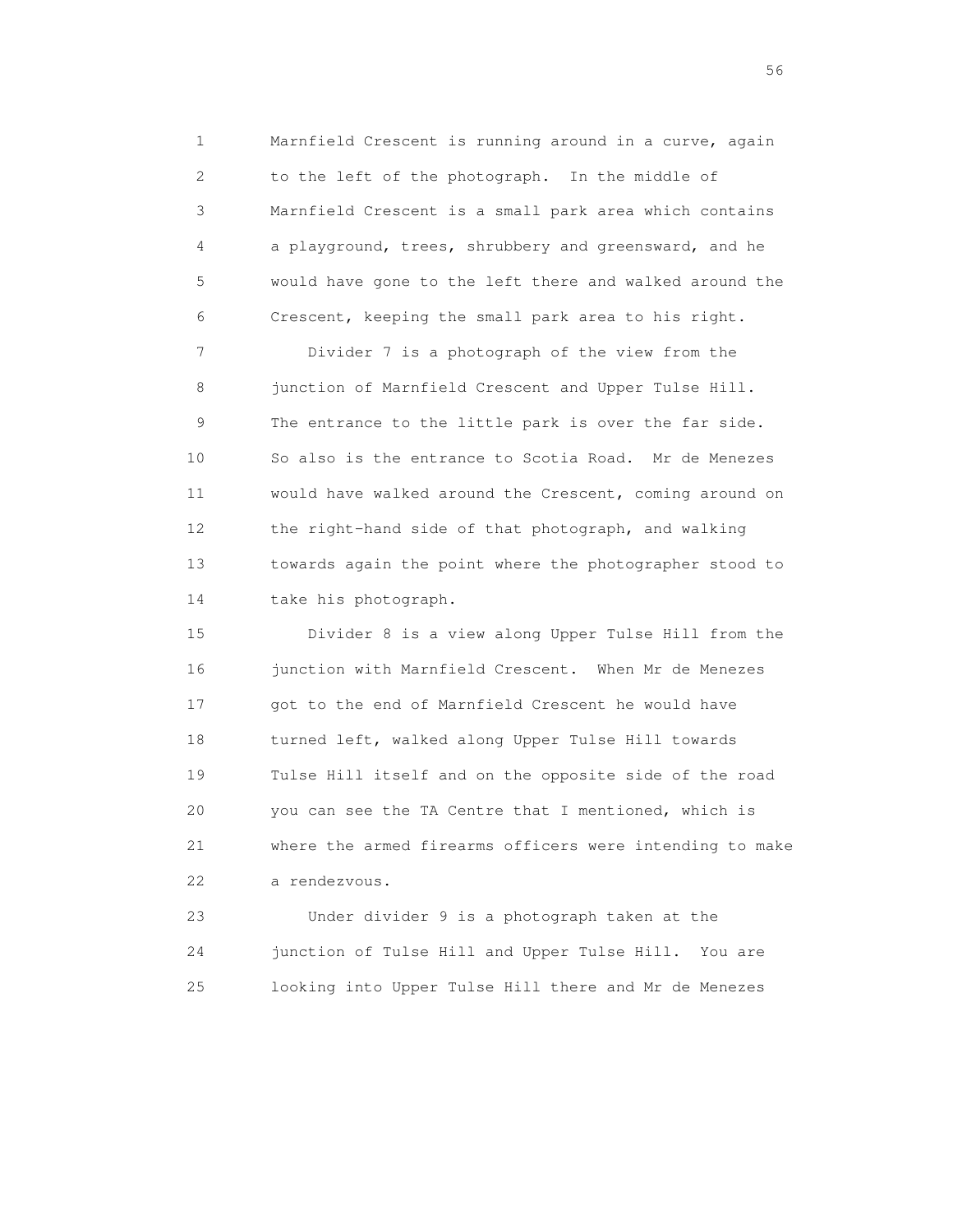1 would have walked along the pavement towards you there 2 and turned to his left back down into Tulse Hill.

 3 Finally under divider 10, we have a photograph taken 4 from virtually the same position but looking along 5 Tulse Hill and you could probably see if you look into 6 the distance, the bus stop. The roadworks I suspect 7 were probably not there at the time.

 8 Don't worry about following all this from the 9 photographs, we will take you over it tomorrow, but once 10 you have seen the actual physical layout, the 11 photographs will all come much more alive.

 12 Back to the surveillance. Mr de Menezes was seen by 13 Frank of the red surveillance team, who was in the 14 observation van parked where you saw on that second 15 photograph. He described Mr de Menezes as a white man, 16 5 foot 8 inches tall, with dark hair, a stubbly beard 17 wearing a blue denim jacket, blue jeans and trainers. 18 He compared what he could see with the picture of the 19 suspect Osman that he had with him, and he expressed the 20 view over his radio to his colleagues that, and I quote 21 "it would worth somebody else having a look". But he 22 wasn't able to take any video footage of Mr de Menezes.

 23 A few minutes later, "James", who was the leader of 24 the grey surveillance team, drove past Mr de Menezes as 25 he was walking in Upper Tulse Hill going towards the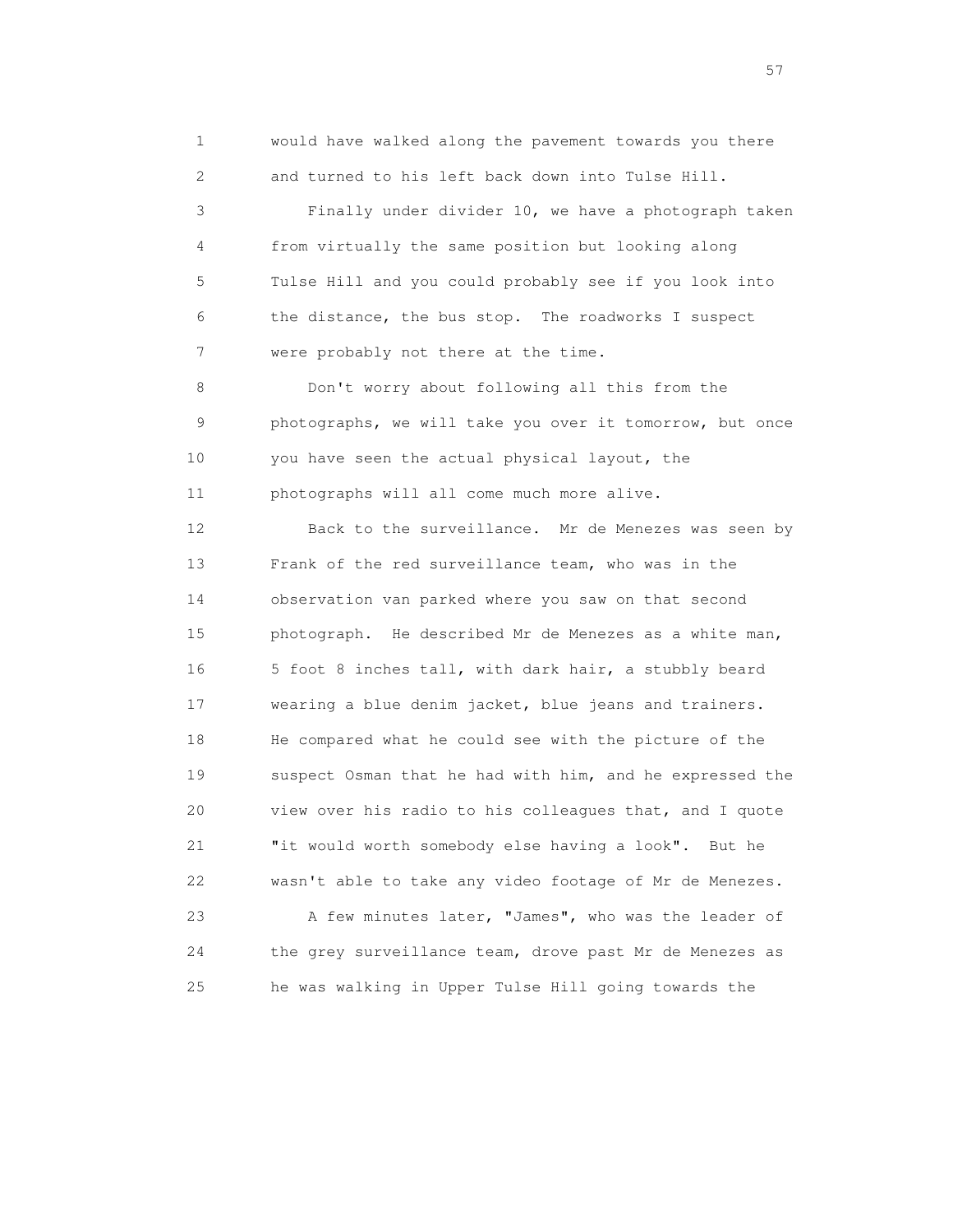1 main road. His description is of a man about 5 foot 2 10 inches tall, stocky build, with collar length black 3 hair and stubble, with a wide face. He describes his 4 complexion as being similar to that of a light skinned 5 North African. James expressed the view that 6 Mr de Menezes was, and I quote "possibly identical" to 7 the suspect Osman.

8 His colleague, an officer going under the name of 9 "Tim", heard James describe Mr de Menezes as, and again 10 I quote "a good possible likeness".

 11 Officer "Harry", of the grey surveillance team, 12 that's the outer cordon, you remember, saw Mr de Menezes 13 on Upper Tulse Hill. He later described him as acting 14 in a wary manner and being apparently nervous. But 15 Harry was not able to identify him as being in any way 16 similar, let alone identical, to the suspect Osman.

 17 Mr de Menezes was seen to turn left into Tulse Hill 18 and walk to the bus stop. Very soon after he had got 19 there, a number 2 bus travelling north towards Brixton 20 arrived, and he boarded it at roughly 9.39.

 21 Officer "Ivor" of the grey team, an officer of whom 22 you will hear a great deal more later, managed to board 23 the bus at a subsequent stop and he could see 24 Mr de Menezes sitting at the lower level at the extreme 25 rear nearside of the bus.

the state of the state of the state of the state of the state of the state of the state of the state of the state of the state of the state of the state of the state of the state of the state of the state of the state of t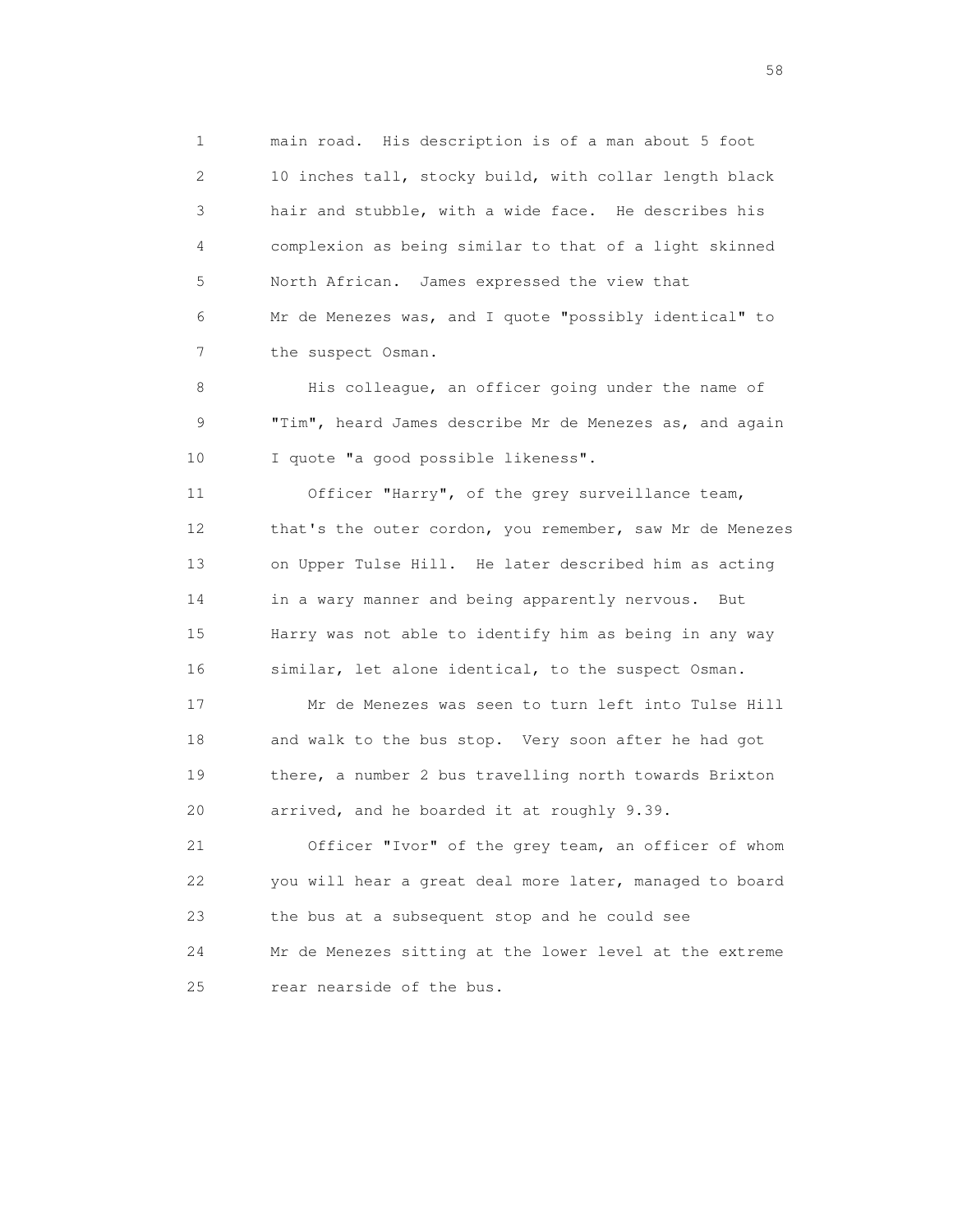1 All the officers were linked to each other by mobile 2 telephone. Ivor was asked by Harry whether he could 3 positively identify Mr de Menezes as Osman. It seems 4 that Ivor replied that he could not. But he did 5 describe him as having distinctive and I quote 6 "Mongolian eyes". 7 No doubt he will be able to explain to you what he 8 means by that expression. 9 At 9.46 the log that was being maintained at New 10 Scotland Yard by Callum, the loggist for Trojan 80, who 11 was Commander Dick's tactical adviser, contains the 12 entry: 13 "Not identical male as above discounted. 14 Surveillance team to withdraw to original positions." 15 I read that to you again: 16 "Not identical male as above discounted. 17 Surveillance team to withdraw to original positions." 18 It's not clear from whom this information emanated, 19 but it does indicate, you may think, the lack of 20 certainty in any of the identifications produced by any 21 members of the surveillance team, at any rate up to that 22 point. 23 Around 9.47, Mr de Menezes got off the bus in the 24 centre of Brixton, close to Brixton underground station.

25 You probably all know it, it's where the buses all stop

the contract of the contract of the contract of the contract of the contract of the contract of the contract of the contract of the contract of the contract of the contract of the contract of the contract of the contract o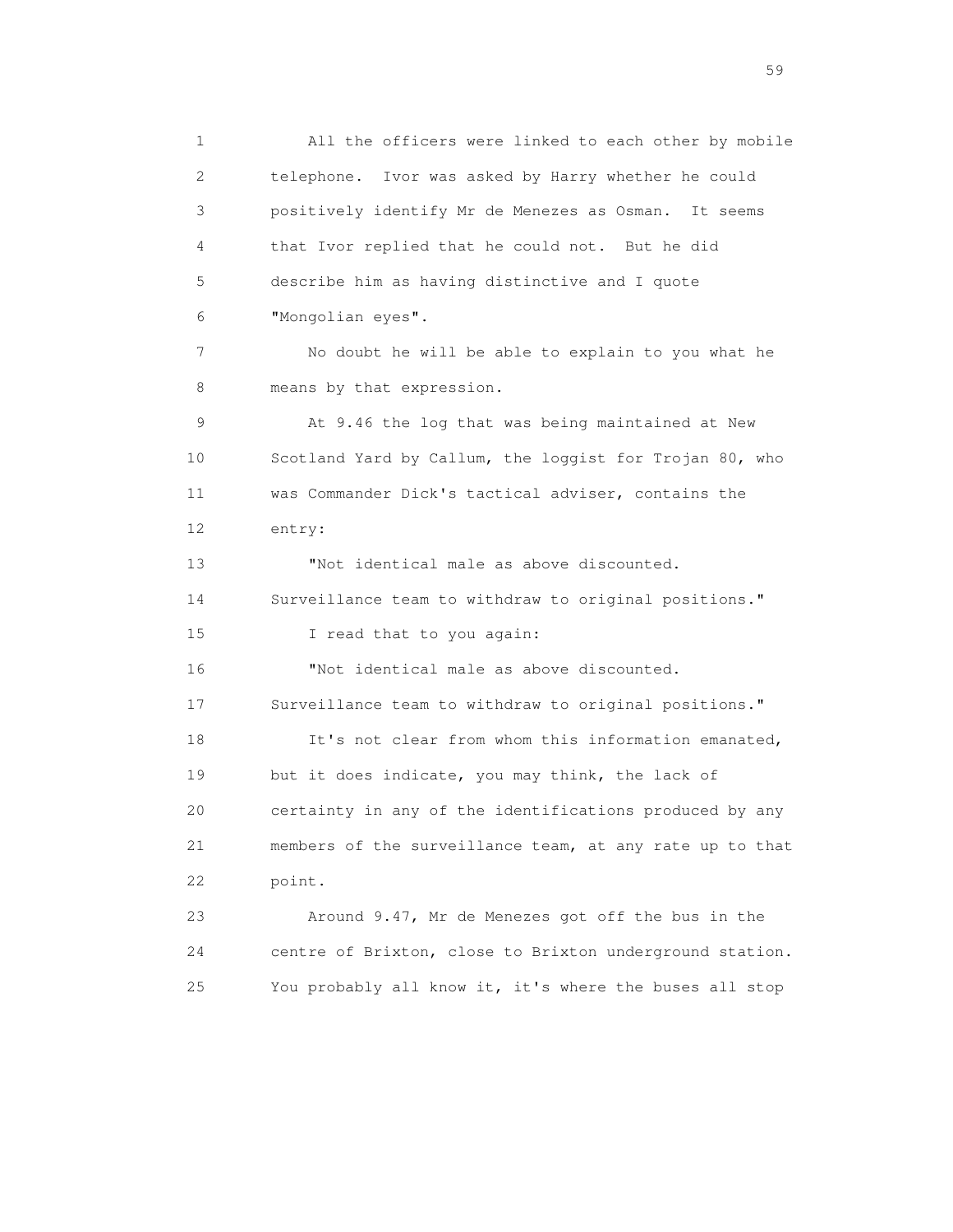1 just across from Brixton station.

 2 Ivor saw him walk for about 20 metres towards the 3 station, down the left-hand pavement in the way the bus 4 was going before he turned and ran back towards the bus 5 that he had just left, and in due course you will see 6 closed circuit television footage of him doing just 7 this. It seems likely that he had observed from the 8 other side of the road that Brixton station was in fact 9 closed. It was closed because of the disruption that 10 had been caused by the bomb attempts of the previous day 11 and in fact a number of underground stations were closed 12 and Brixton was one of them.

 13 Therefore Mr de Menezes had decided to get back on 14 the number 2 that he had just got off to take it on up 15 to Stockwell station to join the Northern Line 16 northbound from there. So he joined a queue boarding 17 the bus and was seen to use his mobile telephone. 18 Because we know from Mr de Avile that he was telephoned 19 by Mr de Menezes at about that time, it's pretty clear 20 you may think that he was ringing Mr de Avile to report 21 either his progress or his lack of progress, whichever 22 way you like to look at it.

 23 Officer "Lawrence" of the grey team also observed 24 Mr de Menezes walking away from the bus, opposite 25 Brixton station.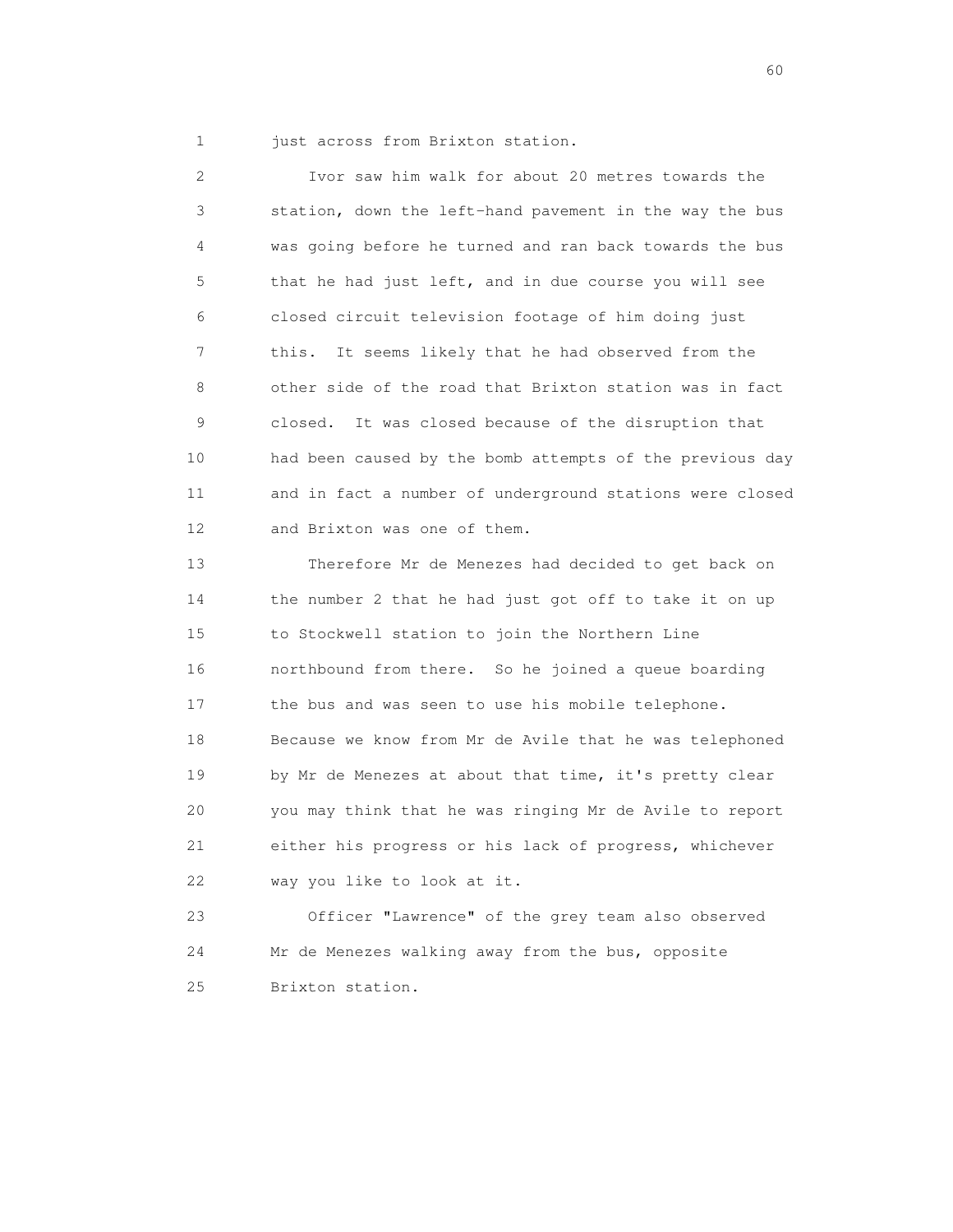1 Initially he only had a side view of his face, but 2 as he drove past he managed to get a full frontal view 3 of his face just for a split second. He joined up with 4 James and another officer called "Ken" of the 5 surveillance team, and he expressed the view to them 6 that he did not believe that this man was identical to 7 Osman.

 8 An officer with the codename "Hotel 11" also saw 9 Mr de Menezes get off the bus, go away a short distance, 10 come back, rejoin the queue and use his mobile phone. 11 From a distance of about 10 metres, this officer 12 considered the person he was looking at to be a similar 13 likeness to the picture that he had previously seen.

 14 About this time, various officers on the staff at 15 the control centre in New Scotland Yard recollect that 16 Mr de Menezes was being described as acting nervously. 17 It's not clear from what source this observation came. 18 The notes that were being maintained by Commander Dick's 19 loggist include the observation -- and this is 20 a quote -- "it is him, the man is off the bus. They 21 think it is him, and he is very, very jumpy".

 22 Having retraced his steps back to the same bus, the 23 number 2 bus that he had previously travelled on, 24 Mr de Menezes got back on the bus again and took a seat 25 on the upper deck. This was around 9.49 or 9.50.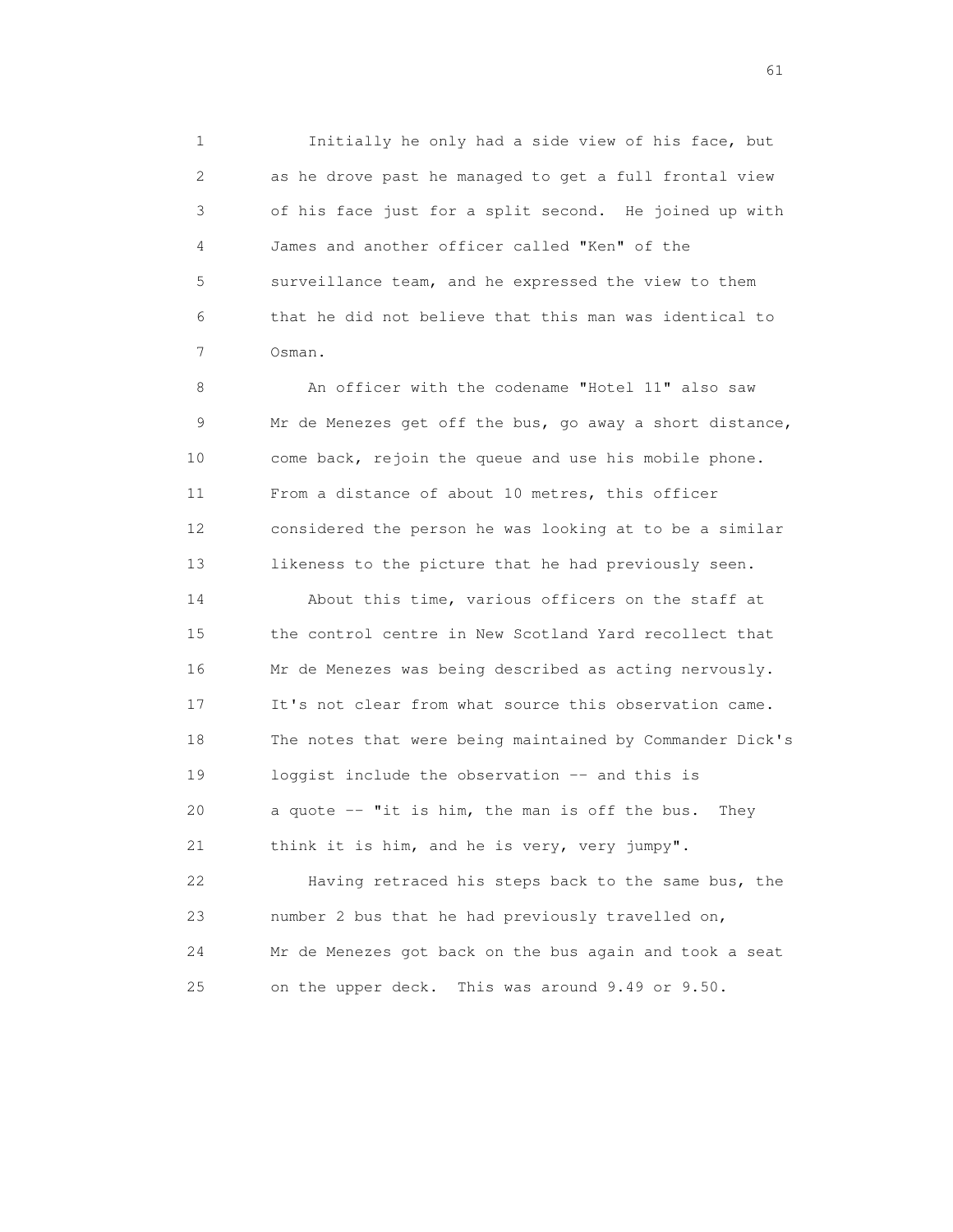1 Officer Lawrence of the grey team was able to get on the 2 bus at a later stop.

 3 Shortly after this, Superintendent Boucher, who was 4 you remember the officer who had stood up the armed 5 firearm teams much earlier that day, who was in the 6 control room, he asked the surveillance teams for 7 a percentage assessment of the degree of identification 8 that had been achieved; what do you think, 25, 50, 95 or 9 whatever? This request was passed to James, who was the 10 team leader, who considered it to be a ridiculous 11 question, one that he thought was impossible to answer. 12 He requested the views of the other surveillance 13 officers who were with him, and he informed the 14 surveillance monitor at Scotland Yard, who went under 15 the name of Pat, that when he had briefly seen 16 Mr de Menezes at 9.39 back in Upper Tulse Hill you 17 remember, he was a "good possible" for the suspect 18 Osman, but since that time, none of his team had been 19 able to get a close look.

 20 At this point, I need to mention a detective 21 sergeant called Dingemans. He was an SO13 22 Anti-Terrorist Branch officer, who was with the firearms 23 teams at Nightingale Lane. He had with him other 24 officers of the same branch, none of them was armed. 25 After Mr de Menezes was seen getting on the bus at Upper

 $\sim$  62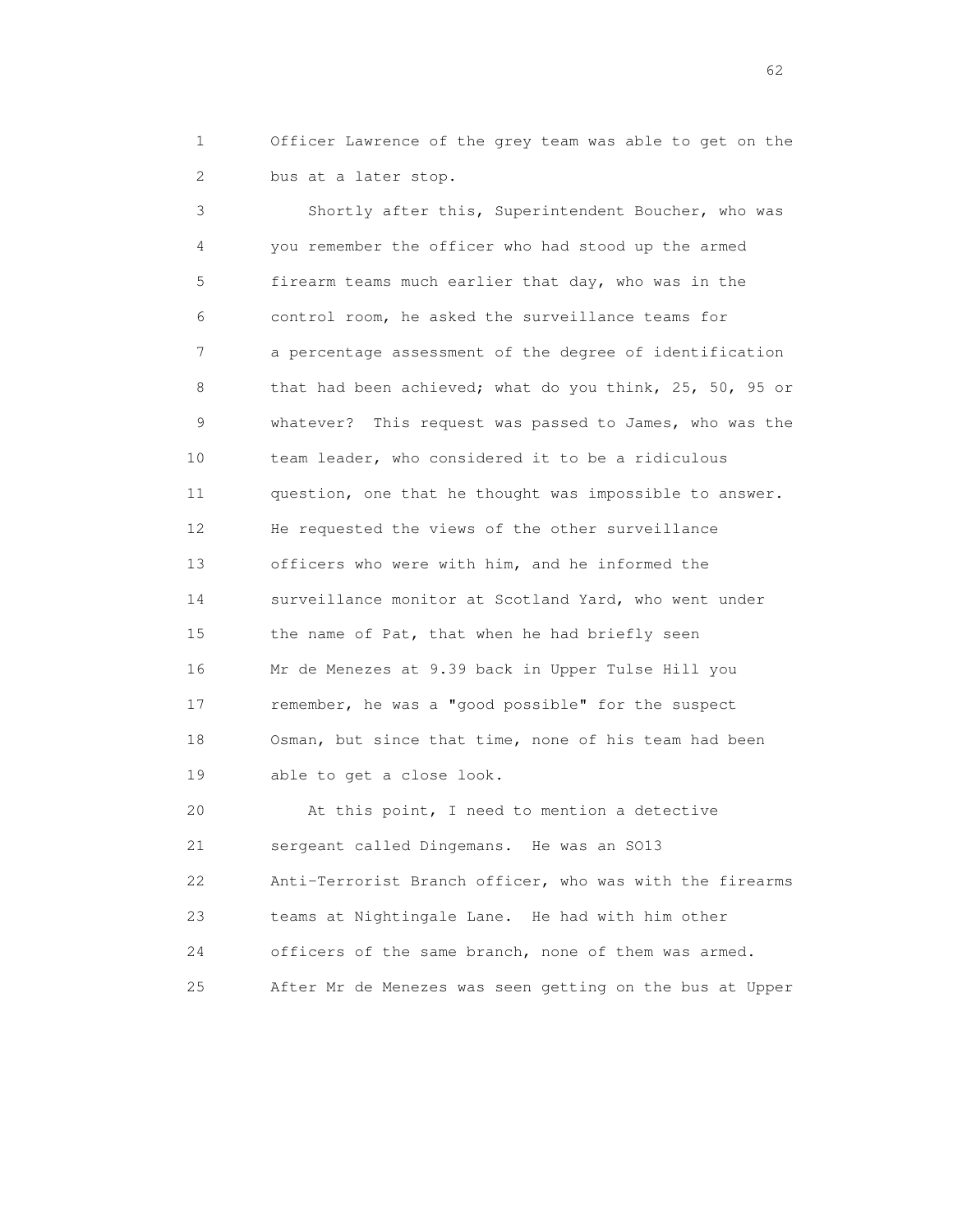1 Tulse Hill, Detective Sergeant Dingemans was despatched 2 from Nightingale Lane in a police car charged with the 3 task of stopping the bus and detaining Mr de Menezes.

 4 He drove off up Brixton Road, south to north, 5 following the bus, using his lights and his sirens or 6 what's known in the trade as the blues and twos, the 7 blue lights and the two-tone horns, and he got to 8 a position some short distance behind the bus. But 9 before he was able to carry out his instructions, he got 10 an order over the radio from Detective Chief Inspector 11 Purser, who ordered him to stand down because the 12 firearms teams by then had been deployed.

 13 You remember I told you that for an ordinarily 14 suspected suicide bomber, it would be the firearms squad 15 that would do it and not a member of the other commands 16 in the force. But of course Mr Dingemans, not being 17 Special Branch, would not have been so likely to have 18 compromised his cover.

19 Be that as it may, he was pulled off in effect, he 20 was called off because the firearms squads were now 21 getting into deployment.

 22 I return again to the firearms squad. After their 23 briefing, the teams had left Nightingale Lane and some 24 of them at least had started to move forward to the 25 TA Centre. DCI Purser, the Silver Commander who was

experience of the contract of the contract of the contract of the contract of the contract of the contract of the contract of the contract of the contract of the contract of the contract of the contract of the contract of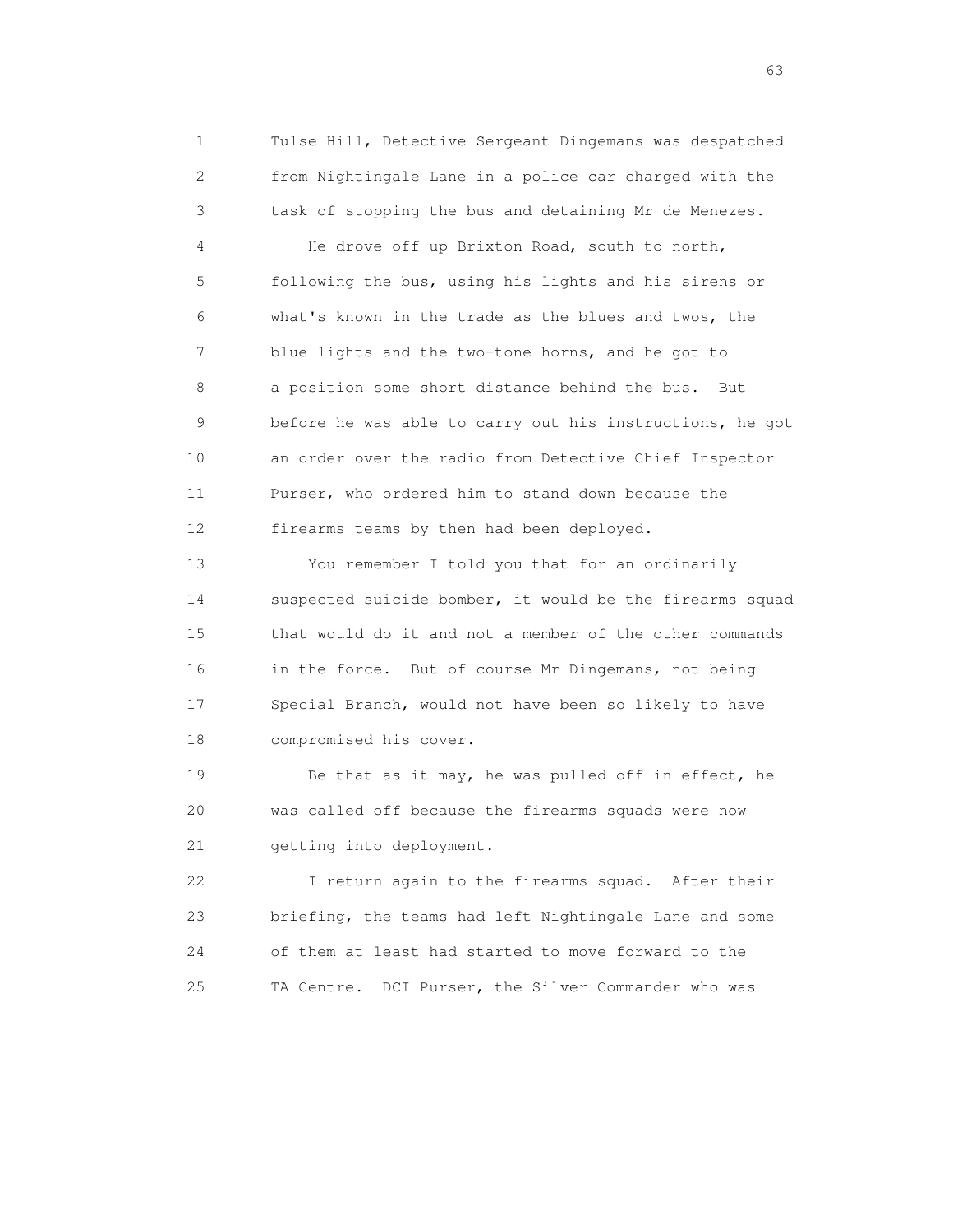1 with them, said that at around 9.55 he heard over the 2 surveillance radio that the subject of surveillance that 3 had left Scotia Road was now on a bus and had been 4 positively identified as the suspect Osman.

 5 Accordingly, all the CO19 officer, if they had got 6 to the TA Centre, they ran back to their cars, if they 7 had not, they no doubt turned around and they all began 8 to make their way northwards towards Brixton in pursuit 9 of the bus and it was about this time that DS Dingemans 10 was ordered to stand down.

 11 At about 10 o'clock, Mr de Menezes got off the bus 12 at Stockwell and began to walk towards the station. 13 Divider 11, please. Take this fairly quickly because 14 you will find here three maps. Starting at the top one, 15 the route marked in red, bottom centre of the map, 16 starts at Scotia Road, goes through Marnfield Crescent, 17 along Upper Tulse Hill and on to the bus at Tulse Hill 18 itself.

 19 Over to the next page, down Tulse Hill, along 20 Effra Road into the Brixton Road, past Brixton station 21 where the bus stopped, you remember Mr de Menezes got 22 off, turned round, came back again. Then the darker red 23 line goes on to the Stockwell Road where the bus turns 24 left. Turn over again, the third stage of the journey, 25 the second part of the Stockwell Road, into what is in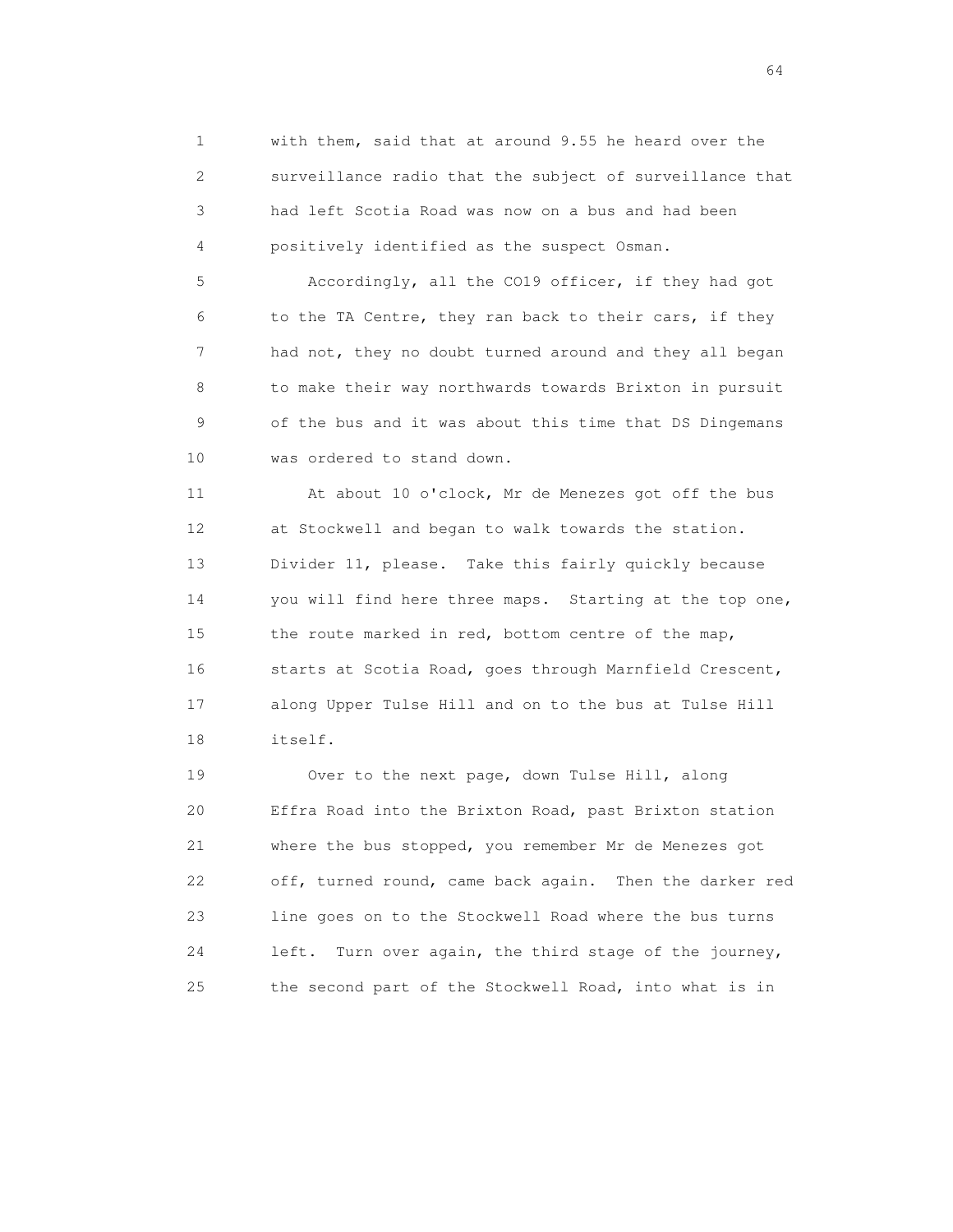1 fact the Clapham Road, where the bus swung round to the 2 right and stopped at a bus stop just to the right of the 3 Lambeth Road junction.

 4 Mr de Menezes got off the bus at that stop there, 5 just north of the station. He walked across -- you may 6 be able to see it, it's not terribly easy to see -- 7 a road called Binfield Road which joins the junction 8 just to the left of the Lambeth Road, just to the left 9 of the Lambeth Road, and across to the entrance of the 10 station.Lawrence, who was on the bus, got off the bus 11 after him and followed him.

 12 Officer "Ken" of the grey surveillance team by that 13 time had got to the station and he was waiting at the 14 entrance. He was able to see Mr de Menezes's face as he 15 walked towards the station. His view was that he was 16 possibly Osman, although he had less facial hair than on 17 the photograph and he was unsure. It does appear, 18 looking at the overall picture and summarising all these 19 reports, that by the time Mr de Menezes had actually 20 entered the underground system at Stockwell station, no 21 member of the surveillance team had positively 22 identified him as Osman.

 23 But at New Scotland Yard, there does appear to have 24 been a perception that Mr de Menezes had been positively 25 identified as Osman. Commander Dick was deeply

 $\sim$  65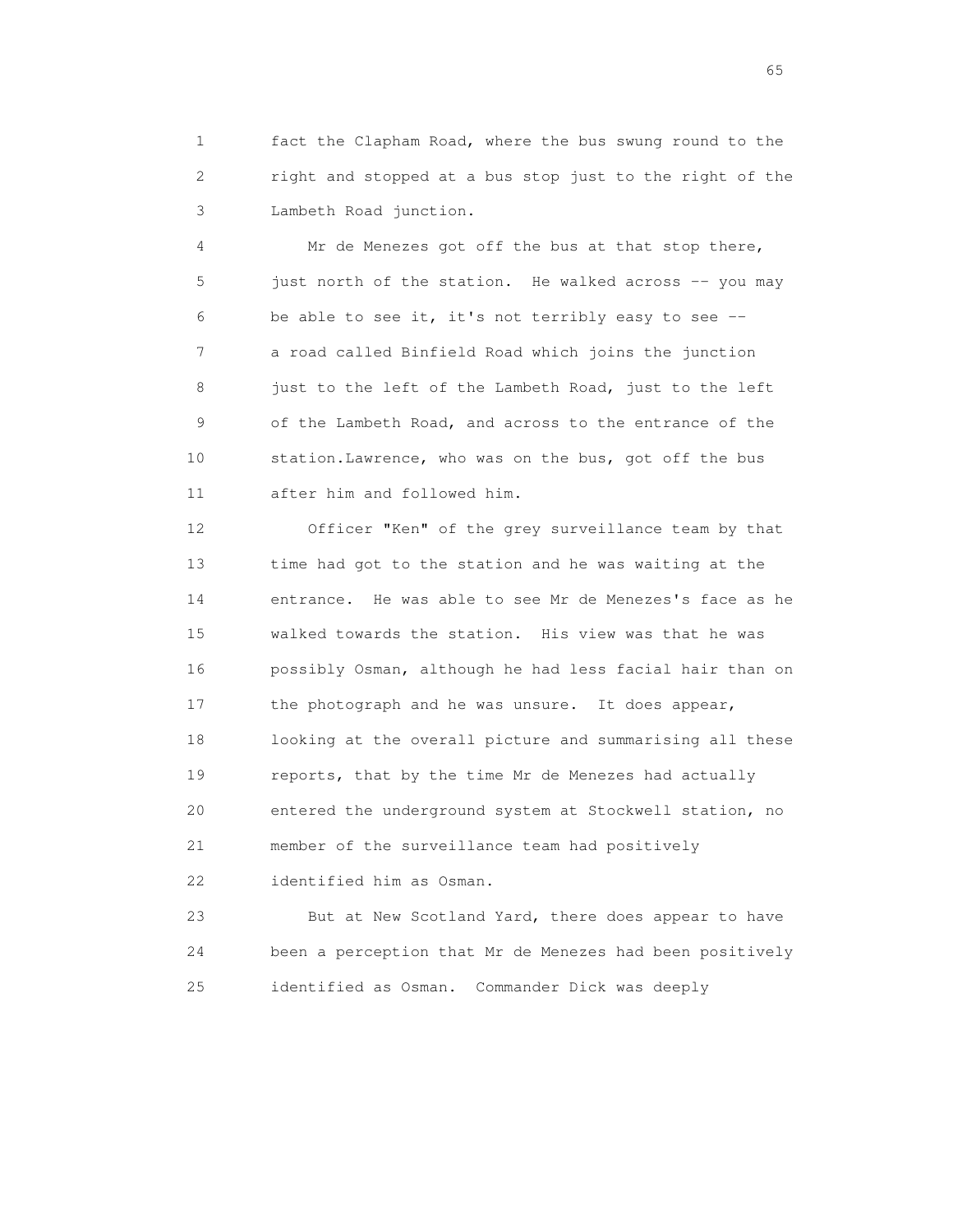1 concerned that he should not be allowed to go down into 2 the underground system. She said that she wanted him 3 stopped. However, at the point where we have reached, 4 as Mr de Menezes was walking towards and into the 5 station, the CO19 officers had not yet arrived. They 6 certainly were not in a position to carry out the 7 interception which ordinarily they would have been 8 expected to carry out. There were, however, several 9 SO12 surveillance officers in and around the station, 10 some of whom were carrying side arms, pistols.

 11 As the CO19 teams were driving up towards Stockwell 12 station, and they were coming down the Stockwell Road, 13 obviously they had followed the same route, they were 14 coming along the Stockwell Road towards the station, the 15 leader of the firearms team, an officer going under the 16 name of "Ralph", says that he heard over the 17 surveillance radio, and I quote "it was definitely our 18 man and that he was nervous and twitchy".

 19 As against that, when you come to look at the 20 documents in this case, you will see the surveillance 21 running log which was being maintained in the control 22 room at New Scotland Yard. You will note that every 23 entry on that log refers to the suspected person, 24 Mr de Menezes, as being "an unidentified [or UI] male". 25 It will be for you to consider what level of

 $\sim$  66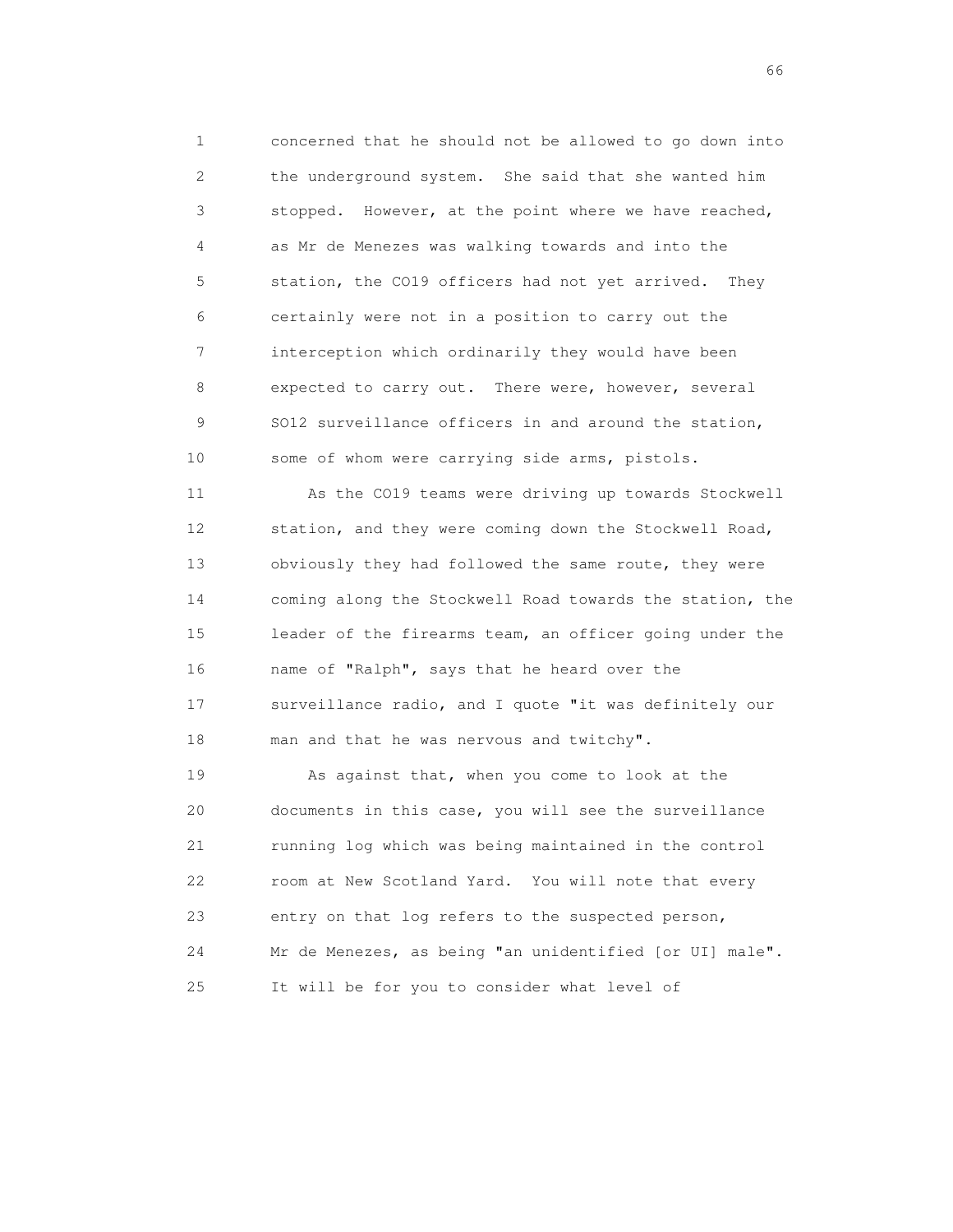1 identification was made at different stages, what was 2 communicated to the firearms officers, and what those 3 officers believed the position to be.

 4 Because CO19 hadn't actually got there, as 5 Mr de Menezes got to the station, and were not going to 6 be in a position to intercept him, Commander Dick, 7 contrary to her original intention, decided that armed 8 SO12 surveillance officers could, would have to, carry 9 out this task. She communicated that instruction to the 10 SO12 officer.

 11 But almost as soon as that instruction was 12 communicated, she was informed by Chief Inspector 13 Purser, who as you remember was with the CO19 teams, 14 that the firearms officers had actually got there, they 15 had actually arrived at Stockwell. So Commander Dick 16 then reversed her instructions and ordered that the 17 firearms officers, CO19, should do the job before the 18 SO12 officers had taken any action. It appears that the 19 order that she gave was for the firearms teams to "stop" 20 the subject. That was Mr de Menezes.

 21 Meanwhile, Mr de Menezes had entered the station. 22 He had used his Oyster card to go through the barriers. 23 He was followed closely by five of the surveillance 24 officers: Ivor, Ken, Lawrence and two other officers 25 called Malcolm and Geoff. He went down the escalator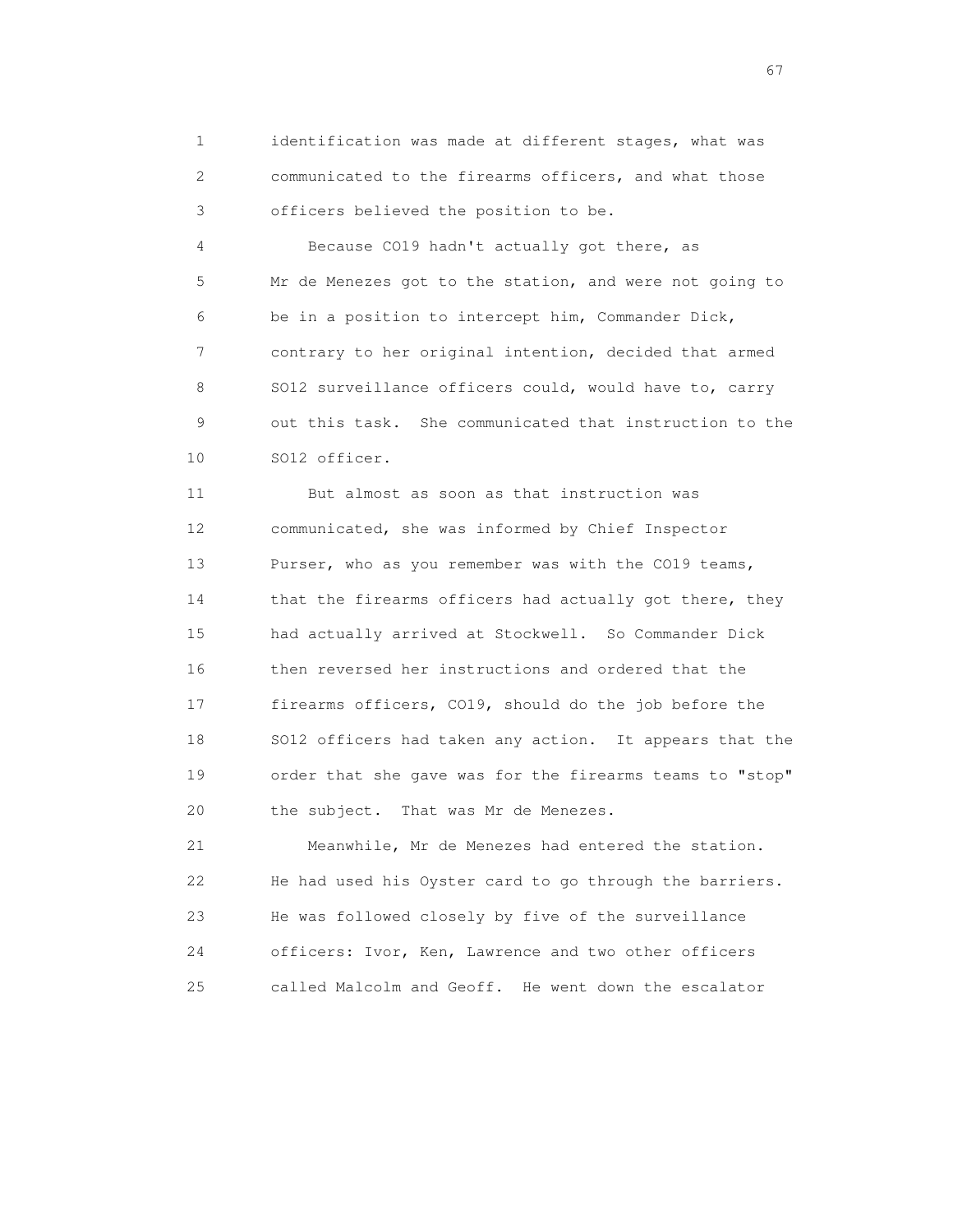1 towards the platforms and was seen to run near the end 2 of the escalator towards platform 2 for the northbound 3 Northern Line where a train was standing stationary. 4 The surveillance officers followed him onto the train. 5 Ivor sat down near him, and Ken got into the same 6 carriage.

 7 Divider 23, please. This is a plan of the station 8 looked at from overhead. The main entrance is, 9 I suppose you say really on the right-hand side of the 10 picture, where it is marked "station entrance", he would 11 have gone in through one of those two doors. The ticket 12 barriers are directly ahead of him that he used his 13 Oyster card to go through. Then he would have borne 14 across to his left and turned sharp left down the 15 escalators and the Northern Line platform is more or 16 less -- is across the concourse or the lower concourse 17 ahead of him.

18 Then if you go on progressively from 25 to 34, you 19 will see, first of all, the view of Stockwell station 20 hall from the main entrance. Next, the view from the 21 ticket barriers towards the escalator. Next, the view 22 towards the escalator. 27, the view from the top of the 23 escalator looking downwards. 28, the view from the 24 bottom of the escalator looking upwards. 29, the bottom 25 of the escalator towards the platform entrance.

entration of the contract of the contract of the contract of the contract of the contract of the contract of the contract of the contract of the contract of the contract of the contract of the contract of the contract of t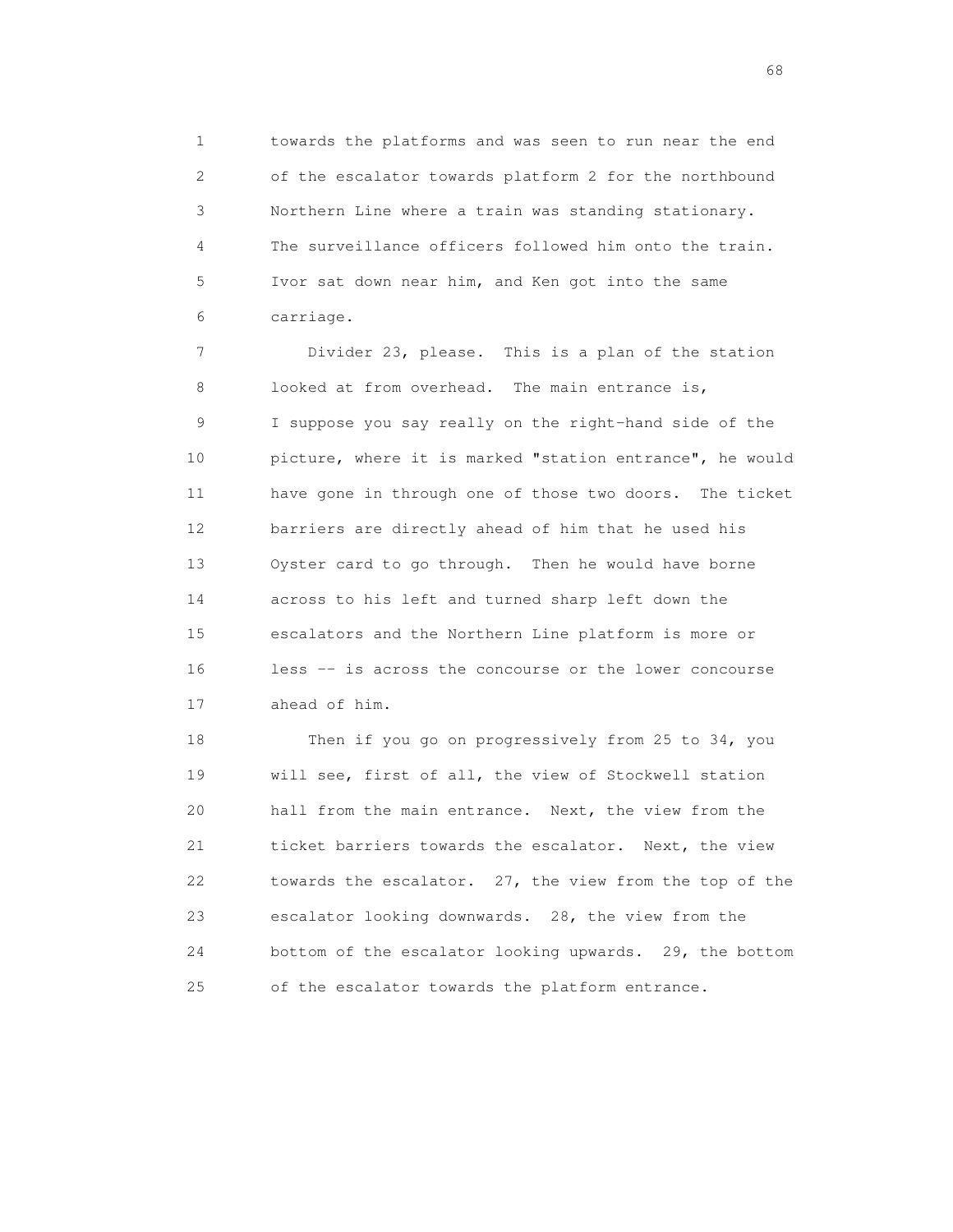1 A reverses view photograph, number 30, of the platform 2 entrance hall. 31, in the entrance hall but looking at 3 the platform entrance, and the platform itself, there is 4 something lying on the ground there, I think it's 5 a discarded coat. 32 the view of the train from the 6 platform entrance, and 33, looking along the platform 7 towards the rear of the train.

 8 These are stills from a video that was taken later 9 on the 22 July, and you will see that video in its 10 entirety later on this week.

11 As I say, Mr de Menezes had got on the train, 12 accompanied by about five of the surveillance officers, 13 officers from the CO19 team, the firearms officers, then 14 arrived at the ticket barriers and either vaulted over 15 them or pushed their way through them.

 16 The best estimate of the length of time between 17 Mr de Menezes going through the barrier and the first 18 firearms officer going through it or over it is one 19 minute or thereabouts. About 12 firearms officers went 20 through in the space of about another minute.

 21 Officer Ken, who was down on the platform, saw four 22 or five officers whom he recognised as being from CO19 23 on the platform. He indicated to them the general 24 whereabouts on the train where Mr de Menezes was. 25 Ivor, who had got into the same carriage and sat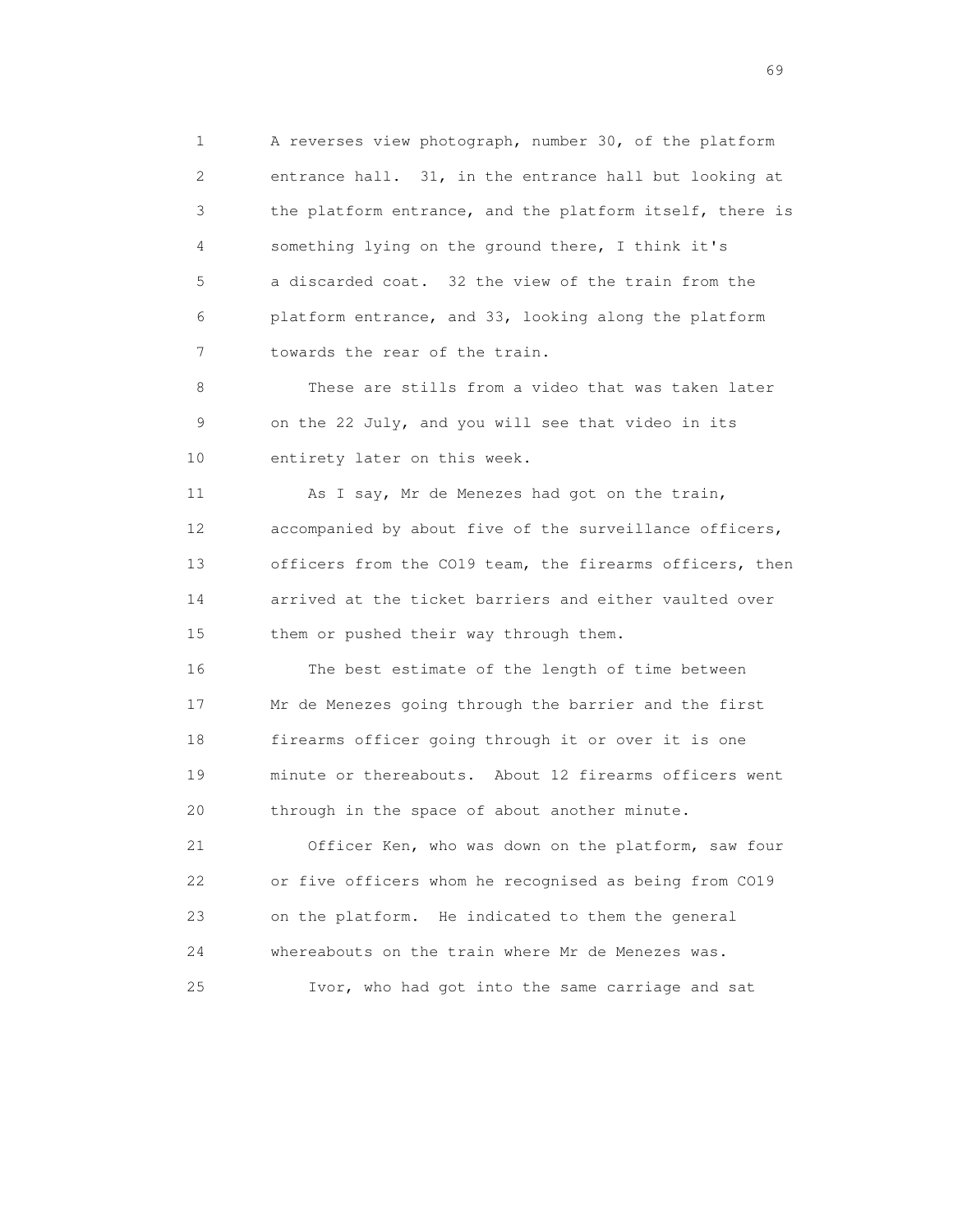1 down, also saw the CO19 officers on the platform. He 2 got up from his seat. He stood in the doorway to block 3 the train doors from closing and shouted "he's here" and 4 indicated where Mr de Menezes was sitting.

 5 Mr de Menezes got up and walked towards the police 6 officers. Ivor says that he thought that Mr de Menezes 7 seemed agitated. He noticed that his hands were held 8 below his waist and slightly in front of him. Ivor then 9 grabbed Mr de Menezes around the torso, around his body, 10 so as to pin his arms to his side, and he pushed him 11 back into the seat that he had been sitting on.

 12 As he did so, the first firearms officers entered 13 the carriage. They were Charlie 2 and Charlie 12. Each 14 officer saw Ivor seize Mr de Menezes and push him back 15 into the seat. Both officers state that they were 16 convinced that Mr de Menezes was a suicide bomber, that 17 he was about to detonate a bomb, and that unless he was 18 prevented from so doing, everybody present in that 19 carriage was going to die.

 20 Each officer says that he was convinced that 21 an instant killing was the only option open to him. 22 Each reached over Ivor and fired several times at point 23 blank range to Mr de Menezes's head. The firearms being 24 used by the officers were loaded with what is known as 25 9mm 124 grain hollow point bullets. This is ammunition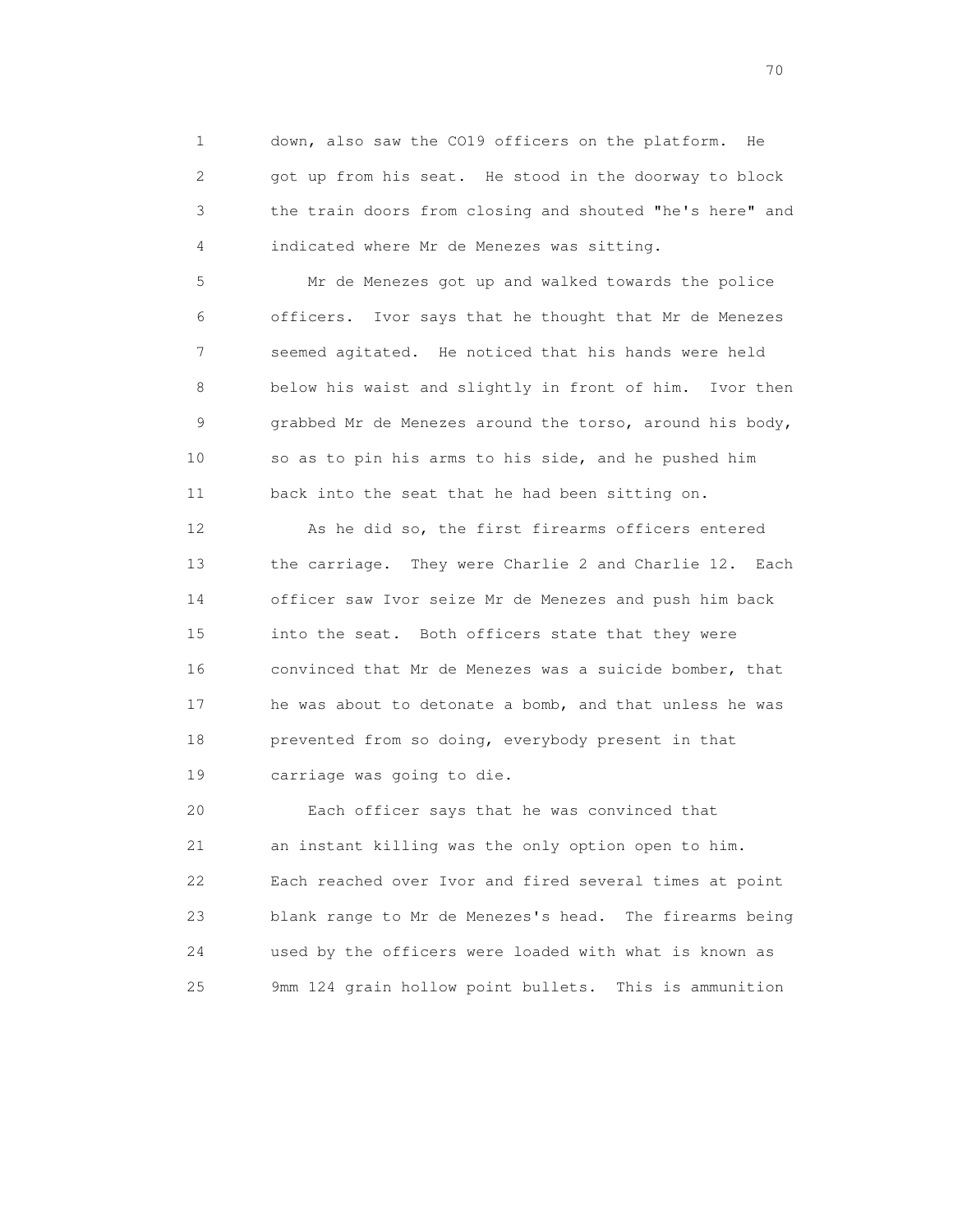1 which is designed to produce more energy on impact than 2 conventional ammunition, and it is specifically designed 3 and used for the purpose of immediately incapacitating 4 a suspect.

 5 Mr de Menezes was in fact killed instantly. Indeed, 6 he can hardly have had any opportunity to appreciate 7 what was happening. You will hear evidence from all the 8 key people involved in the events on the tube, and in 9 the carriage, and you will be able to assess for 10 yourselves what they say about what they saw, what they 11 believed, and how they acted.

12 I can deal with the aftermath of this tragic affair 13 relatively briefly. A number of civilian passengers on 14 the train and in the station observed at least part of 15 this very frightening incident and you will hear from 16 them.

 17 The emergency services attended the station. 18 A doctor certified Mr de Menezes dead at 10.30 that 19 morning. A post-mortem was carried out by a Home Office 20 pathologist, a Dr Shorrocks, on 23 July. The cause of 21 death was recorded as multiple gunshot wounds to the 22 head. The cause of death is severe disruption to the 23 brain.

 24 Forensic examination of the railway carriage leads 25 to the conclusion that when Mr de Menezes sustained his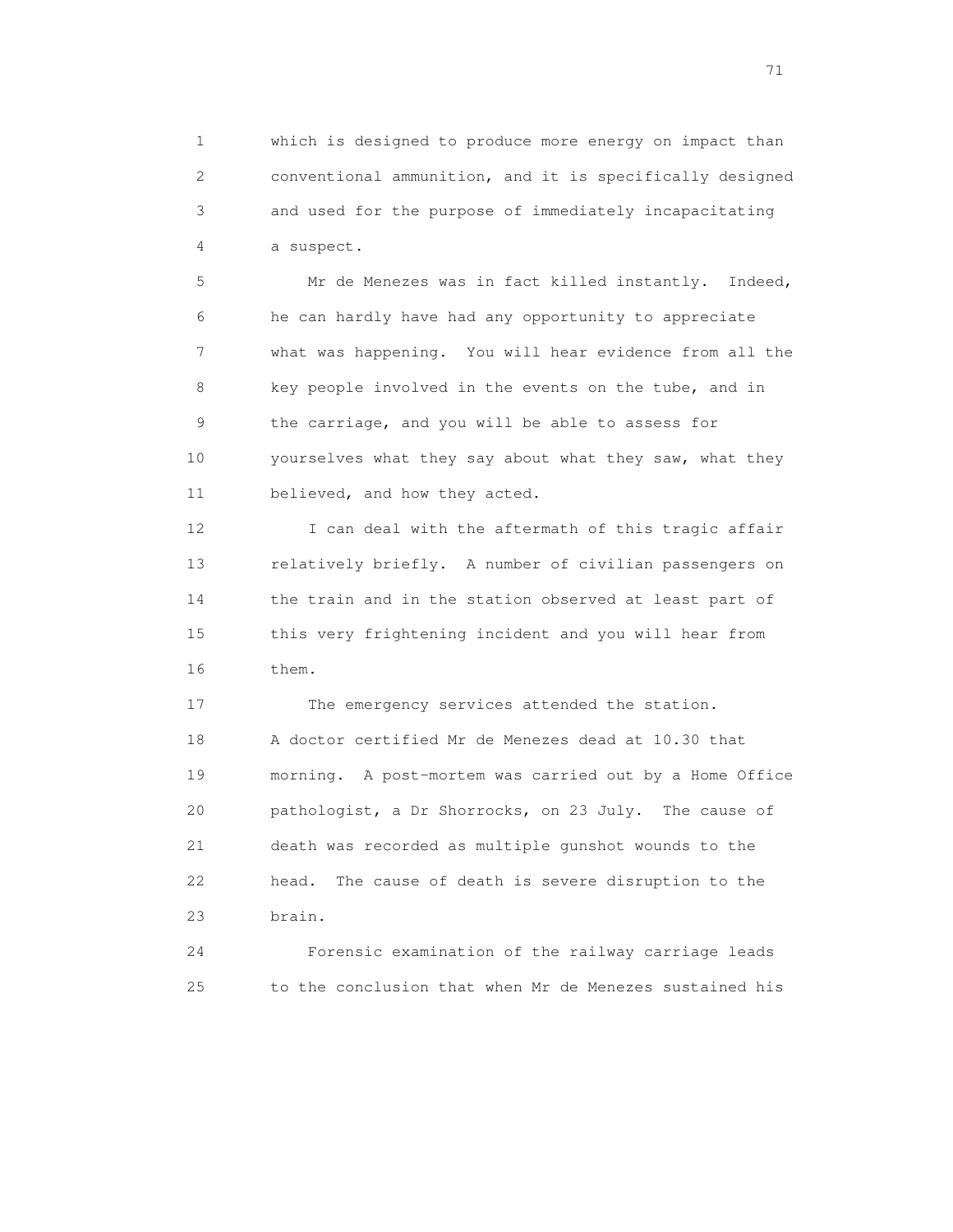1 fatal injuries, he was sitting in the seat into which he 2 had been pushed by Ivor, and was bent over at the waist 3 to his left such that his head was above the adjoining 4 seat with all the shots being fired from his right-hand 5 side. The shots had been fired from a range of between 6 1 centimetre and 8 centimetres. A total of nine shots 7 had been fired, of which seven had entered 8 Mr de Menezes's head; one round had misfired and one 9 round had missed altogether.

10 That, ladies and gentlemen, is a relatively brief 11 outline of the evidence that you are going to hear over 12 the coming weeks. I would point out, of course, that 13 what I have said in this opening is in no way evidence 14 in its own right; as I am sure you will understand, it's 15 merely a summary of what I think you will hear.

 16 That evidence has yet to come, and it is that 17 evidence as you find it to be, that evidence which you 18 find reliable and accurate, that you will base your 19 verdict upon, and if any part of the account that I have 20 given to you is undermined by the evidence as you hear 21 and assess it, obviously if it turns out from the 22 evidence that I have got some aspect of this story 23 wrong, then you will base your conclusions on the actual 24 evidence as you find it to be.

25 I remind you again that, as I did at the outset,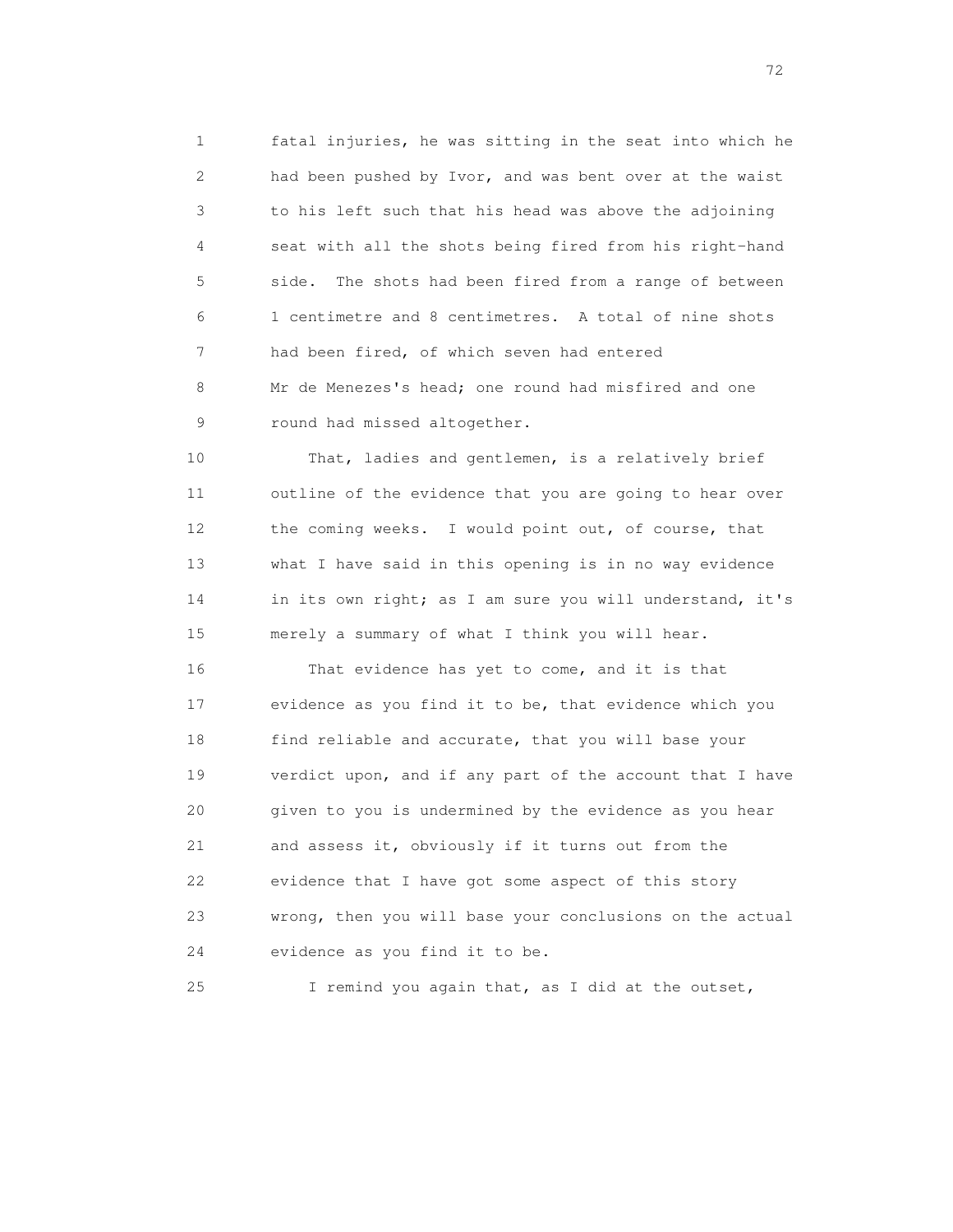1 there are four questions that you have to consider and 2 no other. They are: who the deceased was, when he came 3 by his death, where he came by his death, and by what 4 means and in what circumstances he came by his death. 5 Rule 36 of the Coroners' Rules provides that neither 6 the Coroner nor the jury shall express any opinion on 7 any other matter. 8 Rule 42 states that no verdict shall be framed in 9 such a way as to appear to determine any question of

 10 criminal liability on the part of a named person or any 11 question of civil liability at all. This is 12 a fact-finding exercise, it is not a forum to determine 13 culpability, compensation, still less to dispense 14 punishment.

 15 It may be that during the course of this inquest 16 I may hear evidence that leads me to believe that action 17 should be taken to prevent the recurrence of any 18 fatality of this kind. If so, I have the power to bring 19 such circumstances to the attention of any person or 20 authority who may be in a position to take such action. 21 But that's for me to deal with after the conclusion of 22 this inquest, under rule 43 of the Coroners' Rules. It 23 is not for you as the jury to take such action, but 24 clearly any such conclusion that I may come to will have 25 to be based upon the facts as you find them to be after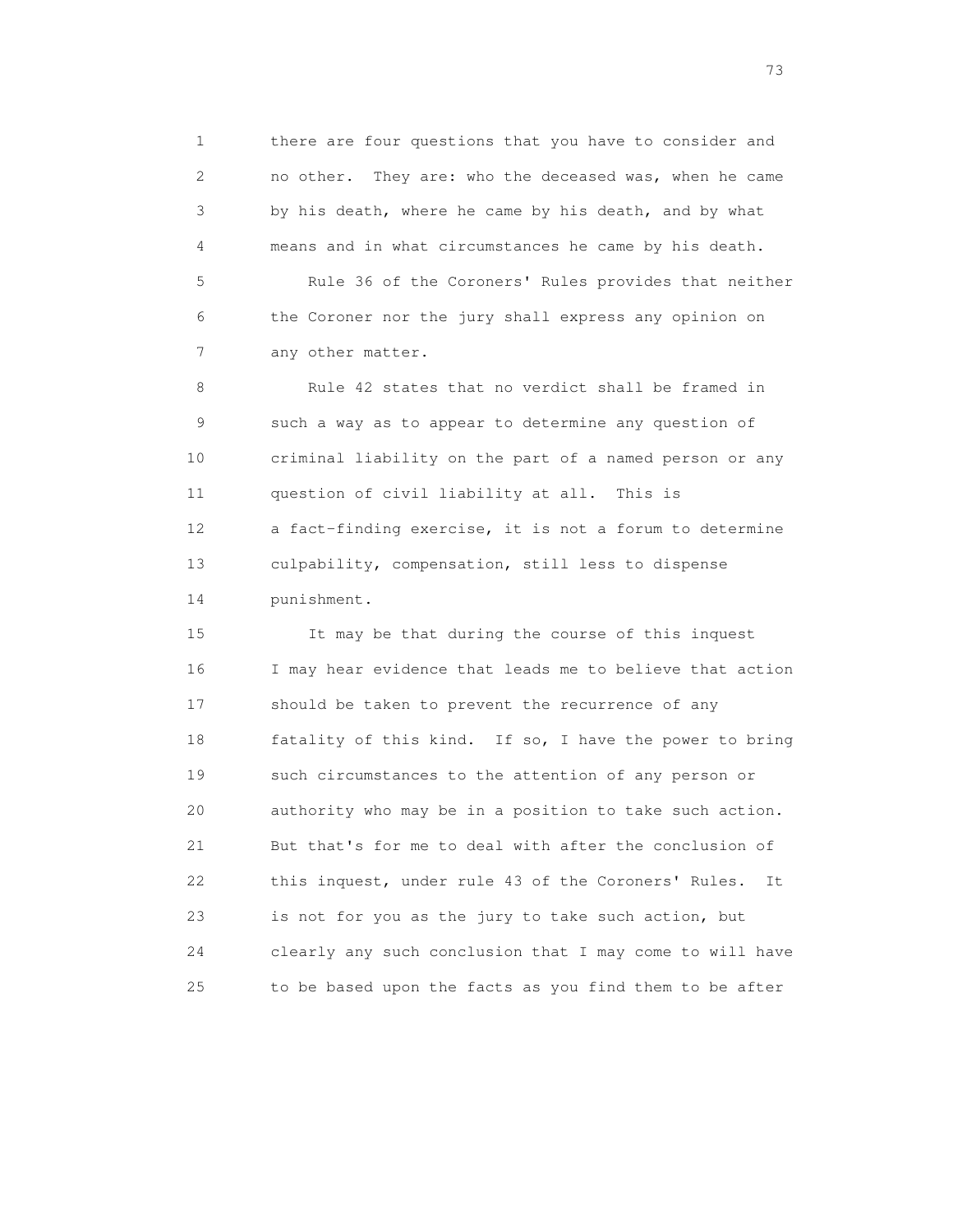1 the evidence has been unfolded.

| 2  | In due course, in order to assist you in determining      |
|----|-----------------------------------------------------------|
| 3  | the relevant facts, each of you will be handed a blank    |
| 4  | inquisition form. Not now, it's a long way off yet.<br>It |
| 5  | will be your duty in due course to complete that          |
| 6  | inquisition form by agreement among yourselves.           |
| 7  | In due course, after all the evidence has been            |
| 8  | heard, I will direct you on the law to assist you in      |
| 9  | arriving at your conclusions. As part of those            |
| 10 | directions, it will be my duty to direct you in law on    |
| 11 | those issues, conclusions or questions to which you       |
| 12 | should address your mind. The law is my responsibility,   |
| 13 | as the facts are yours; you must take the law from me.    |
| 14 | I am not going to do it now, it would be premature        |
| 15 | to direct you now as to what conclusions or questions     |
| 16 | you need to consider, because we have not yet begun to    |
| 17 | hear the evidence.                                        |
| 18 | As I mentioned before, tomorrow you will be taken on      |
| 19 | a view of the various locations about which you have now  |
| 20 | Tomorrow morning, can I ask please what time we<br>heard. |
| 21 | need the jury to be here?                                 |
| 22 | MR HILLIARD: Quarter to 11 here, no later.                |
| 23 | SIR MICHAEL WRIGHT: Quarter to 11 please, ladies and      |
| 24 | You will be provided with an itinerary --<br>gentlemen.   |
| 25 | now, I suggest, Mr Hilliard.                              |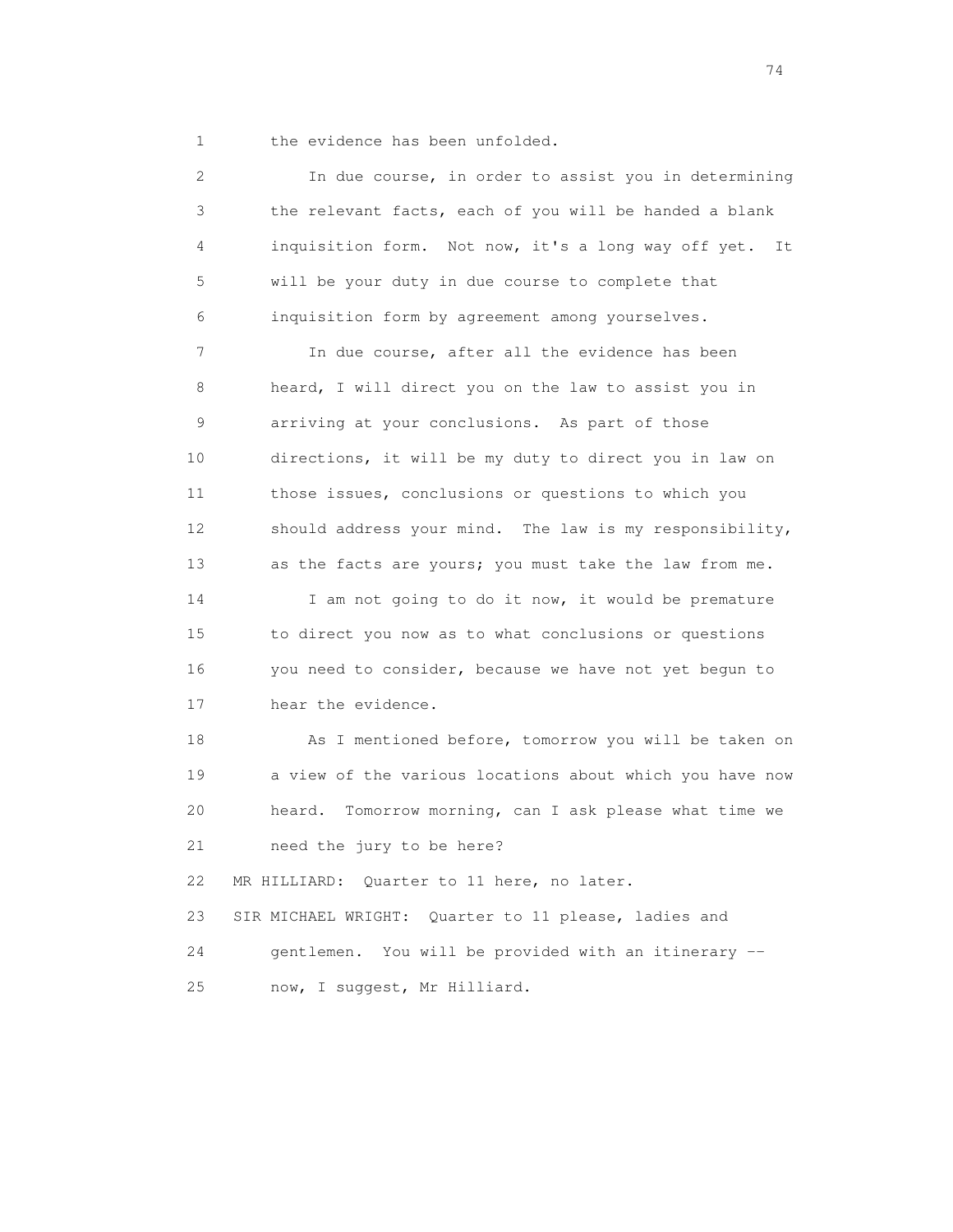1 MR HILLIARD: It may be as well if you put it, members of 2 the jury, in the front of your files. It's holepunched. 3 Can I just say, sir, if we can just remember to put 4 initials perhaps on the front of the files and 5 photographs, we will make sure those come with us 6 tomorrow.

 7 SIR MICHAEL WRIGHT: If you want to take the bundles with 8 you, and you might find it useful, just mark them so you 9 will get your own back. (Pause). I will explain this in 10 a moment.

11 I want to explain the itinerary now because tomorrow 12 you will simply be driven to places and you will be told 13 that we are at one or other of the points of the 14 itinerary and there will be no further explanation or 15 discussion. The reason for that is because there will 16 be no formal facility on the bus for recording the 17 questions and answers that are given, as there would 18 have to be if we were sitting formally in court, 19 although in fact when you are on the bus and going 20 around, it will still be the court for the purposes of 21 this inquest, which is an important matter for anybody 22 who may be watching you going around.

 23 If, therefore, as we go around, you do have any 24 questions arising out of the view, could you please save 25 them up, make a note of them, reduce them to writing and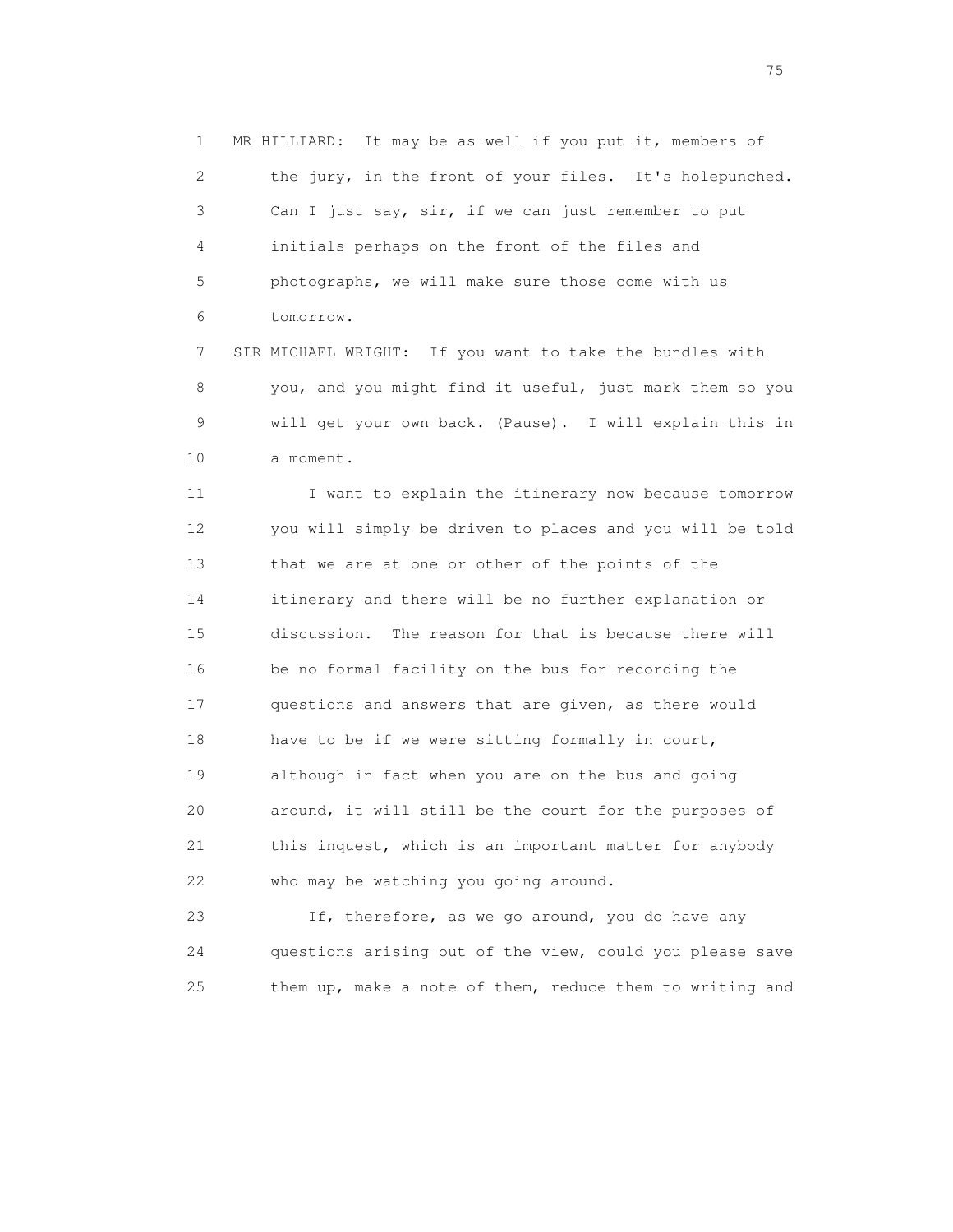1 hand them to the jury bailiff so that we can hopefully 2 answer them when we next sit here after the view.

 3 We think if we are starting at quarter to 10, the 4 bus will leave here fairly careful timing, so that the 5 bus leaves here at a time when we can go to Stockwell 6 underground station and go into the station, presumably 7 at a time which is going to cause the minimum disruption 8 to the Northern Line train, so the timing all has to be 9 a bit tight. After that it's not too bad.

10 If you would just like to look at the itinerary, you 11 see the point 1 where we will get off the bus, we will 12 all be together, and go into the ticket hall. Point 2 13 is the area at the foot of the escalator. Point 3 is 14 the platform adjacent to where the train would have been 15 where Mr de Menezes died. Then we will come back up to 16 the bus and we will then follow the route effectively 17 taken by the CO19 officers from the time they left their 18 headquarters at Leman Street in the City, point 4, and 19 began their journey.

 20 It's right that I should tell you that the firearms 21 officers went in a number of vehicles and it's quite 22 possible that they didn't all take the same identical 23 route, so we will go down the route which is reasonably 24 representative of the route that they are likely to have 25 taken and it won't make much difference timewise in any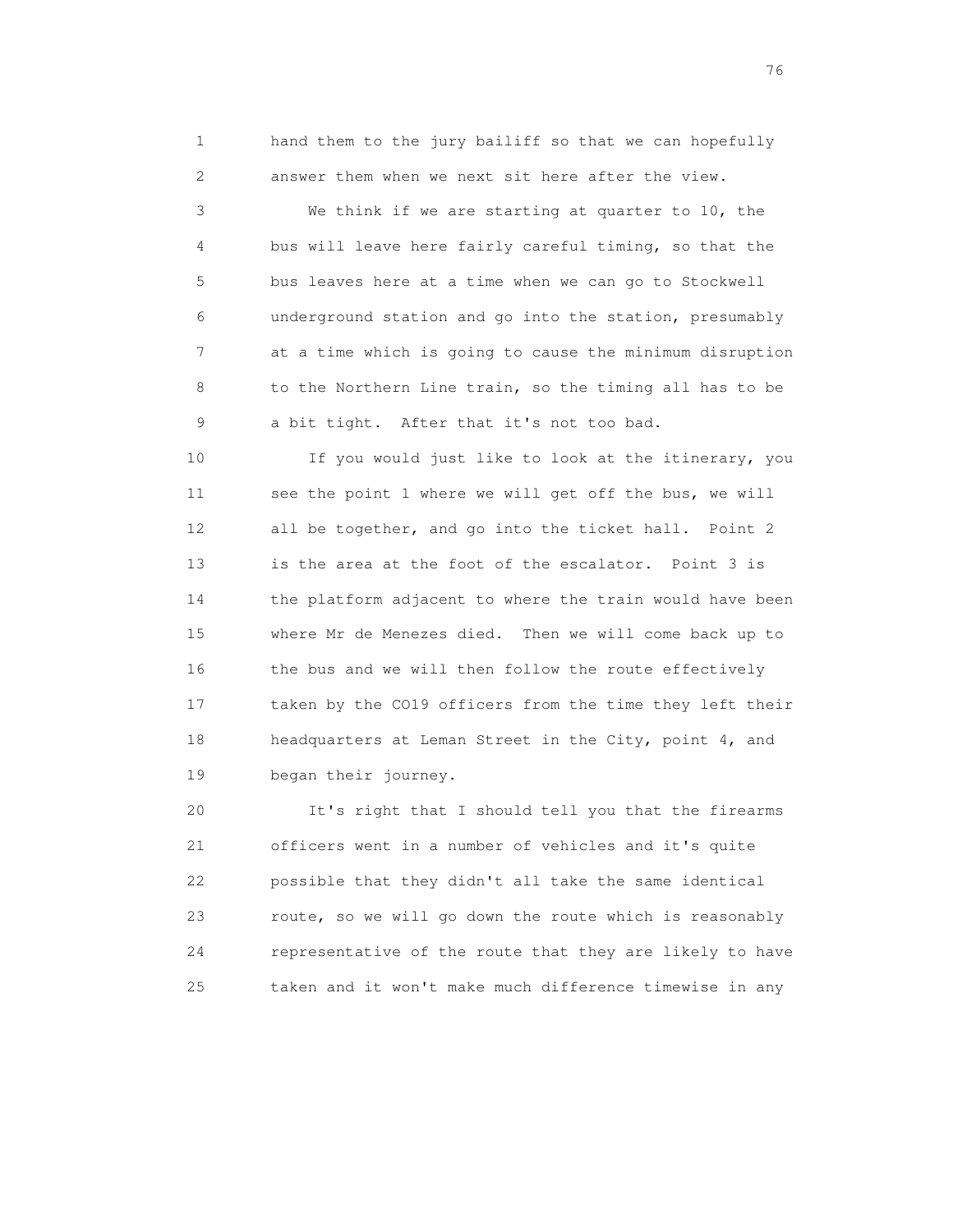1 event.

 2 From Leman Street, we will go to New Scotland Yard 3 simply to pass it by, which is the location from where 4 Mr Purser was collected. Then on across the river to 5 Nightingale Lane, the police station, where the CO19 6 officers received their briefing from Mr Purser. From 7 there, we move on up to the TA Centre on Upper Tulse 8 Hill, which is the location which has been identified as 9 the holding area for the CO19 firearms officers even if 10 some of them never got there. There is, as you will 11 see, a note: that route, point 4 to point 7 doesn't 12 necessarily replicate the route taken by any individual 13 vehicle.

 14 We will then go down to Scotia Road, where we will 15 all get off so you can have a look around; it will not 16 take very long. Then we will get you back on the bus 17 and drive, it's not a very great distance, at walking 18 pace, along Scotia Road, down Marnfield Crescent, into 19 Upper Tulse Hill, and to the junction of Tulse Hill down 20 to where he got on the bus.

 21 We will then follow the bus route down to Brixton 22 station, into the Stockwell Road, off to the bus stop in 23 the Clapham Road adjacent to Stockwell station, but 24 there is no need to get out again because by then you 25 will have already done the tour of the underground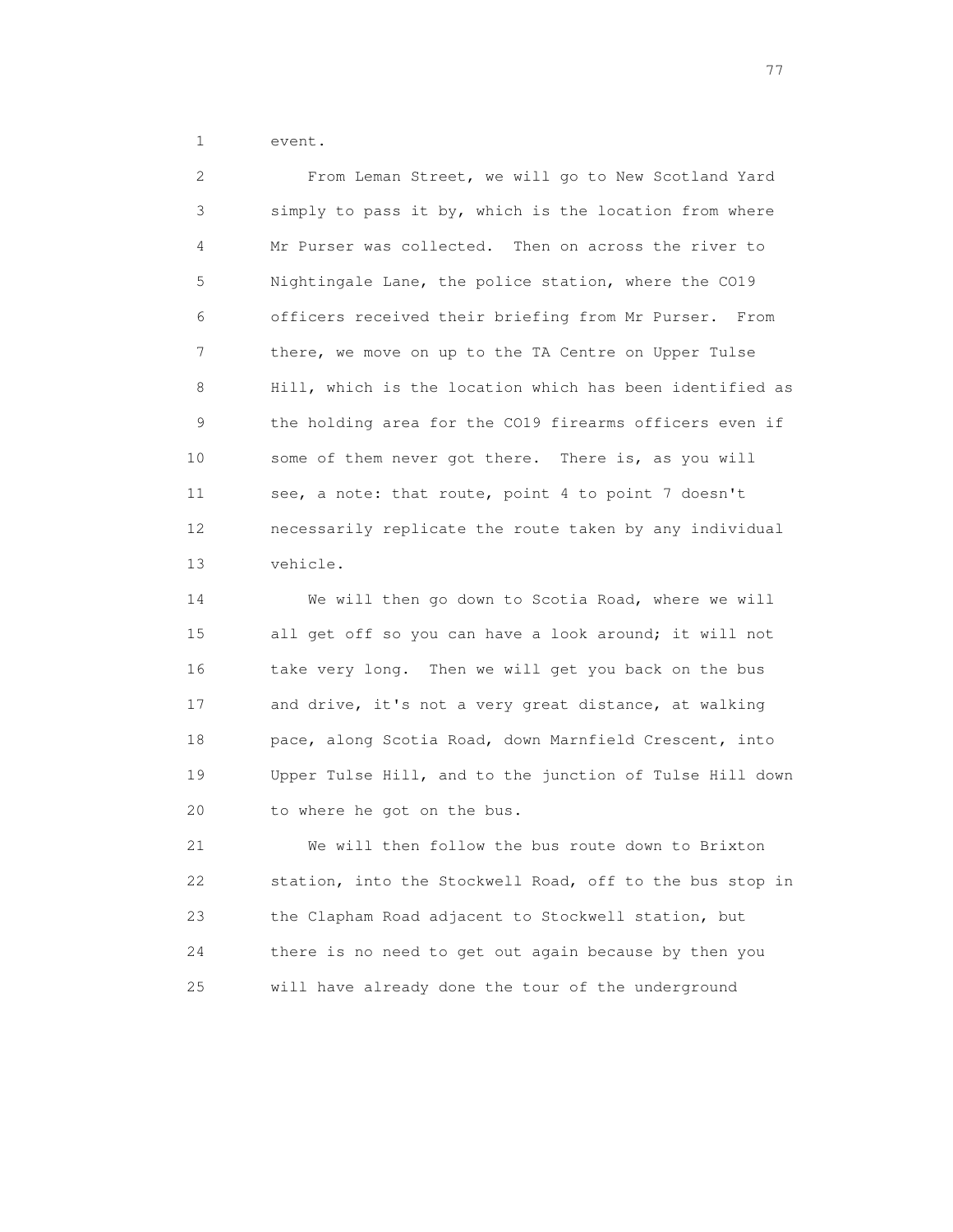1 station itself. That will conclude the trip, and then 2 we will come back here. I don't know how long this will 3 take, but the general view appears to be that we will 4 not take any further evidence tomorrow, unless anybody 5 particularly needs to.

 6 MR HILLIARD: Yes, and I don't think they will. 7 SIR MICHAEL WRIGHT: So in that case, evidence will start 8 proper on Wednesday morning, when you will hear first of 9 all an IPCC, an Independent Police Complaints Commission 10 investigator to give evidence because he is in 11 a position to present some video evidence which was 12 produced for the purposes of the investigations and 13 other visual aids which will, particularly in the light 14 of the trip that you have had, bring it all up in even 15 clearer focus. After that, we shall begin to hear the 16 evidence from the witnesses of fact.

17 Mr Hilliard.

18 MR HILLIARD: I think two times may have got mentioned,

 19 quarter to 11, that's the right time, you may have heard 20 mention of quarter to 10.

 21 SIR MICHAEL WRIGHT: Quarter to 11, thank you very much 22 indeed. I am glad that was corrected. Very well, thank 23 you all very much. We will meet at the coach,

24 presumably outside the main entrance here.

25 MR HILLIARD: I was going to leave that to the ushers, they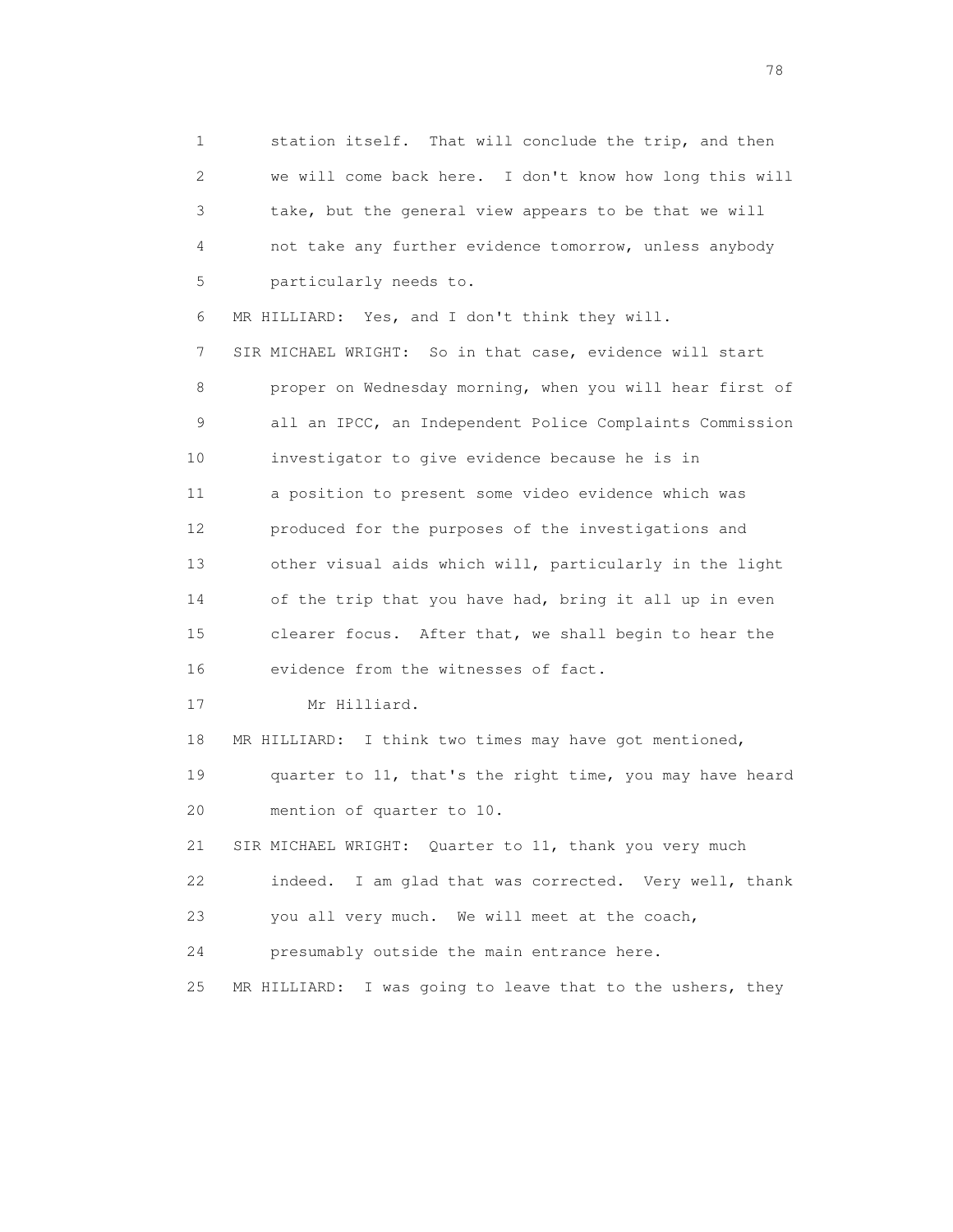| $\mathbf{1}$     | may want them to collect in the jury room, but they may |
|------------------|---------------------------------------------------------|
| $\sqrt{2}$       | not, that's a matter for them.                          |
| $\mathfrak{Z}$   | $(3.15 \text{ pm})$                                     |
| $\sqrt{4}$       | (The court adjourned)                                   |
| $\mathsf S$      |                                                         |
| $\epsilon$       |                                                         |
| $\boldsymbol{7}$ |                                                         |
| $\,8\,$          |                                                         |
| $\mathsf 9$      |                                                         |
| $1\,0$           |                                                         |
| $11\,$           |                                                         |
| $12\,$           |                                                         |
| $13\,$           |                                                         |
| $1\,4$           |                                                         |
| $15\,$           |                                                         |
| 16               |                                                         |
| $17\,$           |                                                         |
| $1\,8$           |                                                         |
| 19               |                                                         |
| $20$             |                                                         |
| $2\sqrt{1}$      |                                                         |
| 22               |                                                         |
| 23               |                                                         |
| 24               |                                                         |
| 25               |                                                         |